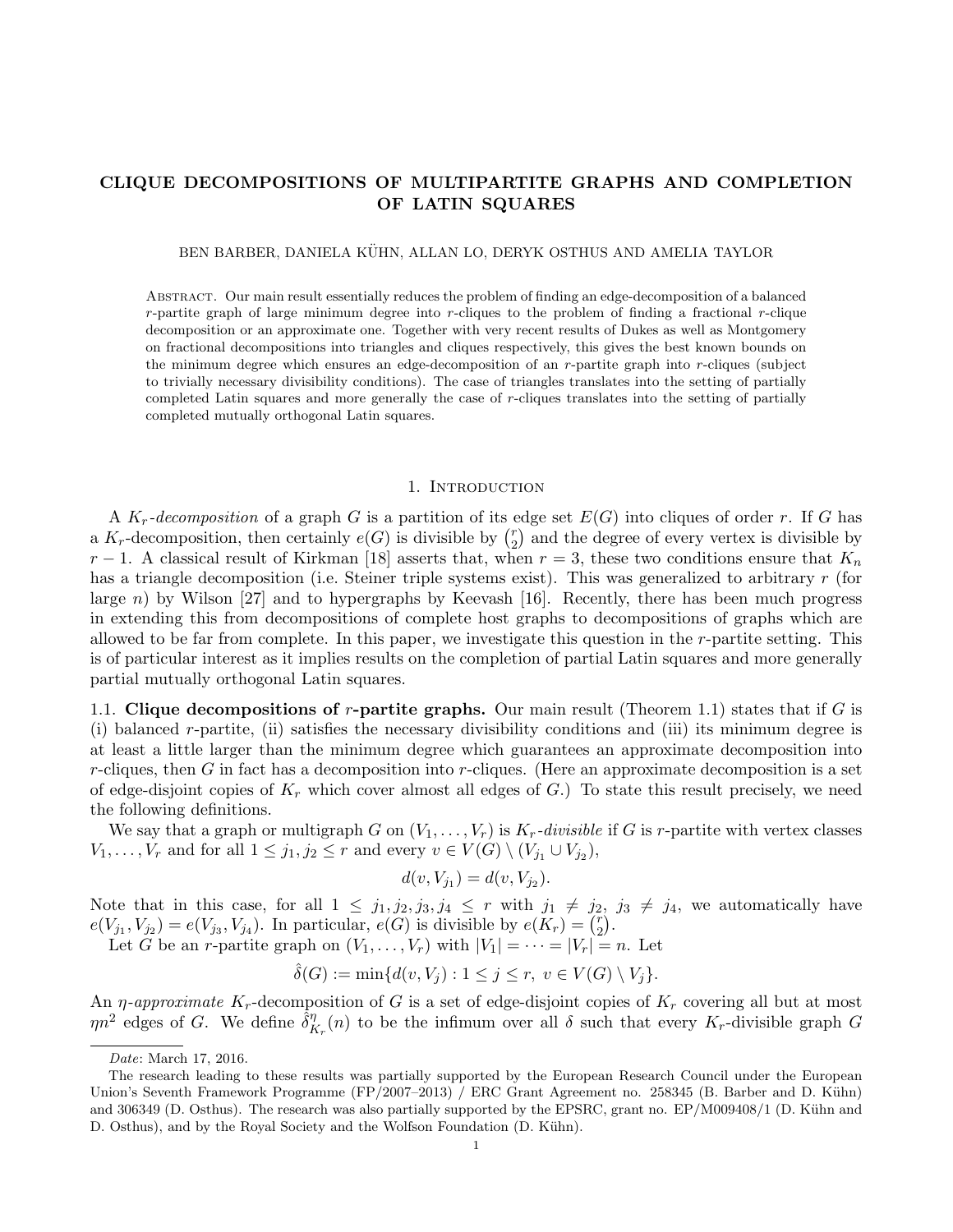on  $(V_1, \ldots, V_r)$  with  $|V_1| = \cdots = |V_r| = n$  and  $\hat{\delta}(G) \geq \delta n$  has an  $\eta$ -approximate  $K_r$ -decomposition. Let  $\hat{\delta}_F^\eta$  $y_{K_r}^{\eta} := \limsup_{n \to \infty} \hat{\delta}_F^{\eta}$  $_{K_r}^{\eta}(n)$ . So if  $\varepsilon > 0$  and G is sufficiently large,  $K_r$ -divisible and  $\hat{\delta}(G) > (\hat{\delta}_K^{\eta})$  $K_r^{\eta} + \varepsilon$ )n, then  $G$  has an  $\eta$ -approximate  $K_r$ -decomposition. Note that it is important here that G is  $K_r$ -divisible. Take, for example, the complete r-partite graph with vertex classes of size n and remove  $\lceil \eta n \rceil$  edge-disjoint perfect matchings between one pair of vertex classes. The resulting graph G satisfies  $\delta(G) = n - \lfloor \eta n \rfloor$ , yet has no  $\eta$ -approximate  $K_r$ -decomposition whenever  $r \geq 3$ .

**Theorem 1.1.** For every  $r \geq 3$  and every  $\varepsilon > 0$  there exists an  $n_0 \in \mathbb{N}$  and an  $\eta > 0$  such that the following holds for all  $n \ge n_0$ . Suppose G is a  $K_r$ -divisible graph on  $(V_1, \ldots, V_r)$  with  $|V_1| = \cdots = |V_r| = n$ . If  $\hat{\delta}(G) \geq (\hat{\delta}_R^{\eta})$  $K_{K_r}^{\eta} + \varepsilon$ )n, then G has a K<sub>r</sub>-decomposition.

By a result of Haxell and Rödl [14], the existence of an approximate decomposition follows from that of a fractional decomposition. So together with very recent results of Dukes [11] as well as Montgomery [21] on fractional decompositions into triangles and cliques respectively, Theorem 1.1 implies the following explicit bounds. We discuss this derivation in Section 1.3.

**Theorem 1.2.** For every  $r \geq 3$  and every  $\varepsilon > 0$  there exists an  $n_0 \in \mathbb{N}$  such that the following holds for all  $n \ge n_0$ . Suppose G is a  $K_r$ -divisible graph on  $(V_1, \ldots, V_r)$  with  $|V_1| = \cdots = |V_r| = n$ .

- (i) If  $r = 3$  and  $\hat{\delta}(G) \geq (\frac{101}{104} + \varepsilon) n$ , then G has a K<sub>3</sub>-decomposition.
- (ii) If  $r \geq 4$  and  $\hat{\delta}(G) \geq \left(1 \frac{1}{10^6 r^3} + \varepsilon\right)n$ , then G has a K<sub>r</sub>-decomposition.

If G is the complete r-partite graph, this corresponds to a theorem of Chowla, Erdős and Straus  $[6]$ . A bound of  $(1 - 1/(10^{16}r^{29}))n$  was claimed by Gustavsson [13]. The following conjecture seems natural (and is implicit in [13]).

**Conjecture 1.3.** For every  $r \geq 3$  there exists an  $n_0 \in \mathbb{N}$  such that the following holds for all  $n \geq n_0$ . Suppose G is a K<sub>r</sub>-divisible graph on  $(V_1, \ldots, V_r)$  with  $|V_1| = \cdots = |V_r| = n$ . If  $\delta(G) \geq (1 - 1/(r + 1))n$ , then G has a  $K_r$ -decomposition.

A construction which matches the lower bound in Conjecture 1.3 is described in Section 3.1 (this construction also gives a similar lower bound on  $\hat{\delta}_{R}^{\eta}$  $\binom{\eta}{K_r}$ . In the non-partite setting, the triangle case is a long-standing conjecture by Nash-Williams  $[22]$  that every graph G on n vertices with minimum degree at least  $3n/4$  has a triangle decomposition (subject to divisibility conditions). Barber, Kühn, Lo and Osthus [3] recently reduced its asymptotic version to proving an approximate or fractional version. Corresponding results on fractional triangle decompositions were proved by Yuster [28], Dukes [10], Garaschuk [12] and Dross [9].

More generally [3] also gives results for arbitrary graphs, and corresponding fractional decomposition results have been obtained by Yuster [28], Dukes [10] as well as Barber, Kühn, Lo, Montgomery and Osthus [2]. Further results on F-decompositions of non-partite graphs (leading on from [3]) have been obtained by Glock, Kühn, Lo, Montgomery and Osthus [7]. Amongst others, for any bipartite graph  $F$ , they asymptotically determine the minimum degree threshold which guarantees an F-decomposition.

1.2. Mutually orthogonal Latin squares and  $K_r$ -decompositions of r-partite graphs. A Latin square T of order n is an  $n \times n$  grid of cells, each containing a symbol from [n], such that no symbol appears twice in any row or column. It is easy to see that  $\mathcal T$  corresponds to a  $K_3$ -decomposition of the complete tripartite graph  $K_{n,n,n}$  with vertex classes consisting of the rows, columns and symbols.

Now suppose that we have a partial Latin square; that is, a partially filled in grid of cells satisfying the conditions defining a Latin square. When can it be completed to a Latin square? This natural question has received much attention. For example, a classical theorem of Smetaniuk [24] as well as Anderson and Hilton [1] states that this is always possible if at most  $n-1$  entries have been made (this bound is best possible). The case  $r = 3$  of Conjecture 1.3 implies that, provided we have used each row, column and symbol at most  $n/4$  times, it should also still be possible to complete a partial Latin square. This was conjectured by Daykin and Häggkvist [8]. (Note that this conjecture corresponds to the special case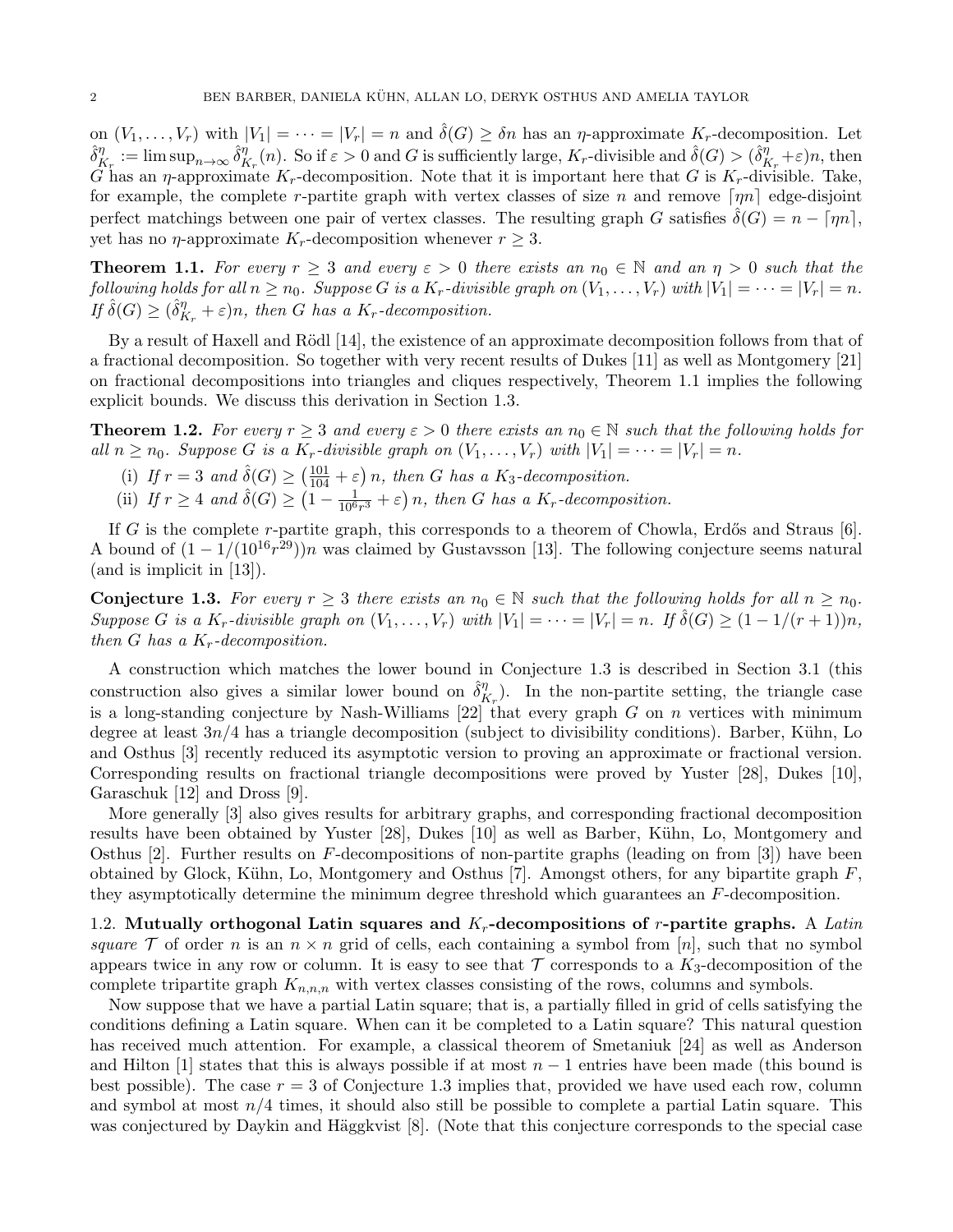of Conjecture 1.3 when  $r = 3$  and the condition of G being  $K_r$ -divisible is replaced by that of G being obtained from  $K_{n,n,n}$  by deleting edge-disjoint triangles.)

More generally, we say that two Latin squares R (red) and B (blue) drawn in the same  $n \times n$  grid of cells are *orthogonal* if no blue symbol appears twice next to the same red symbol. In the same way that a Latin square corresponds to a  $K_3$ -decomposition of  $K_{n,n,n}$ , a pair of orthogonal Latin squares corresponds to a  $K_4$ -decomposition of  $K_{n,n,n,n}$  where the vertex classes are rows, columns, red symbols and blue symbols. More generally, there is a natural bijection between sequences of  $r-2$  mutually orthogonal Latin squares (where every pair from the sequence are orthogonal) and  $K_r$ -decompositions of complete r-partite graphs with vertex classes of equal size. Sequences of mutually orthogonal Latin squares are also known as transversal designs. Theorem 1.2 can be used to show the following (see Section 3.2 for details).

**Theorem 1.4.** For every  $r \geq 3$  and every  $\varepsilon > 0$  there exists an  $n_0 \in \mathbb{N}$  such that the following holds for all  $n \geq n_0$ . Let

$$
c_r := \begin{cases} \frac{3}{104} & \text{if } r = 3, \\ \frac{9}{10^7 r^3} & \text{if } r \ge 4. \end{cases}
$$

Let  $\mathcal{T}_1, \ldots, \mathcal{T}_{r-2}$  be a sequence of mutually orthogonal partial  $n \times n$  Latin squares (drawn in the same  $n \times n$  grid). Suppose that each row and column of the grid contains at most  $(c_r - \varepsilon)n$  non-empty cells and each coloured symbol is used at most  $(c_r - \varepsilon)n$  times. Then  $\mathcal{T}_1, \ldots, \mathcal{T}_{r-2}$  can be completed to a sequence of mutually orthogonal Latin squares.

The best previous bound for the triangle case  $r = 3$  is due to Bartlett [4], who obtained a minimum degree bound of  $(1 - 10^{-4})n$ . This improved an earlier bound of Chetwynd and Häggkvist [5] as well as the one claimed by Gustavsson [13].

1.3. Fractional and approximate decompositions. A fractional  $K_r$ -decomposition of a graph G is a non-negative weighting of the copies of  $K_r$  in G such that the total weight of all the copies of  $K_r$ containing any fixed edge of G is exactly 1. Fractional decompositions are of particular interest to us because of the following result of Haxell and Rödl, of which we state only a very special case.

**Theorem 1.5** (Haxell and Rödl [14]). For every  $r \geq 3$  and every  $\eta > 0$  there exists an  $n_0 \in \mathbb{N}$  such that the following holds. Let G be a graph on  $n \geq n_0$  vertices that has a fractional  $K_r$ -decomposition. Then G has an  $\eta$ -approximate  $K_r$ -decomposition.

We define  $\hat{\delta}_{K_r}^*(n)$  to be the infimum over all  $\delta$  such that every  $K_r$ -divisible graph G on  $(V_1,\ldots,V_r)$  with  $|V_1| = \cdots = |V_r| = n$  and  $\hat{\delta}(G) \ge \delta n$  has a fractional  $K_r$ -decomposition. Let  $\hat{\delta}_{K_r}^* := \limsup_{n \to \infty} \hat{\delta}_{K_r}^*(n)$ . Theorem 1.5 implies that, for every  $\eta > 0$ ,  $\hat{\delta}_{\mu}^{\eta}$  $\hat{K}_{K_r}^{\eta} \leq \hat{\delta}_{K_r}^*$ . Together with Theorem 1.1, this yields the following.

**Corollary 1.6.** For every  $r \geq 3$  and every  $\varepsilon > 0$  there exists an  $n_0 \in \mathbb{N}$  such that the following holds for all  $n \geq n_0$ . Suppose G is a  $K_r$ -divisible graph on  $(V_1, \ldots, V_r)$  with  $|V_1| = \cdots = |V_r| = n$ . If  $\hat{\delta}(G) \geq (\hat{\delta}_{K_r}^* + \varepsilon)n$ , then G has a  $K_r$ -decomposition.

In particular, to prove Conjecture 1.3 asymptotically, it suffices to show that  $\hat{\delta}_{K_r}^* \leq 1 - 1/(r+1)$ . For triangles, the best bound on the 'fractional decomposition threshold' is due to Dukes [11].

**Theorem 1.7** (Dukes [11]).  $\hat{\delta}_{K_3}^* \le \frac{101}{104}$ .

For arbitrary cliques, Montgomery obtained the following bound. Somewhat weaker bounds (obtained by different methods) are also proved in [11].

**Theorem 1.8** (Montgomery [21]). For every  $r \ge 3$ ,  $\hat{\delta}_{K_r}^* \le 1 - \frac{1}{10^6 r^3}$ .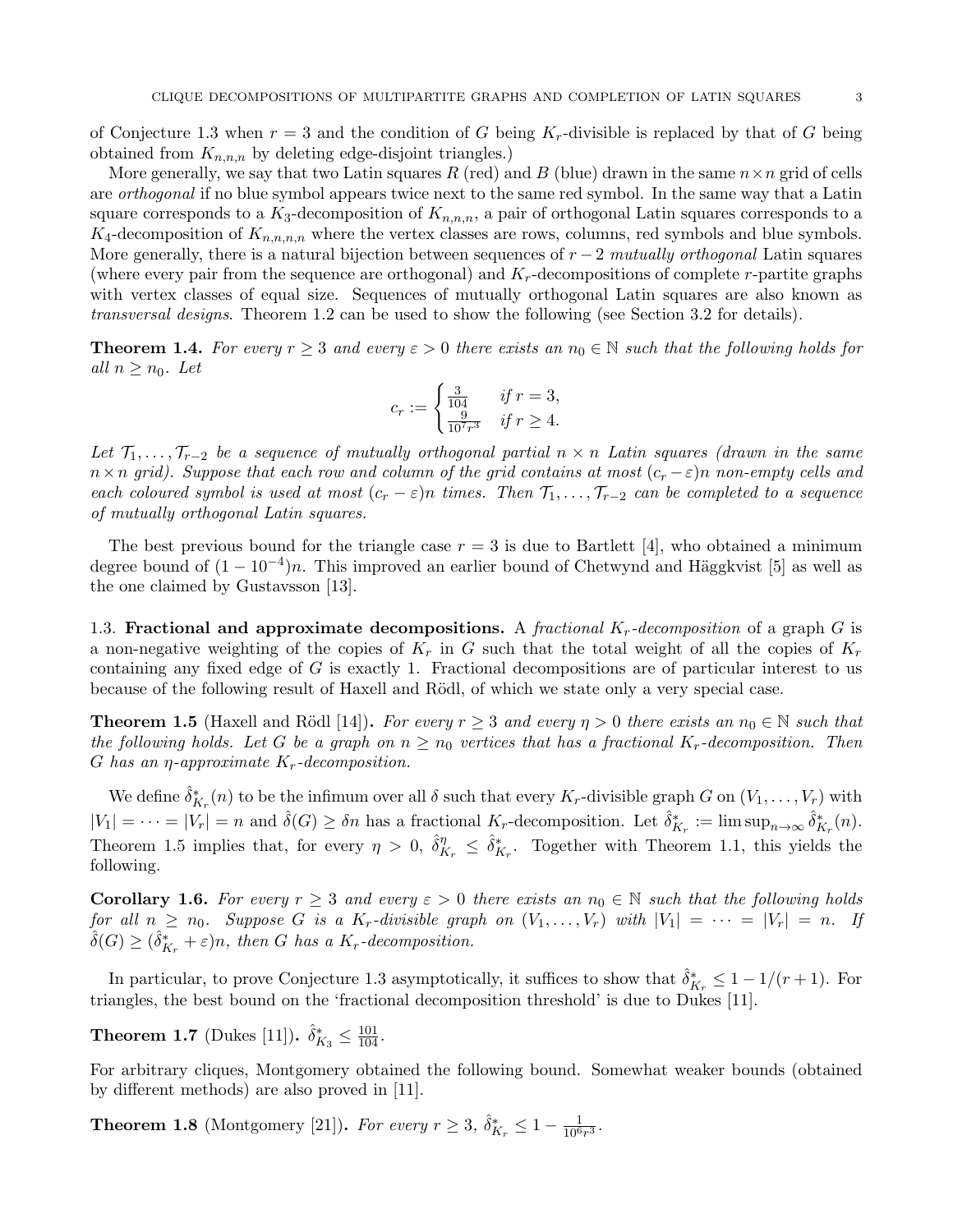Note that together with Corollary 1.6, these results immediately imply Theorem 1.2.

This paper is organised as follows. In Section 2 we introduce some notation and tools which will be used throughout this paper. In Section 3 we give extremal constructions which support the bounds in Conjecture 1.3 and we provide a proof of Theorem 1.4. Section 4 outlines the proof of Theorem 1.1 and guides the reader through the remaining sections in this paper.

## 2. NOTATION AND TOOLS

Let G be a graph and let  $\mathcal{P} = \{U^1, \ldots, U^k\}$  be a partition of  $V(G)$ . We write  $G[U^1]$  for the subgraph of G induced by  $U^1$  and  $G[U^1, U^2]$  for the bipartite subgraph of G induced by the vertex classes  $U^1$  and  $U^2$ . We will also sometimes write  $G[U^1, U^1]$  for  $G[U^1]$ . We write  $G[\mathcal{P}] := G[U^1, \ldots, U^k]$  for the k-partite subgraph of G induced by the partition  $\mathcal{P}$ . We write  $U^{&i}$  for  $U^{1} \cup \cdots \cup U^{i-1}$ . We say the partition  $\mathcal{P}$  is equitable if its parts differ in size by at most one. Given a set  $U \subseteq V(G)$ , we write  $\mathcal{P}[U]$  for the restriction of  $P$  to  $U$ .

Let G be a graph and let  $U, V \subseteq V(G)$ . We write  $N_G(U, V) := \{v \in V : xv \in E(G) \text{ for all } x \in U\}$  and  $d_G(U, V) := |N_G(U, V)|$ . For  $v \in V(G)$ , we write  $N_G(v, V)$  for  $N_G({v}, V)$  and  $d_G(v, V)$  for  $d_G({v}, V)$ . If U and V are disjoint, we let  $e_G(U, V) := e(G[U, V])$ .

Let G and H be graphs. We write  $G-H$  for the graph with vertex set  $V(G)$  and edge set  $E(G) \setminus E(H)$ . We write  $G \setminus H$  for the subgraph of G induced by the vertex set  $V(G) \setminus V(H)$ . We call a vertex-disjoint collection of copies of H in G an H-matching. If the H-matching covers all vertices in  $G$ , we say that it is perfect.

Throughout this paper, we consider a partition  $V_1, \ldots, V_r$  of a vertex set V such that  $|V_i| = n$  for all  $1 \leq j \leq r$ . Given a set  $U \subseteq V$ , we write

$$
U_j:=U\cap V_j.
$$

We write  $K_r(k)$  for the complete r-partite graph with vertex classes of size k. We say that an r-partite graph G on  $(V_1, \ldots, V_r)$  is balanced if  $|V_1| = \cdots = |V_r|$ .

We use hierarchies, for example  $1/n \ll a \ll b < 1$ , where constants are chosen from right to left. The notation  $a \ll b$  means that there exists an increasing function f for which the result holds whenever  $a \leq f(b)$ . In order to simplify the presentation, we will not determine these functions explicitly.

Let  $m, n, N \in \mathbb{N}$  with  $m, n < N$ . The *hypergeometric distribution* with parameters N, n and m is the distribution of the random variable X defined as follows. Let S be a random subset of  $\{1, 2, \ldots, N\}$  of size n and let  $X := |S \cap \{1, 2, ..., m\}|$ . We will frequently use the following bounds, which are simple forms of Hoeffding's inequality.

**Lemma 2.1** (see [15, Remark 2.5 and Theorem 2.10]). Let  $X \sim B(n, p)$  or let X have a hypergeometric distribution with parameters  $N, n, m$ . Then  $\mathbb{P}(|X - \mathbb{E}(X)| \ge t) \le 2e^{-2t^2/n}$ .

**Lemma 2.2** (see [15, Corollary 2.3 and Theorem 2.10]). Suppose that X has binomial or hypergeometric distribution and  $0 < a < 3/2$ . Then  $\mathbb{P}(|X - \mathbb{E}(X)| \ge a \mathbb{E}(X)) \le 2e^{-a^2 \mathbb{E}(X)/3}$ .

#### 3. Extremal graphs and completion of Latin squares

3.1. Extremal graphs. The following proposition shows that the minimum degree bound conjectured in Conjecture 1.3 would be best possible. It also provides a lower bound on the approximate decomposition threshold  $\hat{\delta}^{\eta}_{\mu}$  $\eta_{K_r}^{\eta}$  (and thus on the fractional decomposition threshold  $\hat{\delta}_{K_r}^*$ ).

**Proposition 3.1.** Let  $r \in \mathbb{N}$  with  $r \geq 3$  and let  $\eta > 0$ . For infinitely many n, there exists a  $K_r$ -divisible graph G on  $(V_1, \ldots, V_r)$  with  $|V_1| = \cdots = |V_r| = n$  and  $\hat{\delta}(G) = [(1 - 1/(r + 1))n] - 1$  which does not have a K<sub>r</sub>-decomposition. Moreover,  $\hat{\delta}_R^{\eta}$  $\frac{\eta}{K_r} \geq 1 - 1/(r+1) - \eta.$ 

**Proof.** Let  $m \in \mathbb{N}$  with  $1/m \ll \eta$  and let  $n := (r-1)m$ . Let  $\{U^1, \ldots, U^{r-1}\}$  be a partition of  $V_1 \cup \cdots \cup V_r$ such that, for each  $1 \leq i \leq r-1$  and each  $1 \leq j \leq r$ ,  $U_j^i = U^i \cap V_j$  has size m.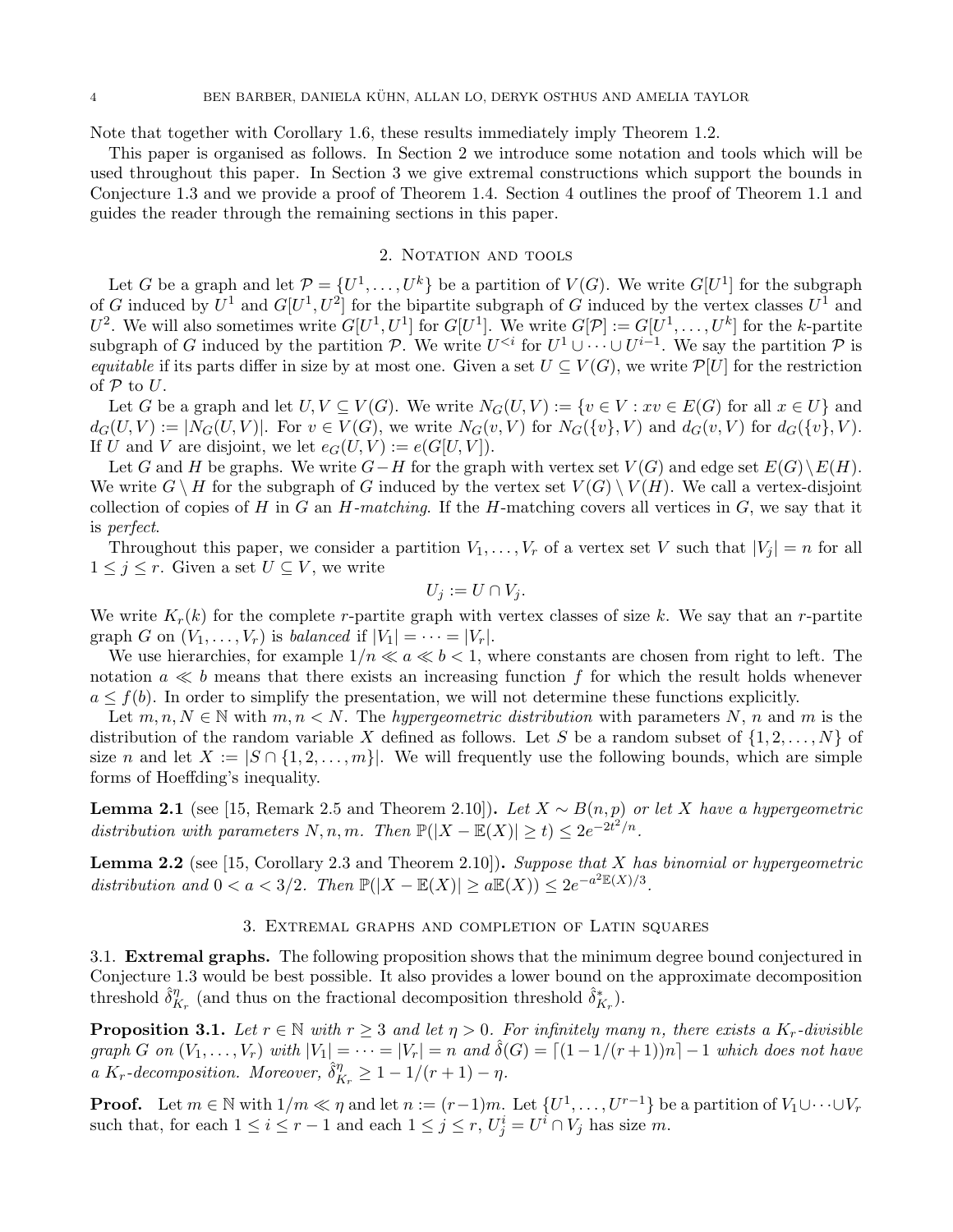Let  $G_0$  be the intersection of the complete r-partite graph on  $(V_1, \ldots, V_r)$  and the complete  $(r-1)$ partite graph on  $(U^1, \ldots, U^{r-1})$ . For each  $1 \le q \le m$  and each  $1 \le i \le r-1$ , let  $H_q^i$  be a graph formed by starting with the empty graph on  $U^i$  and including a q-regular bipartite graph with vertex classes  $(U^i_{j_1}, U^i_{j_2})$  for each  $1 \leq j_1 < j_2 \leq r$ . Let  $H_q := H^1_q \cup \cdots \cup H^{r-1}_q$  and let  $G_q := G_0 \cup H_q$ . Observe that  $G_q$ is regular,  $K_r$ -divisible and

$$
\hat{\delta}(G_q) = (r-2)m + q.
$$

Now  $G_0$  is  $(r-1)$ -partite, so every copy of  $K_r$  in  $G_q$  contains at least one edge of  $H_q$ . Therefore, any collection of edge-disjoint copies of  $K_r$  in G will leave at least

$$
\ell(G_q) := e(G_q) - e(H_q) \binom{r}{2} = ((r-2)m + q - \binom{r}{2} q) \binom{r}{2} n
$$

$$
= (m - (r+1)q/2)(r-2) \binom{r}{2} n
$$

edges of  $G_q$  uncovered. Let  $q_0 := \lceil 2m/(r+1) \rceil - 1$ . Then  $\ell(G_{q_0}) > 0$ , so  $G_{q_0}$  does not have a  $K_r$ decomposition. Also,

$$
\hat{\delta}(G_{q_0}) = (r-2)m + \lceil 2m/(r+1) \rceil - 1 = \lceil (1-1/(r+1))n \rceil - 1.
$$

Now let  $q_{\eta} := \lceil 2m/(r + 1) - \eta n \rceil$ . We have  $\hat{\delta}(G_{q_{\eta}}) \ge (1 - 1/(r + 1) - \eta)n$  and

$$
\ell(G_{q_{\eta}}) \ge (m - (2m/(r+1) - \eta n + 1)(r+1)/2)(r-2)\binom{r}{2}n
$$
  
=  $(\eta n - 1)(r+1)(r-2)r(r-1)n/4 \ge 6(\eta n - 1)n > \eta n^2$ .

Thus,  $\hat{\delta}^{\eta}_R$  $\frac{\eta}{K_r} \geq 1 - 1/(r+1) - \eta.$ 

3.2. Completion of mutually orthogonal Latin squares. In this section, we give a proof of Theorem 1.4. Note that better bounds on the fractional decomposition threshold would immediately lead to better bounds on  $c_r$ . For any r-partite graph H on  $(V_1, \ldots, V_r)$ , we let  $\overline{H}$  denote the r-partite complement of H on  $(V_1, \ldots, V_r)$ .

**Proof of Theorem 1.4.** By making  $\varepsilon$  smaller if necessary, we may assume that  $\varepsilon \ll 1$ . Let  $n_0 \in \mathbb{N}$  be such that  $1/n_0 \ll \varepsilon, 1/r$ . Use  $\mathcal{T}_1, \ldots, \mathcal{T}_{r-2}$  to construct a balanced r-partite graph G with vertex classes  $V_j = [n]$  for  $1 \leq j \leq r$  as follows. For each  $1 \leq i, j, k \leq n$  and each  $1 \leq m \leq r-2$ , if in  $\mathcal{T}_m$  the cell  $(i, j)$ contains the symbol k, include a  $K_3$  on the vertices  $i \in V_{r-1}$ ,  $j \in V_r$  and  $k \in V_m$ . (If the cell  $(i, j)$  is filled in different  $\mathcal{T}_m$ , this leads to multiple edges between  $i \in V_{r-1}$  and  $j \in V_r$ , which we disregard.) For each  $1 \le i, j, k, k' \le n$  and each  $1 \le m < m' \le r-2$  such that the cell  $(i, j)$  contains symbol k in  $\mathcal{T}_m$  and symbol k' in  $\mathcal{T}_{m'}$ , add an edge between the vertices  $k \in V_m$  and  $k' \in V_{m'}$ .

If  $r = 3$ , then G is an edge-disjoint union of copies of  $K_3$ , so G is  $K_3$ -divisible. Then  $\overline{G}$  is also  $K_3$ divisible and  $\delta(\overline{G}) \ge (101/104 + \varepsilon)n$ . So we can apply Theorem 1.2 to find a  $K_3$ -decomposition of  $\overline{G}$ which we can then use to complete  $\mathcal{T}_1$  to a Latin square.

Suppose now that  $r \geq 4$ . Observe that G consists of an edge-disjoint union of cliques  $H_1, \ldots, H_q$  such that, for each  $1 \leq i \leq q$ ,  $H_i$  contains an edge of the form xy where  $x \in V_{r-1}$  and  $y \in V_r$ . We have  $q \leq (c_r - \varepsilon)n^2$ . We now show that we can extend G to a graph which has a  $K_r$ -decomposition. We will do this by greedily extending each  $H_i$  in turn to a copy  $H'_i$  of  $K_r$ . Suppose that  $1 \leq p \leq q$  and we have already found edge-disjoint  $H'_1, \ldots, H'_{p-1}$ . Given  $v \in V(G)$ , let  $s(v, p-1)$  be the number of graphs in  $\{H'_1,\ldots,H'_{p-1}\}\cup\{H_p,\ldots,H_q\}$  which contain v. Suppose that  $s(v,p-1) \leq 10(c_r-\varepsilon^2)n/9$  for all  $v \in V(G)$ . For each  $1 \leq j \leq r$ , let  $B_j := \{v \in V_j : s(v, p-1) \geq 10(c_r - \varepsilon)n/9\}$ . We have

(3.1) 
$$
|B_j| \leq \frac{q}{10(c_r - \varepsilon)n/9} \leq \frac{9n}{10}.
$$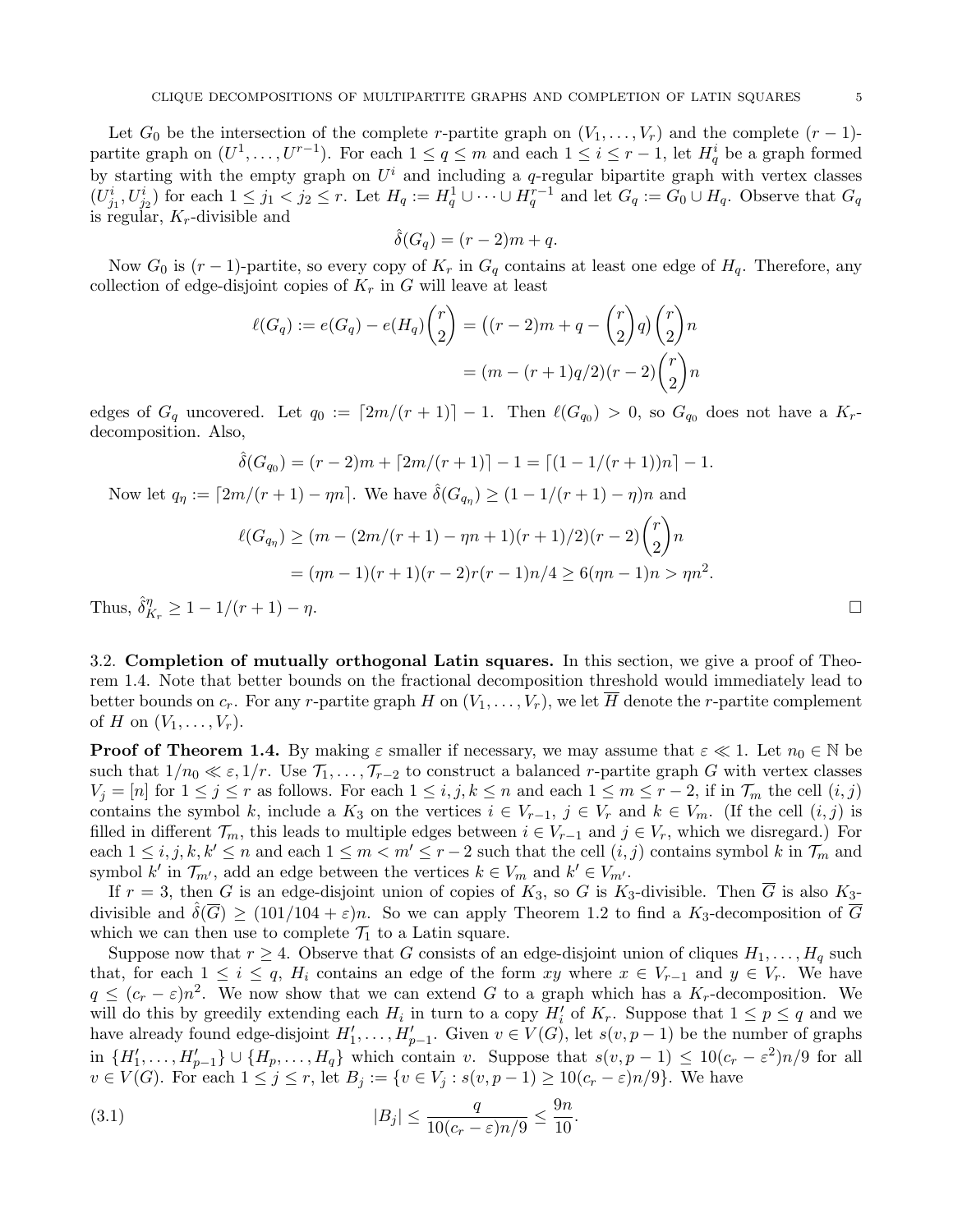Let  $G_{p-1} := G \cup \bigcup_{i=1}^{p-1} (H'_i - H_i)$ . Note that

(3.2) 
$$
\hat{\delta}(\overline{G}_{p-1}) \ge (1 - 10(c_r - \varepsilon^2)/9)n.
$$

We will extend  $H_p$  to a copy of  $K_r$  as follows. Let  $\{j_1, \ldots, j_m\} = \{j : 1 \le j \le r \text{ and } V(H_p) \cap V_j = \emptyset\}$ . For each  $j_i$  in turn, starting with  $j_1$ , choose one vertex  $x_{j_i}$  from the set  $N_{\overline{G}_{p-1}}(V(H_p) \cup \{x_{j_1}, \ldots, x_{j_{i-1}}\}, V_{j_i} \setminus$  $B_{j_i}$ ). This is possible since (3.1) and (3.2) imply

$$
d_{\overline{G}_{p-1}}(V(H_p) \cup \{x_{j_1},\ldots,x_{j_{i-1}}\}, V_{j_i} \setminus B_{j_i}) \ge (1/10 - (r-1)10(c_r - \varepsilon^2)/9)n > 0.
$$

Let  $H'_p$  be the copy of  $K_r$  with vertex set  $V(H_p) \cup \{x_j : 1 \le j \le r \text{ and } V(H_p) \cap V_j = \emptyset\}$ . By construction, for every  $v \in V(G)$ , the number  $s(v, p)$  of graphs in  $\{H'_1, \ldots, H'_p\} \cup \{H_{p+1}, \ldots, H_q\}$  which contain v satisfies  $s(v, p) \leq 10(c_r - \varepsilon^2)n/9$ .

Continue in this way to find edge-disjoint  $H'_1, \ldots, H'_q$  such that  $s(v, q) \leq 10(c_r - \varepsilon^2)n/9$ . Let  $G_q :=$  $\bigcup_{1 \leq i \leq q} H'_i$ . We have  $\hat{\delta}(\overline{G}_q) \geq (1 - 10(c_r - \varepsilon^2)/9)n = (1 - 1/10^6 r^3 + 10\varepsilon^2/9)n$  and, since  $G_q$  is an edgedisjoint union of copies of  $K_r$ , we know that  $\overline{G}_q$  is  $K_r$ -divisible. So we can apply Theorem 1.2 to find a  $K_r$ -decomposition  $\mathcal F$  of  $\overline{G}_q$ . Note that  $\mathcal F' := \mathcal F \cup \bigcup_{1 \leq i \leq q} H'_i$  is a  $K_r$ -decomposition of the complete r-partite graph. Since  $H_i \subseteq H_i'$  for each  $1 \leq i \leq q$ , we can use  $\mathcal{F}'$  to complete  $\mathcal{T}_1, \ldots, \mathcal{T}_{r-2}$  to a sequence of mutually orthogonal Latin squares.

### 4. PROOF SKETCH

Our proof of Theorem 1.1 builds on the proof of the main results of [3], but requires significant new ideas. In particular, the r-partite setting involves a stronger notion of divisibility (the non-partite setting simply requires that  $r - 1$  divides the degree of each vertex of G and that  $\binom{r}{2}$  $e'(G)$  and we have to work much harder to preserve it during our proof. This necessitates a delicate 'balancing' argument (see Section 10). In addition, we use a new construction for our absorbers, which allows us to obtain the best possible version of Theorem 1.1. (The construction of [3] would only achieve  $1 - 1/3(r - 1)$  in place of  $1 - 1/(r + 1)$ .

The idea behind the proof is as follows. We are assuming that we have access to a black box approximate decomposition result: given a  $K_r$ -divisible graph G on vertex classes of size n with  $\hat{\delta}(G) \geq (\hat{\delta}_F^{\eta})$  $\frac{\eta}{K_r} + \varepsilon$ )n we can obtain an approximate  $K_r$ -decomposition that leaves only  $\eta n^2$  edges uncovered. We would like to obtain an exact decomposition by 'absorbing' this small remainder. By an *absorber* for a  $K_r$ -divisible graph H we mean a graph  $A_H$  such that both  $A_H$  and  $A_H \cup H$  have a  $K_r$ -decomposition. For any fixed H we can construct an absorber  $A_H$ . But there are far too many possibilities for the remainder H to allow us to reserve individual absorbers for each in advance.

To bridge the gap between the output of the approximate result and the capabilities of our absorbers, we use an iterative absorption approach (see also [3] and [19]). Our guiding principle is that, since we have no control on the remainder if we apply the approximate decomposition result all in one go, we should apply it more carefully. More precisely, we begin by partitioning  $V(G)$  at random into a large number of parts  $U^1, \ldots, U^k$ . Since k is large,  $G[U^1, \ldots, U^k]$  still has high minimum degree, and, since the partition is random, each  $G[U^i]$  also has high minimum degree. We first reserve a sparse and well structured subgraph J of  $G[U^1, \ldots, U^k]$ , then we obtain an approximate decomposition of  $G[U^1, \ldots, U^k] - J$  leaving a sparse remainder H. We then use a small number of edges from the  $G[U^i]$  to cover all edges of  $H \cup J$ by copies of  $K_r$ . Let G' be the subgraph of G consisting of those edges not yet used in the approximate decomposition. Then all edges of G' lie in some  $G'[U^i]$ , and each  $G'[U^i]$  has high minimum degree, so we can repeat this argument on each  $G'[U^i]$ . Suppose that we can iterate in this way until we obtain a partition  $W_1 \cup \cdots \cup W_m$  of  $V(G)$  such that each  $W_i$  has size at most some constant M and all edges of G have been used in the approximate decomposition except for those contained entirely within some  $W_i$ . Then the remainder is a vertex-disjoint union of graphs  $H_1, \ldots, H_m$ , with each  $H_i$  contained within  $W_i$ . At this point we have already achieved that the total leftover  $H_1 \cup \cdots \cup H_m$  has only  $O(n)$  edges. More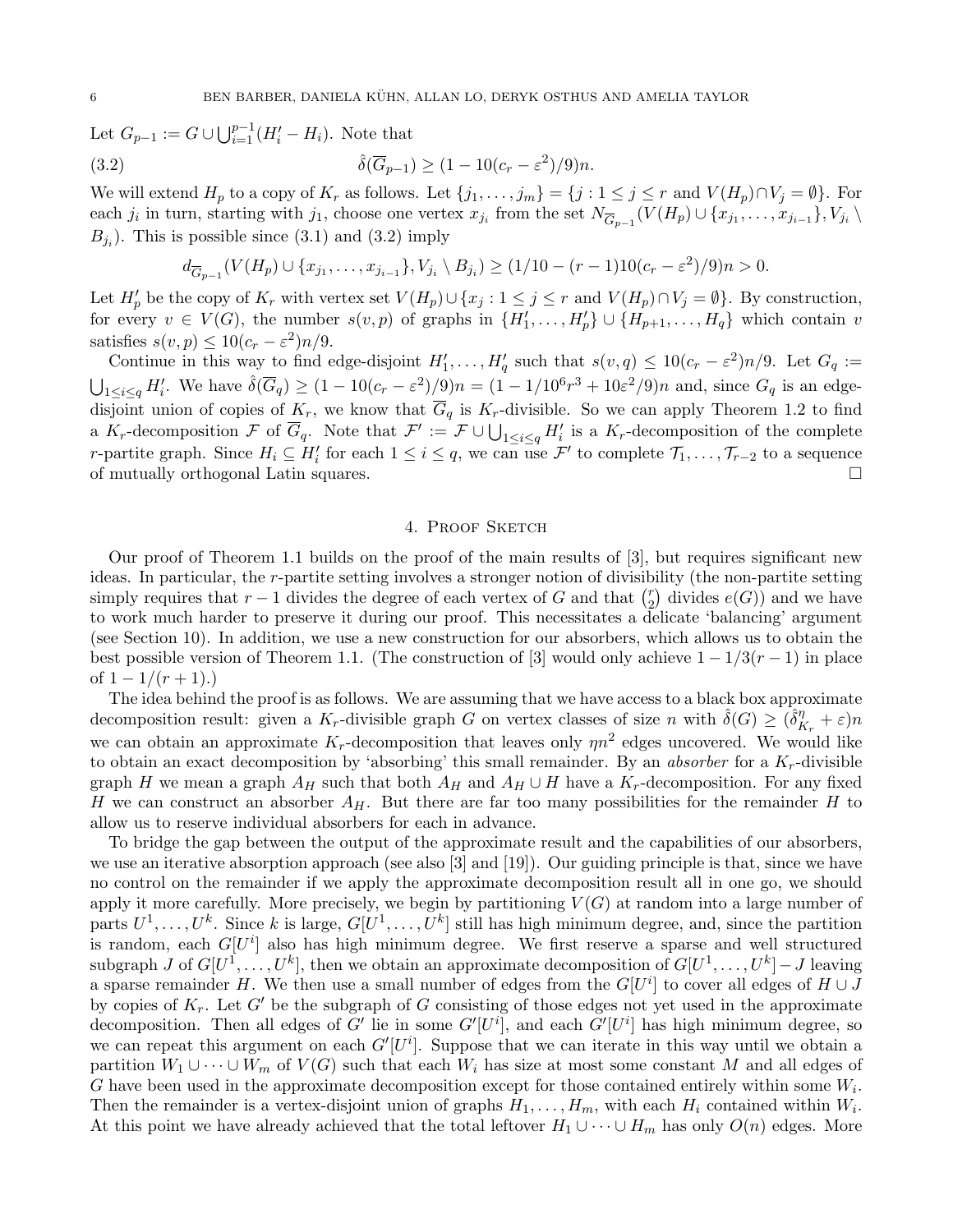importantly, the set of all possibilities for the graphs  $H_i$  has size at most  $2^{M^2}m = O(n)$ , which is a small enough number that we are able to reserve special purpose absorbers for each of them in advance (i.e. right at the start of the proof).

The above sketch passes over one genuine difficulty. Recall that  $H \subseteq G[U^1, \ldots, U^k]$  denotes the sparse remainder obtained from the approximate decomposition, which we aim to 'clean up' using a well structured graph J set aside at the beginning of the proof, i.e. we aim to cover all edges of  $H \cup J$  with copies of  $K_r$  by using a few additional edges from the  $G[U^i]$ . So consider any vertex  $v \in U_1^1$  (recall that 1  $U_j^i = U^i \cap V_j$ ). In order to cover the edges in  $H \cup J$  between v and  $U^2$ , we would like to find a perfect  $K_{r-1}$ -matching in  $N(v) \cap U^2$ . However, for this to work, the number of neighbours of v inside each of  $U_2^2, \ldots, U_r^2$  must be the same, and the analogue must hold with  $U^2$  replaced by any of  $U^3, \ldots, U^k$ . (This is in contrast to [3], where one only needs that the number of leftover edges between  $v$  and any of the parts  $U^i$  is divisible by r, which is much easier to achieve.) We ensure this balancedness condition by constructing a 'balancing graph' which can be used to transfer a surplus of edges or degrees from one part to another. This 'balancing graph' will be the main ingredient of J. Another difficulty is that whenever we apply the approximate decomposition result, we need to ensure that the graph is  $K_r$ -divisible. This means that we need to 'preprocess' the graph at each step of the iteration.

The rest of this paper is organised as follows. In Section 5, we present general purpose embedding lemmas that allow us to find a wide range of desirable structures within our graph. In Section 6, we detail the construction of our absorbers. In Section 7, we prove some basic properties of random subgraphs and partitions. In Section 8, we show how we can assume that our approximate decomposition result produces a remainder with low maximum degree rather than simply a small number of edges. In Section 9, we clean up the edges in the remainder using a few additional edges from inside each part of the current partition. However, we assume in this section that our remainder is balanced in the sense described above. In Section 10, we describe the balancing operation which ensures that we can make this assumption. Finally, in Section 11 we put everything together to prove Theorem 1.1.

## 5. Embedding lemmas

Let G be an r-partite graph on  $(V_1, \ldots, V_r)$  and let  $\mathcal{P} = \{U^1, U^2, \ldots, U^k\}$  be a partition of  $V(G)$ . Recall that  $U_j^i := U^i \cap V_j$  for each  $1 \leq i \leq k$  and each  $1 \leq j \leq r$ . We say that a graph (or multigraph) H is P-labelled if:

- (a) every vertex of H is labelled by one of:  $\{v\}$  for some  $v \in V(G)$ ;  $U_j^i$  for some  $1 \le i \le k$ ,  $1 \le j \le r$  or  $V_j$  for some  $1 \leq j \leq r$ ;
- (b) the vertices labelled by singletons (called *root vertices*) form an independent set in  $H$ , and each  $v \in V(G)$  appears as a label  $\{v\}$  at most once;
- (c) for each  $1 \leq j \leq r$ , the set of vertices  $v \in V(H)$  such that v is labelled L for some  $L \subseteq V_j$  forms an independent set in H.

Any vertex which is not a root vertex is called a *free vertex*.

Let H be a  $P$ -labelled graph and let H' be a copy of H in G. We say that H' is compatible with its labelling if each vertex of  $H$  gets mapped to a vertex in its label.

Given a graph H and  $U \subseteq V(H)$  with  $e(H[U]) = 0$ , we define the *degeneracy of H rooted at U* to be the least d for which there is an ordering  $v_1, \ldots, v_b$  of the vertices of H such that

- there is an a such that  $U = \{v_1, \ldots, v_a\}$  (the ordering of U is unimportant);
- for  $a < j \le b$ ,  $v_j$  is adjacent to at most d of the  $v_i$  with  $1 \le i < j$ .

The degeneracy of a  $\mathcal{P}$ -labelled graph H is the degeneracy of H rooted at U, where U is the set of root vertices of H.

In the proof of Lemma 10.9, we use the following special case of Lemma 5.1 from [3] to find copies of labelled graphs inside a graph G, provided their degeneracy is small. Moreover, this lemma allows us to assume that the subgraph of G used to embed these graphs has low maximum degree.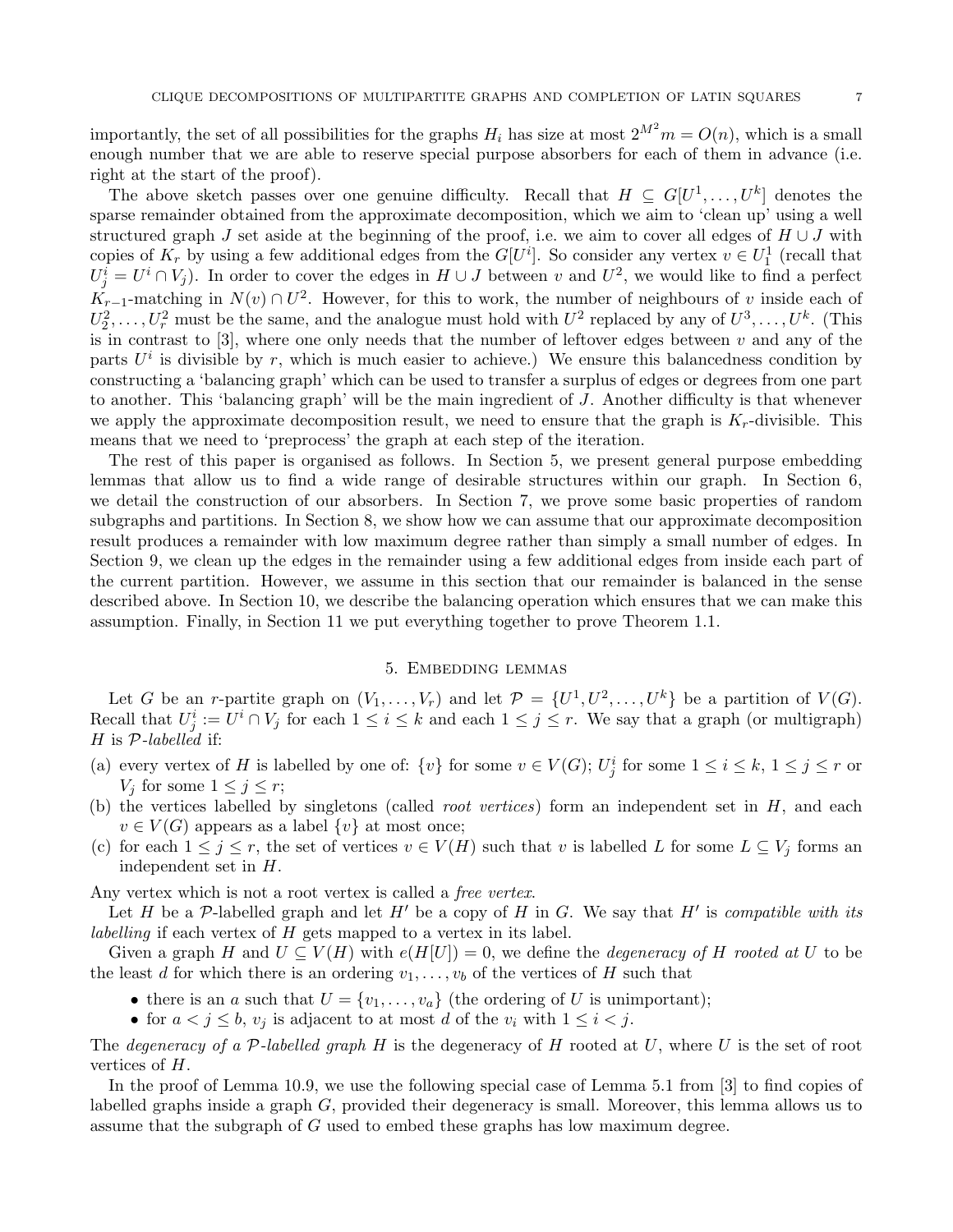**Lemma 5.1.** Let  $1/n \ll n \ll \varepsilon$ ,  $1/d$ ,  $1/b \leq 1$  and let G be a graph on n vertices. Suppose that:

(i) for each  $S \subseteq V(G)$  with  $|S| \leq d$ ,  $d_G(S, V(G)) \geq \varepsilon n$ .

Let  $m \le \eta n^2$  and let  $H_1, \ldots, H_m$  be labelled graphs such that, for every  $1 \le i \le m$ , every vertex of  $H_i$  is labelled  $\{v\}$  for some  $v \in V(G)$  or labelled by  $V(G)$  and that property (b) above holds for  $H_i$ . Moreover, suppose that:

- (ii) for each  $1 \leq i \leq m$ ,  $|H_i| \leq b$ ;
- (iii) for each  $1 \leq i \leq m$ , the degeneracy of  $H_i$  (rooted at the set of vertices labelled by singletons) is at most d;
- (iv) for each  $v \in V(G)$ , there are at most  $\eta n$  graphs  $H_i$  with some vertex labelled  $\{v\}$ .

Then there exist edge-disjoint embeddings  $\phi(H_1), \ldots, \phi(H_m)$  of  $H_1, \ldots, H_m$  compatible with their labellings such that the subgraph  $H := \bigcup_{i=1}^m \phi(H_i)$  of G satisfies  $\Delta(H) \leq \varepsilon n$ .

We will also use the following partite version of the lemma to find copies of  $\mathcal{P}\text{-labelled graphs}$  in an r-partite graph G. We omit the proof since it is very similar to the proof of Lemma 5.1 in [3] (for details, see [26]).

**Lemma 5.2.** Let  $1/n \ll \eta \ll \varepsilon$ ,  $1/d$ ,  $1/b$ ,  $1/k$ ,  $1/r \leq 1$  and let G be an r-partite graph on  $(V_1, \ldots, V_r)$ where  $|V_1| = \cdots = |V_r| = n$ . Let  $\mathcal{P} = \{U^1, \ldots, U^k\}$  be a k-partition of  $V(G)$ . Suppose that:

(i) for each  $1 \leq i \leq k$  and each  $1 \leq j \leq r$ , if  $S \subseteq V(G) \setminus V_j$  with  $|S| \leq d$  then  $d_G(S, U_j^i) \geq \varepsilon |U_j^i|$ .

Let  $m \le \eta n^2$  and let  $H_1, \ldots, H_m$  be  $\mathcal P$ -labelled graphs such that the following hold:

(ii) for each  $1 \leq i \leq m$ ,  $|H_i| \leq b$ ;

(iii) for each  $1 \leq i \leq m$ , the degeneracy of  $H_i$  is at most d;

(iv) for each  $v \in V(G)$ , there are at most  $\eta n$  graphs  $H_i$  with some vertex labelled  $\{v\}$ .

Then there exist edge-disjoint embeddings  $\phi(H_1), \ldots, \phi(H_m)$  of  $H_1, \ldots, H_m$  in G which are compatible with their labellings such that  $H := \bigcup_{1 \leq i \leq m} \phi(H_i)$  satisfies  $\Delta(H) \leq \varepsilon n$ .

## 6. Absorbers

Let H be any r-partite graph on the vertex set  $V = (V_1, \ldots, V_r)$ . An absorber for H is a graph A such that both A and  $A \cup H$  have  $K_r$ -decompositions.

Our aim is to find an absorber for each small  $K_r$ -divisible graph H on V. The construction develops ideas in [3]. In particular, we will build the absorber in stages using transformers, introduced below, to move between  $K_r$ -divisible graphs.

Let H and H' be vertex-disjoint graphs. An  $(H, H')_r$ -transformer is a graph T which is edge-disjoint from H and H' and is such that both  $T \cup H$  and  $T \cup H'$  have K<sub>r</sub>-decompositions. Note that if H' has a  $K_r$ -decomposition, then  $T \cup H'$  is an absorber for H. So the idea is that we can use a transformer to transform a given H into a new graph  $H'$ , then into  $H''$  and so on, until finally we arrive at a graph which has a  $K_r$ -decomposition.

Let  $V = (V_1, \ldots, V_r)$ . Throughout this section, given two r-partite graphs H and H' on V, we say that H' is a partition-respecting copy of H if there is an isomorphism  $f : H \to H'$  such that  $f(v) \in V_j$ for every vertex  $v \in V(H) \cap V_i$ .

Given r-partite graphs H and H' on V, we say that H' is obtained from H by identifying vertices if there exists a sequence of r-partite graphs  $H_0, \ldots, H_s$  on V such that  $H_0 = H, H_s = H'$  and the following holds. For each  $0 \le i < s$ , there exists  $1 \le j_i \le r$  and vertices  $x_i, y_i \in V(H_i) \cap V_{j_i}$  satisfying the following:

- (i)  $N_{H_i}(x_i) \cap N_{H_i}(y_i) = \emptyset.$
- (ii)  $H_{i+1}$  is the graph which has vertex set  $V(H_i) \setminus \{y_i\}$  and edge set  $E(H_i \setminus \{y_i\}) \cup \{vx_i : vy_i \in E(H_i)\}\$ (i.e.,  $H_{i+1}$  is obtained from  $H_i$  by identifying the vertices  $x_i$  and  $y_i$ ).

Condition (i) ensures that the identifications do not produce multiple edges. Note that if  $H$  and  $H'$  are r-partite graphs on V and  $H'$  is a partition-respecting copy of a graph obtained from H by identifying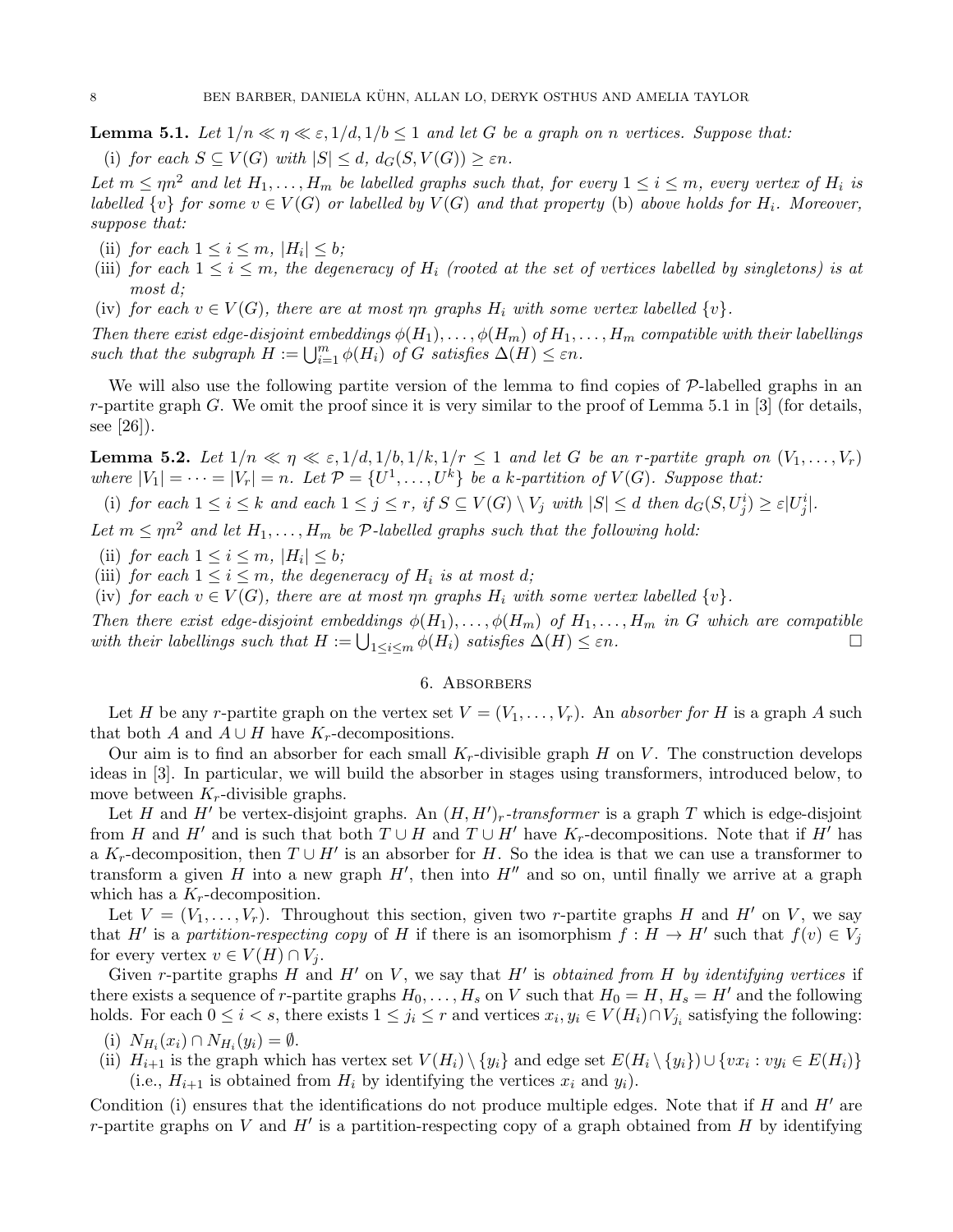vertices then there exists a graph homomorphism  $\phi : H \to H'$  that is edge-bijective and maps vertices in  $V_j$  to vertices in  $V_j$  for each  $1 \leq j \leq r$ .

In the following lemma, we find a transformer between a pair of  $K_r$ -divisible graphs H and H' whenever  $H'$  can be obtained from  $H$  by identifying vertices.

**Lemma 6.1.** Let  $r \geq 3$  and  $1/n \ll \eta \ll 1/s \ll \varepsilon$ ,  $1/b$ ,  $1/r \leq 1$ . Let G be an r-partite graph on  $V = (V_1, \ldots, V_r)$  with  $|V_1| = \cdots = |V_r| = n$ . Suppose that  $\hat{\delta}(G) \geq (1 - 1/(r + 1) + \varepsilon)n$ . Let H and H' be vertex-disjoint  $K_r$ -divisible graphs on V with  $|H| \leq b$ . Suppose further that H' is a partition-respecting copy of a graph obtained from H by identifying vertices. Let  $B \subseteq V$  be a set of at most  $\eta$ n vertices. Then G contains an  $(H, H')_r$ -transformer T such that  $V(T) \cap B \subseteq V(H \cup H')$  and  $|T| \leq s^2$ .

In our proof of Lemma 6.1, we will use the following multipartite asymptotic version of the Hajnal– Szemerédi theorem.

**Theorem 6.2** ([17] and [20]). Let  $r \geq 2$  and let  $1/n \ll \varepsilon$ ,  $1/r$ . Suppose that G is an r-partite graph on  $(V_1, \ldots, V_r)$  with  $|V_1| = \cdots = |V_r| = n$  and  $\hat{\delta}(G) \geq (1-1/r + \varepsilon)n$ . Then G contains a perfect  $K_r$ -matching.

**Proof of Lemma 6.1.** Let  $\phi: H \to H'$  be a graph homomorphism from H to H' that is edge-bijective and maps vertices in  $V_j$  to  $V_j$  for each  $1 \leq j \leq r$ .

Let  $T$  be any graph defined as follows:

- (a) For each  $xy \in E(H)$ ,  $Z^{xy} := \{z_j^{xy}$  $j_j^{xy}: 1 \leq j \leq r$  and  $x, y \notin V_j$  is a set of  $r-2$  vertices. For each  $x \in V(H)$ , let  $Z^x := \bigcup_{y \in N_H(x)} Z^{\dot{x}y}$ .
- (b) For each  $x \in V(H)$ ,  $S^x$  is a set of  $(r-1)s$  vertices.
- (c) For all distinct  $e, e' \in E(H)$  and all distinct  $x, x' \in V(H)$ , the sets  $Z^e, Z^{e'}, S^x, S^{x'}$  and  $V(H \cup H')$ are disjoint.
- (d)  $V(T) := V(H) \cup V(H') \cup \bigcup_{e \in E(H)} Z^e \cup \bigcup_{x \in V(H)} S^x$ .
- (e)  $E_H := \{xz : x \in V(H) \text{ and } z \in Z^x\}.$
- (f)  $E_{H'} := \{ \phi(x)z : x \in V(H) \text{ and } z \in Z^x \}.$
- (g)  $E_Z := \{ wz : e \in E(H) \text{ and } w, z \in Z^e \}.$
- (h)  $E_S := \{ xv : x \in V(H) \text{ and } v \in S^x \}.$
- (i)  $E'_{S} := \{ \phi(x)v : x \in V(H) \text{ and } v \in S^{x} \}.$
- (j) For each  $x \in V(H)$ ,  $F_1^x$  is a perfect  $K_{r-1}$ -matching on  $S^x \cup Z^x$ .
- (k) For each  $x \in V(H)$ ,  $F_2^x$  is a perfect  $K_{r-1}$ -matching on  $S^x$ .
- (1) For each  $x \in V(H)$ ,  $F_1^x$  and  $F_2^x$  are edge-disjoint.
- (m) For each  $x \in V(H)$ ,  $Z^x$  is independent in  $F_1^x$ .
- (n)  $E(T) := E_H \cup E_{H'} \cup E_Z \cup E_S \cup E_S' \cup \bigcup_{x \in V(H)} E(F_1^x \cup F_2^x).$

Then

$$
|T| = |H| + |H'| + \sum_{e \in E(H)} |Z^e| + \sum_{x \in V(H)} |S^x| = |H| + |H'| + (r - 2)e(H) + (r - 1)s|H| \le s^2.
$$

Let  $T_1$  be the subgraph of T with edge set  $E_H \cup E_{H'} \cup E_Z$  and let  $T_2 := T - T_1$ . So  $E(T_2) = E_S \cup E'_S \cup E'_S$  $\bigcup_{x\in V(H)} E(F_1^x \cup F_2^x)$ . In what follows, we will often identify certain subsets of the edge set of T with the subgraphs of T consisting of these edges. For example, we will write  $E_S[\{x\}, S^x]$  for the subgraph of T consisting of all the edges in  $E_S$  between x and  $S^x$ . Note that there are several possibilities for T as we have several choices for the perfect  $K_{r-1}$ -matchings in (j) and (k).

Lemma 6.1 will follow from Claims 1 and 2 below.

# **Claim 1:** If T satisfies (a)–(n), then T is an  $(H, H')_r$ -transformer.

*Proof of Claim 1.* Note that  $H \cup E_H \cup E_Z$  can be decomposed into  $e(H)$  copies of  $K_r$ , where each copy of  $K_r$  has vertex set  $\{x, y\} \cup Z^{xy}$  for some edge  $xy \in E(H)$ . Similarly,  $H' \cup E_{H'} \cup E_Z$  can be decomposed into  $e(H)$  copies of  $K_r$ .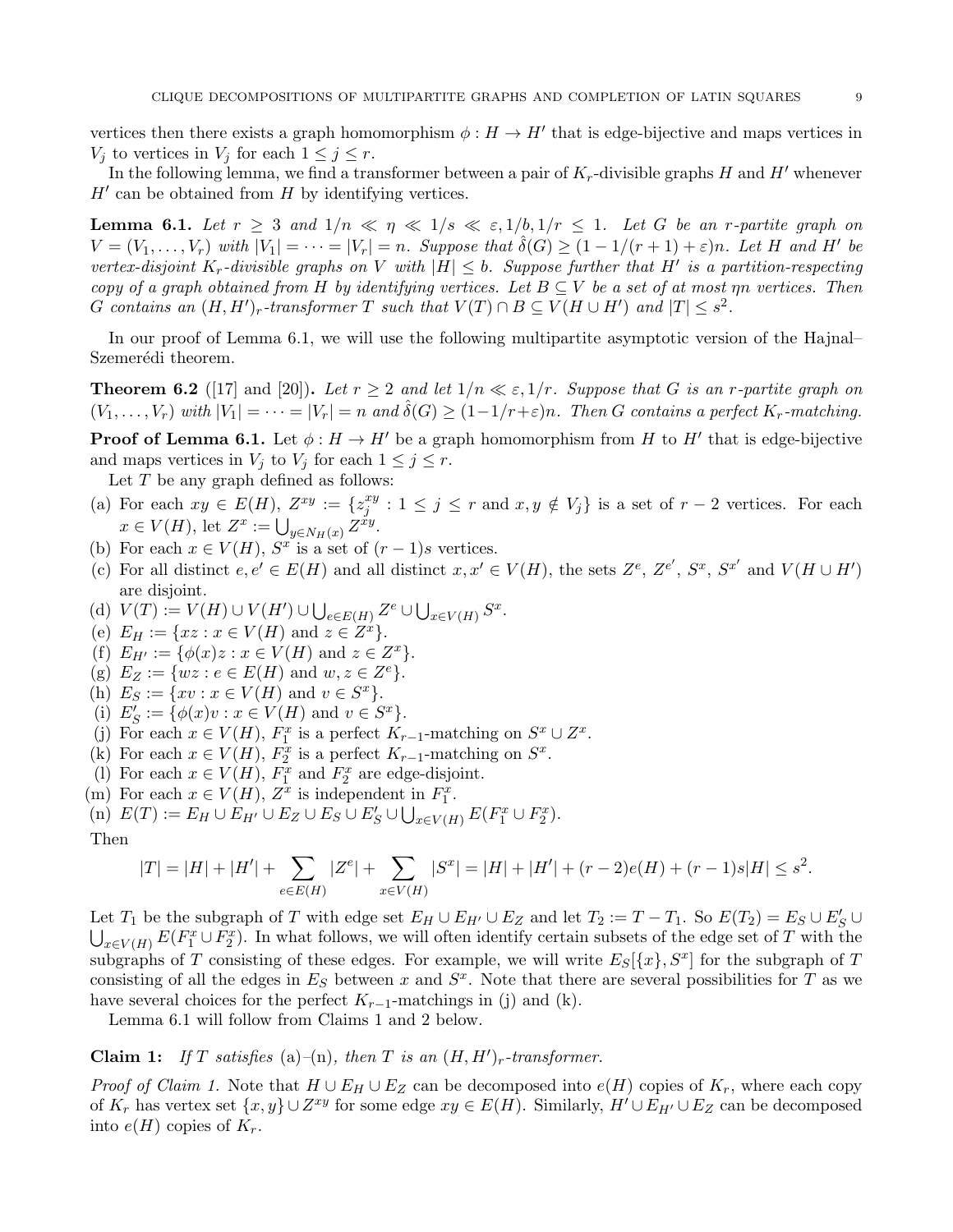

FIGURE 1. Left: Subgraph of  $T_1$  associated with  $xy \in E(H)$ . Right: Subgraph of  $T_2$ associated with  $x \in V(H)$  in the case when  $r = 4$ .

For each  $x \in V(H)$ , note that  $(E_{H'} \cup E_S')[\{\phi(x)\}, S^x \cup Z^x] \cup F_1^x$  and  $E_S[\{x\}, S^x] \cup F_2^x$  are edge-disjoint and have  $K_r$ -decompositions. Since

$$
T_2 \cup E_{H'} = \bigcup_{x \in V(H)} \left( (E_{H'} \cup E'_S) [\{\phi(x)\}, S^x \cup Z^x] \cup F_1^x \right) \cup \bigcup_{x \in V(H)} \left( E_S[\{x\}, S^x] \cup F_2^x \right),
$$

it follows that  $T_2 \cup E_{H'}$  has a  $K_r$ -decomposition. Similarly, for each  $x \in V(H)$ ,  $(E_H \cup E_S)[\{x\}, S^x \cup Z^x] \cup F_1^x$ and  $E'_{S}[\{\phi(x)\}, S^x] \cup F_2^x$  are edge-disjoint and have  $K_r$ -decompositions, so  $T_2 \cup E_H$  has a  $K_r$ -decomposition.

To summarise,  $H \cup E_H \cup E_Z$ ,  $H' \cup E_{H'} \cup E_Z$ ,  $T_2 \cup E_H$  and  $T_2 \cup E_{H'}$  all have  $K_r$ -decompositions. Therefore,  $T \cup H = (H \cup E_H \cup E_Z) \cup (T_2 \cup E_{H'})$  has a  $K_r$ -decomposition, as does  $T \cup H' = (H' \cup E_{H'} \cup E_Z) \cup (T_2 \cup E_H)$ . Hence T is an  $(H, H')_r$ -transformer.

Claim 2: G contains a graph T satisfying (a)–(n) such that  $V(T) \cap B \subseteq V(H \cup H')$ .

*Proof of Claim 2.* We begin by finding a copy of  $T_1$  in G. It will be useful to note that, for any graph  $T$ which satisfies (a)–(n),  $T_1$  is r-partite with vertex classes  $(V(H \cup H') \cap V_j) \cup \{z_j^{xy}$  $j^{xy}: xy \in E(H)$  and  $x, y \notin$  $V_j$ } where  $1 \le j \le r$ . Also,  $T[V(H \cup H')]$  is empty and every vertex  $z \in V(T_1) \setminus V(H \cup H')$  satisfies

(6.1) 
$$
d_{T_1}(z) = 2 + (r - 3) + 2 = r + 1.
$$

So  $T_1$  has degeneracy  $r + 1$  rooted at  $V(H \cup H')$ . Since  $\hat{\delta}(G) \geq (1 - 1/(r + 1) + \varepsilon/2)n + |B|$ , we can find a copy of  $T_1$  in G such that  $V(T_1) \cap B \subseteq V(H \cup H')$ .

We now show that, after fixing  $T_1$ , we can extend  $T_1$  to T by finding a copy of  $T_2$ . Consider any ordering  $x_1, \ldots, x_{|H|}$  on the vertices of H. Suppose we have already chosen  $S^{x_1}, \ldots, S^{x_{q-1}}, F^{x_1}_1, \ldots, F^{x_{q-1}}_1$  and  $F_2^{x_1}, \ldots, F_2^{x_{q-1}}$  and we are currently embedding  $S^{x_q}$ . Let  $B' := B \cup V(T_1) \cup \bigcup_{i=1}^{q-1} S^{x_i}$ ; that is,  $B'$  is the set of vertices that are unavailable for  $S^{x_q}$ , either because they have been used previously or they lie B. Note that  $|B'| \leq |T| + |B| \leq 2\eta n$ . We will choose suitable vertices for  $S^{x_q}$  in the common neighbourhood of  $x_q$  and  $\phi(x_q)$ .

To simplify notation, we write  $x := x_q$  and assume that  $x \in V_1$  (the argument is identical in the other cases). Choose a set  $V' \subseteq (N_G(x) \cap N_G(\phi(x))) \setminus B'$  which is maximal subject to  $|V'_2| = \cdots = |V'_r|$  (recall that  $V'_j = V' \cap V_j$ ). Note that for each  $2 \le j \le r$ , we have

$$
|V'_j| \ge (1 - 1/(r+1) + \varepsilon)n - (1/(r+1) - \varepsilon)n - |B'| \ge (1 - 2/(r+1))n.
$$

Let  $n':=|V_2'|$ . For every  $2 \leq j \leq r$  and every  $v \in V(G) \setminus V_j$ , we have

(6.2) 
$$
d_G(v, V'_j) \ge n' - (1/(r+1) - \varepsilon)n \ge (1 - 1/(r-1) + \varepsilon)n'.
$$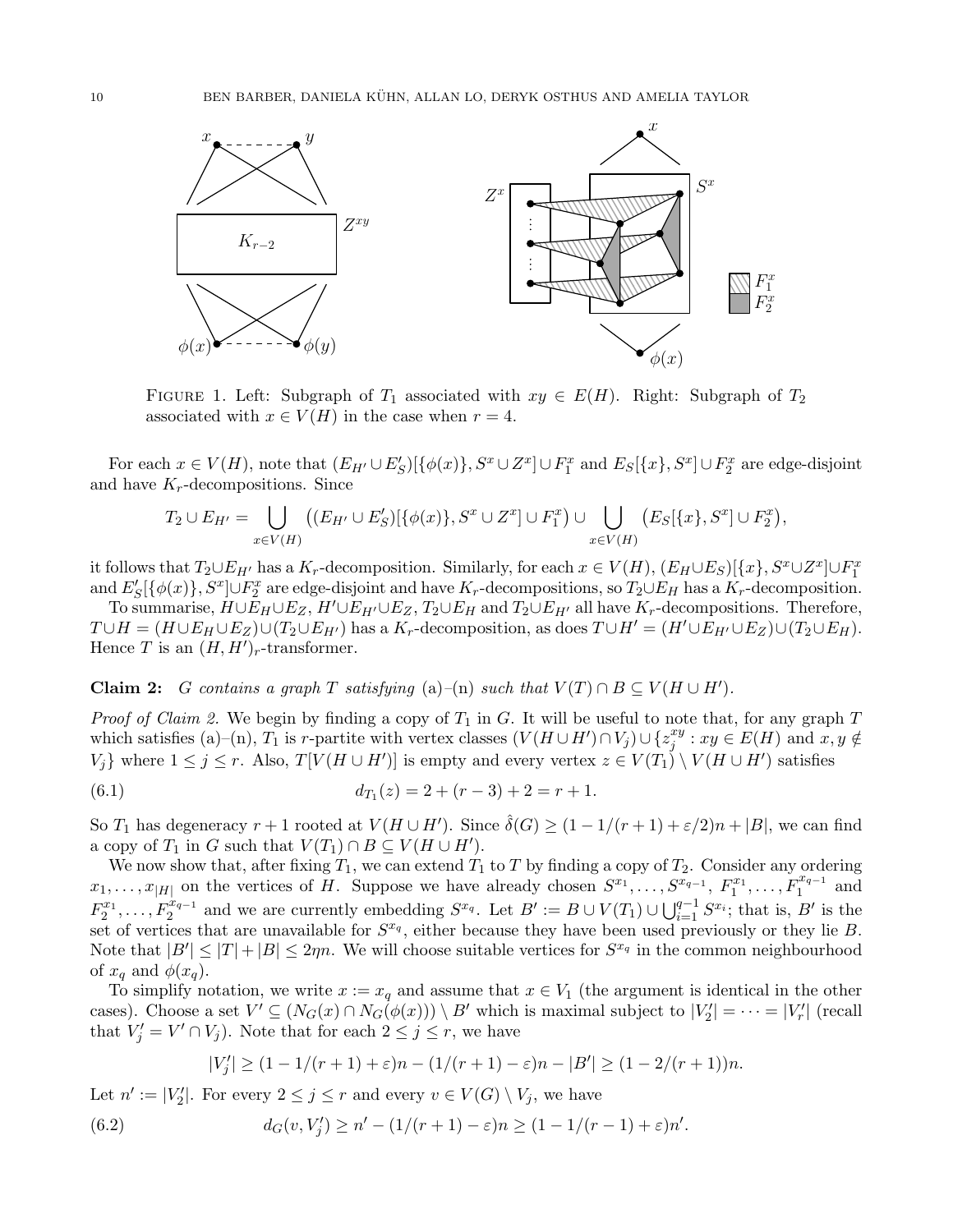Roughly speaking, we will choose  $S^x$  as a random subset of V'. For each  $2 \leq j \leq r$ , choose each vertex of  $V'_j$  independently with probability  $p := (1 + \varepsilon/8)s/n'$  and let  $S'_j$  be the set of chosen vertices. Note that, for each j,  $\mathbb{E}(|S'_j|) = n'p = (1 + \varepsilon/8)s$ . We can apply Lemma 2.2 to see that

$$
\mathbb{P}(||S_j'| - (1 + \varepsilon/8)s| \ge \varepsilon s/8) \le \mathbb{P}(||S_j'| - (1 + \varepsilon/8)s| \ge \varepsilon \mathbb{E}(|S_j'|)/10)
$$
  

$$
\le 2e^{-\varepsilon^2 s/300} \le 1/4(r-1).
$$

Given a vertex  $v \in V(G)$  and  $2 \leq j \leq r$  such that  $v \notin V_j$ , note that

$$
\mathbb{E}(d_G(v, S'_j)) \stackrel{(6.2)}{\geq} (1 - 1/(r - 1) + \varepsilon)n'p > (1 - 1/(r - 1) + \varepsilon)s.
$$

We will say that a vertex  $v \in V(G)$  is bad if there exists  $2 \leq j \leq r$  such that  $v \notin V_j$  and  $d_G(v, S'_j)$  $(1-1/(r-1)+3\varepsilon/4)s$ , that is, the degree of v in  $S'_j$  is lower than expected. We can again apply Lemma 2.2 to see that

$$
\mathbb{P}(d_G(v, S'_j) \le (1 - 1/(r - 1) + 3\varepsilon/4)s) \le \mathbb{P}(|d_G(v, S'_j) - \mathbb{E}(d_G(v, S'_j))| \ge \varepsilon s/4)
$$
  
\n
$$
\le \mathbb{P}(|d_G(v, S'_j) - \mathbb{E}(d_G(v, S'_j))| \ge \varepsilon \mathbb{E}(d_G(v, S'_j)) / 10)
$$
  
\n
$$
\le 2e^{-\varepsilon^2 s/600}.
$$

So  $\mathbb{P}(v \text{ is bad}) \leq 2(r-1)e^{-\varepsilon^2 s/600} \leq e^{-s^{1/2}}$ . Let  $S' := \bigcup_{j=2}^r S'_j$ . We say that the set  $S'$  is bad if  $S' \cup Z^x$ contains a bad vertex. We have

$$
\mathbb{P}(S' \text{ is bad}) \le \sum_{v \in V'} \mathbb{P}(v \in S' \text{ and } v \text{ is bad}) + \sum_{v \in Z^x} \mathbb{P}(v \text{ is bad})
$$

$$
= \sum_{v \in V'} \mathbb{P}(v \in S') \mathbb{P}(v \text{ is bad}) + \sum_{v \in Z^x} \mathbb{P}(v \text{ is bad})
$$

$$
\le (n'p + (b-1)(r-2))e^{-s^{1/2}} \le 2se^{-s^{1/2}} \le 1/4.
$$

We apply  $(6.3)$  and  $(6.4)$  to see that with probability at least  $1/2$ , the set S' chosen in this way is not bad and, for each  $2 \le j \le r$ , we have  $s \le |S'_j| \le (1 + \varepsilon/4)s$ . Choose one such set S'. Delete at most  $\varepsilon s/4$ vertices from each  $S'_j$  to obtain sets  $S_j^x$  satisfying  $|S_2^x| = \cdots = |S_r^x| = s$ . Let  $S^x := \bigcup_{j=2}^r S_j^x$ . Since  $S'$  was not bad, for each  $2 \leq j \leq r$  and each vertex  $v \in (S^x \cup Z^x) \setminus V_j$ ,

(6.5) 
$$
d_G(v, S_j^x) \ge (1 - 1/(r - 1) + 3\varepsilon/4)s - \varepsilon s/4 = (1 - 1/(r - 1) + \varepsilon/2)s.
$$

We now show that we can find  $F_1^x$  and  $F_2^x$  satisfying (j)–(m). Let  $G^x := G[Z^x \cup S^x] - G[Z^x]$ . Note that  $G^x$  is a balanced  $(r-1)$ -partite graph with vertex classes of size  $n_x$  where  $s \leq n_x \leq s + (r-2)(b 1)/(r-1) < s+b$ . Using (6.5), we see that

$$
\hat{\delta}(G^x) \ge (1 - 1/(r - 1) + \varepsilon/2)s \ge (1 - 1/(r - 1) + \varepsilon/3)n_x.
$$

So, using Theorem 6.2, we can find a perfect  $K_{r-1}$ -matching  $F_1^x$  in  $G^x$ . Finally, let  $G' := G - F_1^x$  and use (6.5) to see that

$$
\hat{\delta}(G'[S^x]) \ge (1 - 1/(r - 1) + \varepsilon/3)s.
$$

So we can again apply Theorem 6.2, to find a perfect  $K_{r-1}$ -matching  $F_2^x$  in  $G'[S^x]$ . In this way, we find a copy of T satisfying (a)–(n) such that  $V(T) \cap B \subseteq V(H \cup H')$ . ).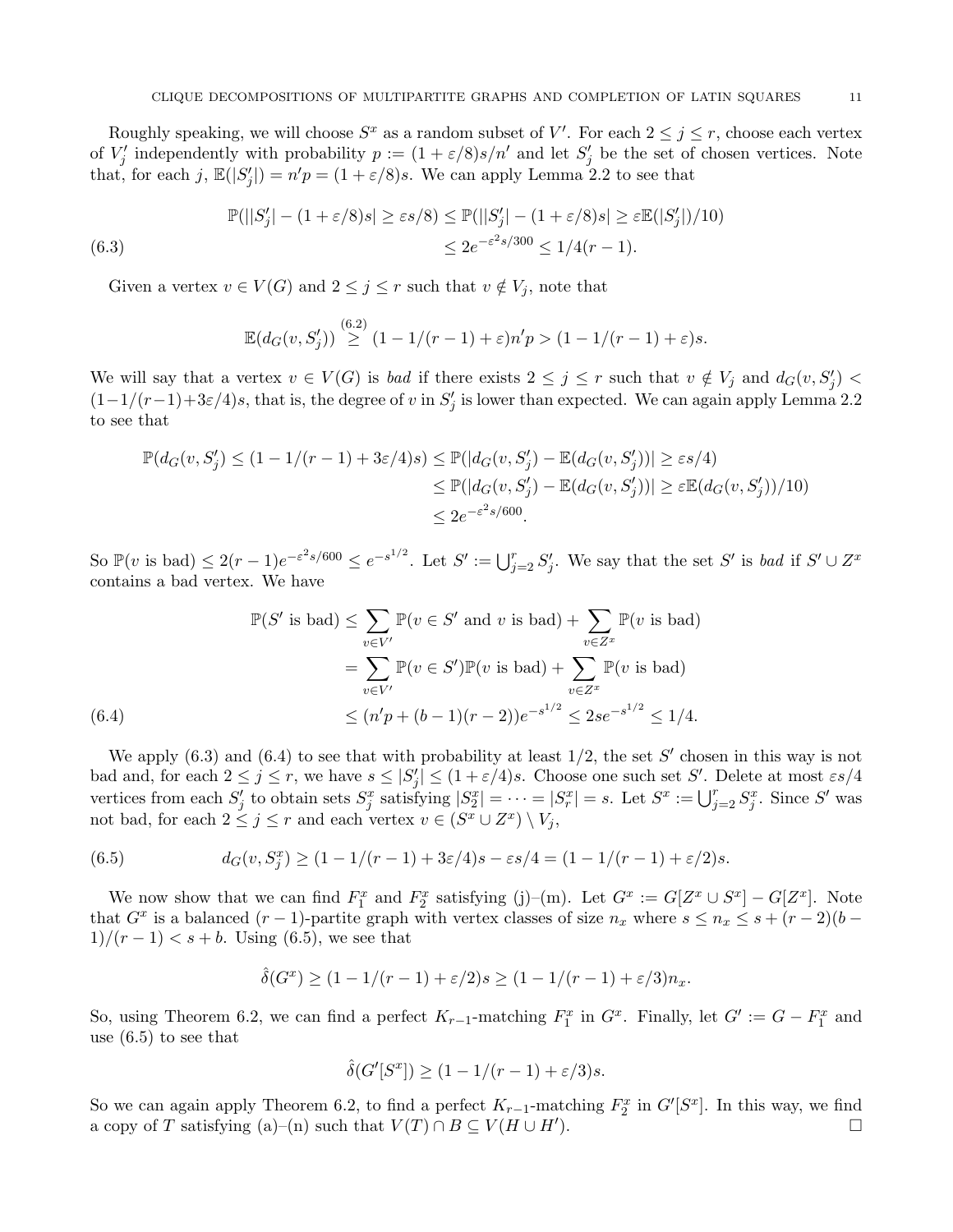We now construct our absorber by combining several suitable transformers.

Let H be an r-partite multigraph on  $V = (V_1, \ldots, V_r)$  and let  $xy \in E(H)$ . A  $K_r$ -expansion of xy is defined as follows. Consider a copy  $F_{xy}$  of  $K_r$  on vertex set  $\{u_1, \ldots, u_r\}$  such that  $u_j \in V_j \setminus V(H)$  for all  $1 \leq j \leq r$ . Let  $j_1, j_2$  be such that  $x \in V_{j_1}$  and  $y \in V_{j_2}$ . Delete  $xy$  from H and  $u_{j_1}u_{j_2}$  from  $F_{xy}$  and add edges joining x to  $u_{j_2}$  and joining y to  $u_{j_1}$ . Let  $H_{\text{exp}}$  be the graph obtained by  $K_r$ -expanding every edge of H, where the  $F_{xy}$  are chosen to be vertex-disjoint for different edges  $xy \in E(H)$ .

**Fact 6.3.** Suppose that the graph H' is obtained from a graph H by  $K_r$ -expanding the edge  $xy \in E(H)$ as above. Then the graph obtained from H' by identifying x and  $u_{j_1}$  is H with a copy of  $K_r$  attached to x.

Let  $h \in \mathbb{N}$ . We define a graph  $M_h$  as follows. Take a copy of  $K_r$  on V (consisting of one vertex in each  $V_j$ ) and replace each edge by h multiedges. Let M denote the resulting multigraph. Let  $M_h := M_{\rm exp}$ be the graph obtained by  $K_r$ -expanding every edge of M. We have  $|M_h| = r + hr\binom{r}{2}$  $\binom{r}{2}$ . Note that  $M_h$ has degeneracy  $r - 1$ . To see this, list all vertices in  $V(M)$  (in any order) followed by the vertices in  $V(M_h \setminus M)$  (in any order).

We will now apply Lemma 6.1 twice in order to find an  $(H, M_h)$ <sup>-transformer in G.</sup>

**Lemma 6.4.** Let  $r \geq 3$  and  $1/n \ll \eta \ll 1/s \ll \varepsilon, 1/b, 1/r \leq 1$ . Let G be an r-partite graph on  $V = (V_1, \ldots, V_r)$  with  $|V_1| = \cdots = |V_r| = n$ . Suppose that  $\hat{\delta}(G) \geq (1 - 1/(r + 1) + \varepsilon)n$ . Let H be a  $K_r$ -divisible graph on V with  $|H| \leq b$ . Let  $h := e(H)/\binom{r}{2}$  $\binom{r}{2}$ . Let  $M_h'$  be a partition-respecting copy of  $M_h$ on V which is vertex-disjoint from H. Let  $B \subseteq V$  be a set of at most  $\eta n$  vertices. Then G contains an  $(H, M'_h)_r$ -transformer T such that  $V(T) \cap B \subseteq V(H \cup M'_h)$  and  $|T| \leq 3s^2$ .

**Proof.** We construct a graph  $H_{\text{att}}$  as follows. Start with the graph H. For each edge of H, arbitrarily choose one of it endpoints x and attach a copy of  $K_r$  (found in  $G \setminus ((V(H \cup M'_h) \cup B) \setminus \{x\}))$  to x. The copies of  $K_r$  should be chosen to be vertex-disjoint outside  $V(H)$ . Write  $H_{\text{att}}$  for the resulting graph. Let  $H'_{\text{exp}}$  be a partition-respecting copy of  $H_{\text{exp}}$  in  $G \setminus (V(H_{\text{att}} \cup M'_{h}) \cup B)$ . Note that we are able to find these graphs since both have degeneracy  $r - 1$  and  $\delta(G) \geq (1 - 1/(r + 1) + \varepsilon)n$ .

By Fact 6.3,  $H_{\text{att}}$  is a partition-respecting copy of a graph obtained from  $H'_{\text{exp}}$  by identifying vertices, and this is also the case for  $M'_h$ . To see the latter, for each  $1 \leq j \leq r$ , identify all vertices of  $H'_{\rm exp}$  lying in  $V_i$ . (We are able to do this since these vertices are non-adjacent with disjoint neighbourhoods.)

Apply Lemma 6.1 to find an  $(H'_{exp}, H_{att})_r$ -transformer T' in  $G - M'_h$  such that  $V(T') \cap B \subseteq V(H)$  and  $|T'| \leq s^2$ . Then apply Lemma 6.1 again to find an  $(H'_{\text{exp}}, M'_{h})_r$ -transformer  $T''$  in  $G - (H_{\text{att}} \cup T')$  such that  $V(T'') \cap B \subseteq V(M'_{h})$  and  $|T''| \leq s^{2}$ .

Let  $T := T' \cup T'' \cup H_{\text{exp}}^j \cup (H_{\text{att}} - H)$ . Then T is edge-disjoint from  $H \cup M'_{h}$ . Note that

$$
T \cup H = (T' \cup H_{\text{att}}) \cup (T'' \cup H'_{\text{exp}}) \text{ and}
$$
  

$$
T \cup M'_{h} = (T' \cup H'_{\text{exp}}) \cup (T'' \cup M'_{h}) \cup (H_{\text{att}} - H),
$$

both of which have  $K_r$ -decompositions. Therefore T is an  $(H, M'_h)_r$ -transformer. Moreover,  $|T| \leq 3s^2$ . Finally, observe that  $V(T) \cap B = V(T' \cup T'' \cup H_{\text{att}}) \cap B \subseteq V(H \cup M'_{h})$ ).  $\qquad \qquad \square$ 

We now have all of the necessary tools to find an absorber for  $H$  in  $G$ .

**Lemma 6.5.** Let  $r \geq 3$  and let  $1/n \ll \eta \ll 1/s \ll \varepsilon, 1/b, 1/r \leq 1$ . Let G be an r-partite graph on  $V = (V_1, \ldots, V_r)$  with  $|V_1| = \cdots = |V_r| = n$ . Suppose that  $\delta(G) \geq (1 - 1/(r + 1) + \varepsilon)n$ . Let H be a  $K_r$ -divisible graph on V with  $|H| \leq b$ . Let  $B \subseteq V$  be a set of at most  $\eta n$  vertices. Then G contains an absorber A for H such that  $V(A) \cap B \subseteq V(H)$  and  $|A| \leq s^3$ .

**Proof.** Let  $h := e(H)/\binom{r}{2}$ <sup>r</sup><sub>2</sub>). Let  $G' := G \setminus (V(H) \cup B)$ . Write  $hK_r$  for the graph consisting of h vertex-disjoint copies of  $K_r$ . Since  $\hat{\delta}(G') \geq (1 - 1/(r + 1) + \varepsilon/2)n$ , we can choose vertex-disjoint (partition-respecting) copies of  $M_h$  and  $hK_r$  in G' (and call these  $M_h$  and  $hK_r$  again). Use Lemma 6.4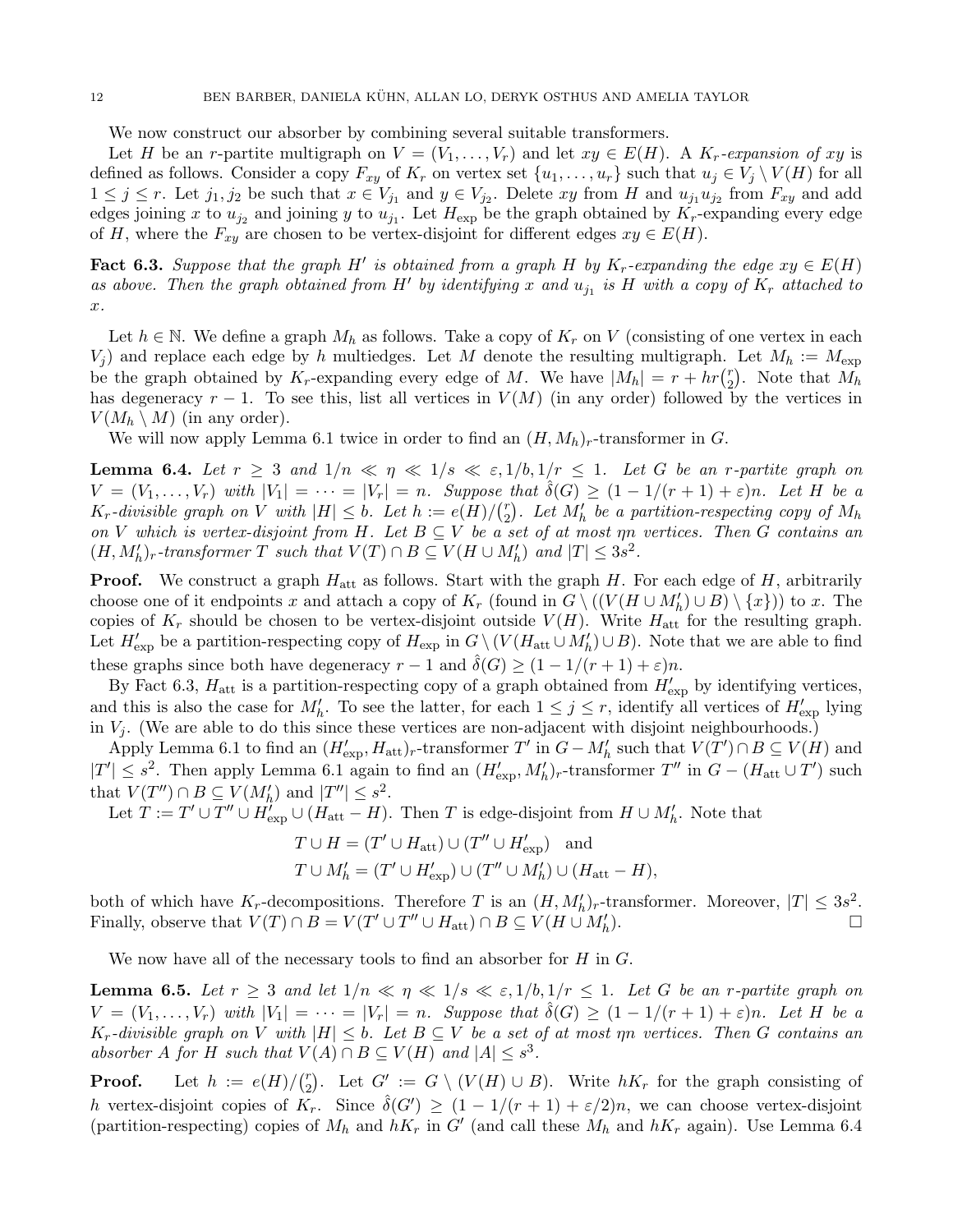to find an  $(H, M_h)$ <sup>r</sup>-transformer T' in  $G - hK_r$  such that  $V(T') \cap B \subseteq V(H)$  and  $|T'| \leq 3s^2$ . Apply Lemma 6.4 again to find an  $(hK_r, M_h)$ <sup>-transformer</sup>  $T''$  in  $G - (H \cup T')$  which avoids B and satisfies  $|T''| \leq 3s^2$ . It is easy to see that  $T := T' \cup T'' \cup M_h$  is an  $(H, hK_r)_r$ -transformer.

Let  $A := T \cup hK_r$ . Note that both A and  $A \cup H = (T \cup H) \cup hK_r$  have  $K_r$ -decompositions. So A is absorber for H. Moreover,  $V(A) \cap B \subseteq V(T') \cap B \subseteq V(H)$  and  $|A| \leq s^3$ . □ an absorber for H. Moreover,  $V(A) \cap B \subseteq V(T') \cap B \subseteq V(H)$  and  $|A| \leq s^3$ . В последните последните и производите в село в последните последните и при в село в село в село в село в сел<br>В село в село в село в село в село в село в село в село в село в село в село в село в село в село в село в сел

6.1. Absorbing sets. Let H be a collection of graphs on the vertex set  $V = (V_1, \ldots, V_r)$ . We say that A is an absorbing set for H if A is a collection of edge-disjoint graphs and, for every  $H \in \mathcal{H}$  and every  $K_r$ -divisible subgraph  $H' \subseteq H$ , there is a distinct  $A_{H'} \in \mathcal{A}$  such that  $A_{H'}$  is an absorber for  $H'$ .

**Lemma 6.6.** Let  $r \geq 3$  and  $1/n \ll \eta \ll \varepsilon, 1/b, 1/r \leq 1$ . Let G be an r-partite graph on  $V = (V_1, \ldots, V_r)$ with  $|V_1| = \cdots = |V_r| = n$ . Suppose that  $\hat{\delta}(G) \geq (1 - 1/(r + 1) + \varepsilon)n$ . Let  $m \leq \eta n^2$  and let H be a collection of m edge-disjoint graphs on  $V = (V_1, \ldots, V_r)$  such that each vertex  $v \in V$  appears in at most  $\eta n$  of the elements of H and  $|H| \leq b$  for each  $H \in \mathcal{H}$ . Then G contains an absorbing set A for H such that  $\Delta(\bigcup \mathcal{A}) \leq \varepsilon n$ .

We repeatedly use Lemma 6.5 and aim to avoid any vertices which have been used too often.

**Proof.** Enumerate the K<sub>r</sub>-divisible subgraphs of all  $H \in \mathcal{H}$  as  $H_1, \ldots, H_{m'}$ . Note that each  $H \in \mathcal{H}$ can have at most  $2^{e(H)} \leq 2^{\binom{b}{2}} K_r$ -divisible subgraphs so  $m' \leq 2^{\binom{b}{2}} \eta n^2$ . For each  $v \in V(G)$  and each  $0 \leq j \leq m$ , let  $s(v, j)$  be the number of indices  $1 \leq i \leq j$  such that  $v \in V(H_i)$ . Note that  $s(v, j) \leq 2^{\binom{b}{2}} \eta n$ . Let  $s \in \mathbb{N}$  be such that  $\eta \ll 1/s \ll \varepsilon, 1/b, 1/r$ . Suppose that we have already found absorbers  $A_1, \ldots, A_{j-1}$  for  $H_1, \ldots, H_{j-1}$  respectively such that  $|A_i| \leq s^3$ , for all  $1 \leq i \leq j-1$ , and, for every  $v \in V(G),$ 

(6.6) 
$$
d_{G_{j-1}}(v) \leq \eta^{1/2} n + (s(v, j-1) + 1)s^3,
$$

where  $G_{j-1} := \bigcup_{1 \leq i \leq j-1} A_i$ . We show that we can find an absorber  $A_j$  for  $H_j$  in  $G - G_{j-1}$  which satisfies (6.6) with j replacing  $j-1$ .

Let  $B := \{v \in V(G) : d_{G_{j-1}}(v) \ge \eta^{1/2} n\}$ . We have

$$
|B|\leq \frac{2e(G_{j-1})}{\eta^{1/2}n}\leq \frac{2m'\binom{s^3}{2}}{\eta^{1/2}n}\leq \frac{2^{\binom{b}{2}+1}\eta n^2s^6}{\eta^{1/2}n}\leq \eta^{1/3}n.
$$

We have

$$
\hat{\delta}(G - G_{j-1}) \stackrel{(6.6)}{\geq} (1 - 1/(r+1) + \varepsilon)n - \eta^{1/2}n - (s(v, j-1) + 1)s^3
$$
  
\n
$$
\geq (1 - 1/(r+1) + \varepsilon)n - \eta^{1/2}n - (2^{{b \choose 2}}\eta n + 1)s^3 > (1 - 1/(r+1) + \varepsilon/2)n.
$$

So we can apply Lemma 6.5 (with  $\varepsilon/2$ ,  $\eta^{1/3}$ ,  $G - G_{j-1}$  and  $H_j$  playing the roles of  $\varepsilon$ ,  $\eta$ ,  $G$  and  $H$ ) to find an absorber  $A_j$  for  $H_j$  in  $G - G_{j-1}$  such that  $V(A_j) \cap B \subseteq V(H_j)$  and  $|A_j| \leq s^3$ .

We now check that (6.6) holds with j replacing  $j-1$ . If  $v \in V(G) \setminus B$ , this is clear. Suppose then that  $v \in B$ . If  $v \in V(A_i)$ , then  $v \in V(H_i)$  and  $s(v, j) = s(v, j - 1) + 1$ . So in all cases,

$$
d_{G_j}(v) \le \eta^{1/2} n + (s(v, j) + 1)s^3.
$$

Continue in this way until we have found an absorber  $A_i$  for each  $H_i$ . Then  $A := \{A_i : 1 \le i \le m'\}$  is an absorbing set. Using (6.6),

$$
\Delta\big(\bigcup \mathcal{A}\big) = \Delta(G_{m'}) \le \eta^{1/2}n + (2^{\binom{b}{2}}\eta n + 1)s^3 \le \varepsilon n,
$$

as required.  $\Box$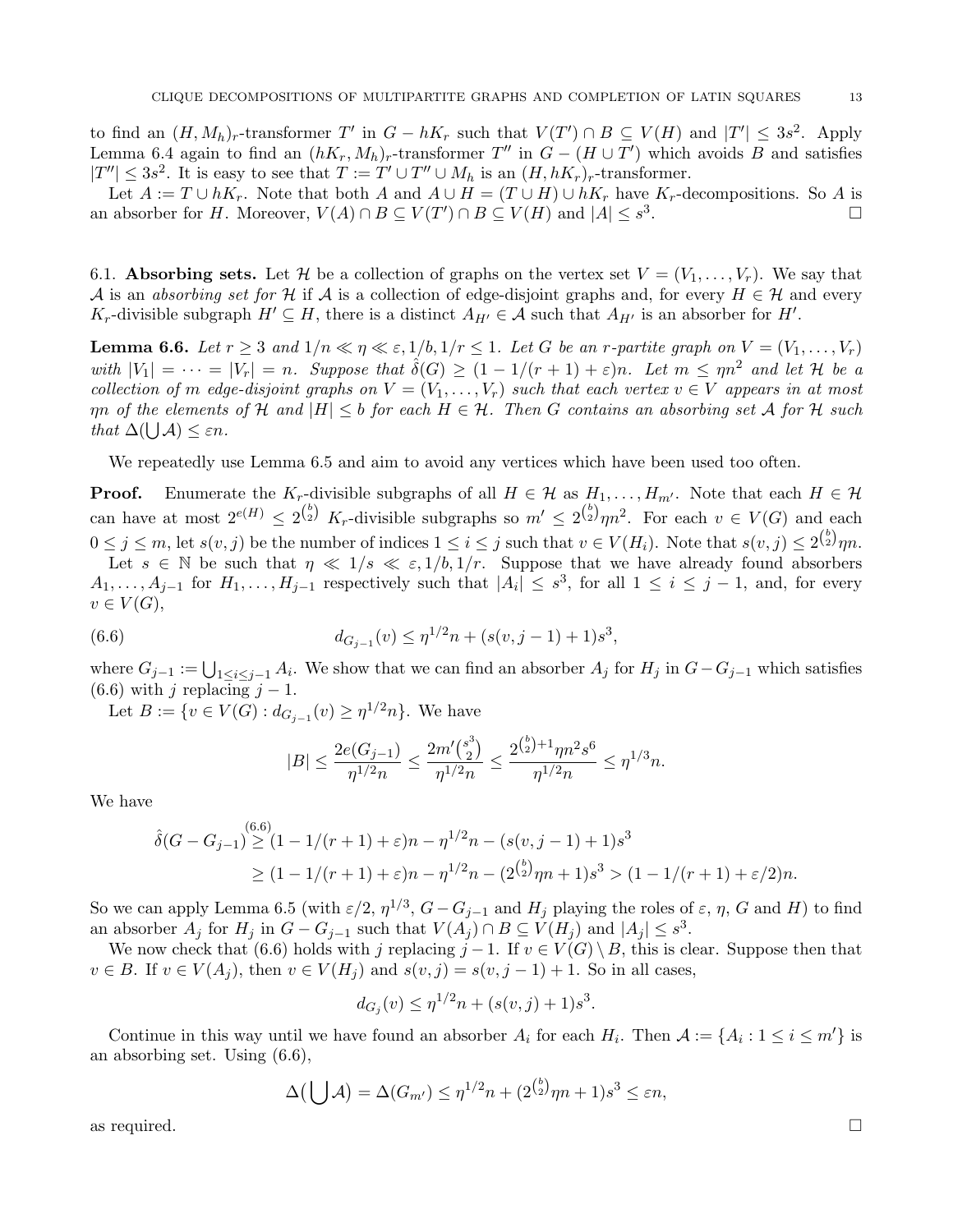## 7. Partitions and random subgraphs

In this section we consider a sequence  $\mathcal{P}_1, \ldots, \mathcal{P}_\ell$  of successively finer partitions which will underlie our iterative absorption process. We will also construct corresponding sparse quasirandom subgraphs  $R_i$ which will be used to 'smooth out' the leftover from the approximate decomposition in each step of the process.

Let G be an r-partite graph on  $(V_1, \ldots, V_r)$ . An  $(\alpha, k, \delta)$ -partition for G on  $(V_1, \ldots, V_r)$  is a partition  $\mathcal{P} = \{U^1, \ldots, U^k\}$  of  $V(G)$  such that the following hold:

(Pa1) for each  $1 \leq j \leq r$ ,  $\{U_j^i : 1 \leq i \leq k\}$  is an equitable partition of  $V_j$  (recall that  $U_j^i = U^i \cap V_j$ );

 $(Pa2)$  for each  $1 \le i \le k$ ,  $|U_1^i| = \cdots = |U_r^i|$ ; (Pa3) for each  $v \in V(G)$ , each  $1 \leq i \leq k$  and each  $1 \leq j \leq r$ ,

$$
|d_G(v, U_j^i) - d_G(v, V_j)/k| < \alpha |U_j^i|;
$$

(Pa4) for each  $1 \leq i \leq k$ , each  $1 \leq j \leq r$  and each  $v \notin V_j$ ,  $d_G(v, U_j^i) \geq \delta |U_j^i|$ .

We say that  $\mathcal{P} = \{U^1, \ldots, U^k\}$  is a k-partition if it satisfies (Pa1) and (Pa2).

The following proposition guarantees a  $(n^{-1/3}/2, k, \delta - n^{-1/3}/2)$ -partition of any sufficiently large balanced r-partite graph G with  $\hat{\delta}(G) \ge \delta n$ . To prove this result, it suffices to consider an equitable partition  $U_j^1, U_j^2, \ldots, U_j^k$  of  $V_j$  chosen uniformly at random (with  $|U_j^1| \leq \cdots \leq |U_j^k|$ ).

**Proposition 7.1.** Let  $k, r \in \mathbb{N}$ . There exists  $n_0$  such that if  $n \geq n_0$  and G is any r-partite graph on  $(V_1, \ldots, V_r)$  with  $|V_1| = \cdots = |V_r| = n$  and  $\hat{\delta}(G) \ge \delta n$ , then G has a  $(\nu, k, \delta - \nu)$ -partition, where  $\nu := n^{-1/3}/2$ .  $\nu := n^{-1/3}/2.$  $^{-1/3}/2.$ 

We say that  $\mathcal{P}_1, \mathcal{P}_2, \ldots, \mathcal{P}_\ell$  is an  $(\alpha, k, \delta, m)$ -partition sequence for G on  $(V_1, \ldots, V_r)$  if, writing  $\mathcal{P}_0 :=$  $\{V(G)\},\$ 

- (S1) for each  $1 \leq i \leq \ell$ ,  $\mathcal{P}_i$  refines  $\mathcal{P}_{i-1}$ ;
- (S2) for each  $1 \leq i \leq \ell$  and each  $W \in \mathcal{P}_{i-1}$ ,  $\mathcal{P}_i[W]$  is an  $(\alpha, k, \delta)$ -partition for  $G[W]$ ;
- (S3) for each  $1 \leq i \leq \ell$ , all  $1 \leq j_1, j_2, j_3 \leq r$  with  $j_1 \neq j_2, j_3$ , each  $W \in \mathcal{P}_{i-1}$ , each  $U \in \mathcal{P}_i[W]$  and each  $v\in W_{j_1},$

$$
|d_G(v, U_{j_2}) - d_G(v, U_{j_3})| < \alpha |U_{j_1}|;
$$

(S4) for each  $U \in \mathcal{P}_\ell$  and each  $1 \leq j \leq r$ ,  $|U_j| = m$  or  $m - 1$ .

Note that (S2) and (Pa2) together imply that  $|U_{j_1}| = |U_{j_2}|$  for each  $1 \le i \le \ell$ , each  $U \in \mathcal{P}_i$  and all  $1 \leq j_1, j_2 \leq r$ .

By successive applications of Proposition 7.1, we immediately obtain the following result which guarantees the existence of a suitable partition sequence (for details see [26]).

**Lemma 7.2.** Let  $k, r \in \mathbb{N}$  with  $k \geq 2$  and let  $0 < \alpha < 1$ . There exists  $m_0$  such that, for all  $m' \geq m_0$ , any K<sub>r</sub>-divisible graph G on  $(V_1, \ldots, V_r)$  with  $|V_1| = \cdots = |V_r| = n \geq km'$  and  $\hat{\delta}(G) \geq \delta n$  has an  $(\alpha \kappa \delta - \alpha m)$ -partition sequence for some  $m' \leq m \leq km'$  $(\alpha, k, \delta - \alpha, m)$ -partition sequence for some  $m' \le m \le km'$ . .

Suppose that we are given a k-partition  $P$  of G. The following proposition finds a quasirandom spanning subgraph R of G so that each vertex in R has roughly the expected number of neighbours in each set  $U \in \mathcal{P}$ . The proof is an easy application of Lemma 2.1.

**Proposition 7.3.** Let  $1/n \ll \alpha, \rho, 1/k, 1/r \leq 1$ . Let G be an r-partite graph on  $(V_1, \ldots, V_r)$  with  $|V_1| = \cdots = |V_r| = n$ . Suppose that  $P$  is a k-partition for G. Let S be a collection of at most  $n^2$  subsets of  $V(G)$ . Then there exists  $R \subseteq G[\mathcal{P}]$  such that for all  $1 \leq j \leq r$ , all distinct  $x, y \in V(G)$ , all  $U \in \mathcal{P}$  and all  $S \in \mathcal{S}$ :

•  $|d_R(x, U_j) - \rho d_{G[\mathcal{P}]}(x, U_j)| < \alpha |U_j|;$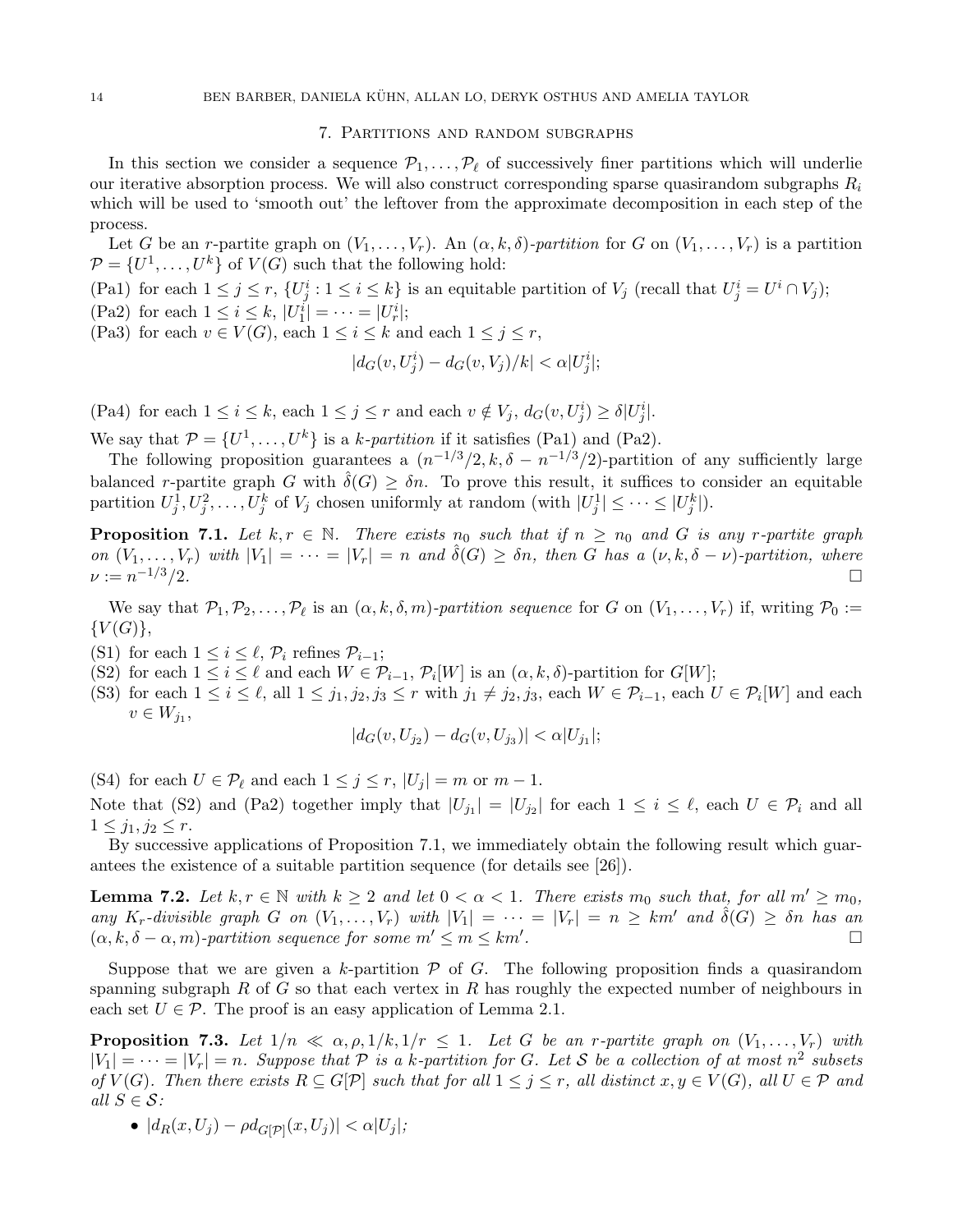CLIQUE DECOMPOSITIONS OF MULTIPARTITE GRAPHS AND COMPLETION OF LATIN SQUARES 15

- $|d_R(\{x,y\}, U_j) \rho^2 d_{G[\mathcal{P}]}(\{x,y\}, U_j)| < \alpha |U_j|;$
- $|d_G(y, N_R(x, U_j)) \rho d_G(y, N_{G[\mathcal{P}]}(x, U_j))| < \alpha |U_j|;$
- $|d_R(y, S_j) \rho d_{G[\mathcal{P}]}(y, S_j)| < \alpha n$ .

We need to reserve some quasirandom subgraphs  $R_i$  of G at the start of our proof, whilst the graph G is still almost balanced with respect to the partition sequence. We will add the edges of  $R_i$  back after finding an approximate decomposition of  $G[\mathcal{P}_i]$  in order to assume the leftover from this approximate decomposition is quasirandom. The next lemma gives us suitable subgraphs for  $R_i$ .

**Lemma 7.4.** Let  $1/m \ll \alpha \ll \rho, 1/k, 1/r \leq 1$ . Let G be an r-partite graph on  $(V_1, \ldots, V_r)$  with  $|V_1|$  $\cdots = |V_r|$ . Suppose that  $\mathcal{P}_1, \ldots, \mathcal{P}_\ell$  is a  $(1, k, 0, m)$ -partition sequence for G. Let  $\mathcal{P}_0 := \{V(G)\}$  and, for each  $0 \le q \le \ell$ , let  $G_q := G[\mathcal{P}_q]$ . Then there exists a sequence of graphs  $R_1, \ldots, R_\ell$  such that  $R_q \subseteq G_q - G_{q-1}$  for each q and the following holds. For all  $1 \le q \le \ell$ , all  $1 \le j \le r$ , all  $W \in \mathcal{P}_{q-1}$ , all distinct  $x, y \in W$  and all  $U \in \mathcal{P}_q[W]$ :

- (i)  $|d_{R_q}(x, U_j) \rho d_{G_q}(x, U_j)| < \alpha |U_j|;$
- (ii)  $|d_{R_q}(\{x, y\}, U_j) \rho^2 d_{G_q}(\{x, y\}, U_j)| < \alpha |U_j|;$
- (iii)  $d_{G'_{q+1}}(y, N_{R_q}(x, U_j)) \geq \rho d_{G_{q+1}}(y, N_{G_q}(x, U_j)) 3\rho^2 |U_j|$ , where  $G'_{q+1} := G_{q+1} R_{q+1}$  if  $q \leq \ell 1$ ,  $G'_{\ell+1} := G$  and  $G_{\ell+1} := G$ .

**Proof.** For  $1 \le q \le \ell$ , we say that the sequence of graphs  $R_1, \ldots, R_q$  is good if  $R_i \subseteq G_i - G_{i-1}$  and for all  $1 \leq i \leq q$ , all  $1 \leq j \leq r$ , all  $W \in \mathcal{P}_{i-1}$ , all distinct  $x, y \in W$  and all  $U \in \mathcal{P}_i[W]$ :

- (a) (i) and (ii) hold (with  $q$  replaced by  $i$ );
- (b)  $|d_{G_{i+1}}(y, N_{R_i}(x, U_j)) \rho d_{G_{i+1}}(y, N_{G_i}(x, U_j))| < \alpha |U_j|;$
- (c) if  $i \leq q-1$ ,  $d_{R_{i+1}}(y, N_{R_i}(x, U_j)) < \rho d_{G_{i+1}}(y, N_{R_i}(x, U_j)) + \alpha |U_j|$ .

Suppose  $1 \le q \le \ell$  and we have found a good sequence of graphs  $R_1, \ldots, R_{q-1}$ . We will find  $R_q$  such that  $R_1, \ldots, R_q$  is good. Let  $W \in \mathcal{P}_{q-1}$ , let  $\mathcal{S}_1$  be the empty set and, if  $q \geq 2$ , let  $W' \in \mathcal{P}_{q-2}$  be such that  $W \subseteq W'$  and let  $\mathcal{S}_q := \{N_{R_{q-1}}(x, W) : x \in W'\}$ . Apply Proposition 7.3 (with  $|W|/r$ ,  $G_{q+1}[W]$ ,  $\mathcal{P}_q[W]$ and  $S_q$  playing the roles of n, G, P and S) to find  $R_W \subseteq G_{q+1}[W][P_q[W]] = G_q[W]$  such that:

$$
|d_{R_W}(x, U_j) - \rho d_{G_q}(x, U_j)| < \alpha |U_j|,
$$
  
\n
$$
|d_{R_W}(\{x, y\}, U_j) - \rho^2 d_{G_q}(\{x, y\}, U_j)| < \alpha |U_j|,
$$
  
\n
$$
|d_{G_{q+1}}(y, N_{R_W}(x, U_j)) - \rho d_{G_{q+1}}(y, N_{G_q}(x, U_j))| < \alpha |U_j|,
$$
  
\n(7.1)  
\n
$$
|d_{R_W}(y, S_j) - \rho d_{G_q}(y, S_j)| < \alpha |W_j|,
$$

for all  $1 \leq j \leq r$ , all distinct  $x, y \in W$ , all  $U \in \mathcal{P}_q[W]$  and all  $S \in \mathcal{S}_q$ . Set  $R_q := \bigcup_{W \in \mathcal{P}_{q-1}} R_W$ . It is clear that  $R_1, \ldots, R_q$  satisfy (a) and (b). We now check that (c) holds when  $1 \leq i = q - 1$ . Let  $1 \leq j \leq r$ ,  $W \in \mathcal{P}_{q-2}, x, y \in W$  be distinct and  $U \in \mathcal{P}_{q-1}[W]$ . If  $y \notin U$ , then  $d_{R_q}(y, U_j) = 0$  and so (c) holds. If  $y \in U$ , then  $d_{R_q}(y, N_{R_{q-1}}(x,U)) = d_{R_U}(y, N_{R_{q-1}}(x,U))$  and (c) follows by replacing W and S by U and  $N_{R_{q-1}}(x,U)$  in property (7.1). So  $R_1,\ldots,R_q$  is good.

So G contains a good sequence of graphs  $R_1, \ldots, R_\ell$ . We will now check that this sequence also satisfies (iii). If  $q = \ell$ , this follows immediately from (b). Let  $1 \le q < \ell$ ,  $1 \le j \le r$ ,  $W \in \mathcal{P}_{q-1}$ ,  $x, y \in W$  be distinct and  $U \in \mathcal{P}_q[W]$ . We have

$$
d_{R_{q+1}}(y, N_{R_q}(x, U_j)) \stackrel{(c)}{<} \rho d_{G_{q+1}}(y, N_{R_q}(x, U_j)) + \alpha |U_j|
$$
  

$$
\stackrel{(b)}{<} \rho^2 d_{G_{q+1}}(y, N_{G_q}(x, U_j)) + (\alpha \rho + \alpha) |U_j| \leq 2\rho^2 |U_j|.
$$

Therefore,

$$
d_{G'_{q+1}}(y, N_{R_q}(x, U_j)) = d_{G_{q+1}}(y, N_{R_q}(x, U_j)) - d_{R_{q+1}}(y, N_{R_q}(x, U_j))
$$
  
\n(b)  
\n
$$
\geq \rho d_{G_{q+1}}(y, N_{G_q}(x, U_j)) - 3\rho^2 |U_j|.
$$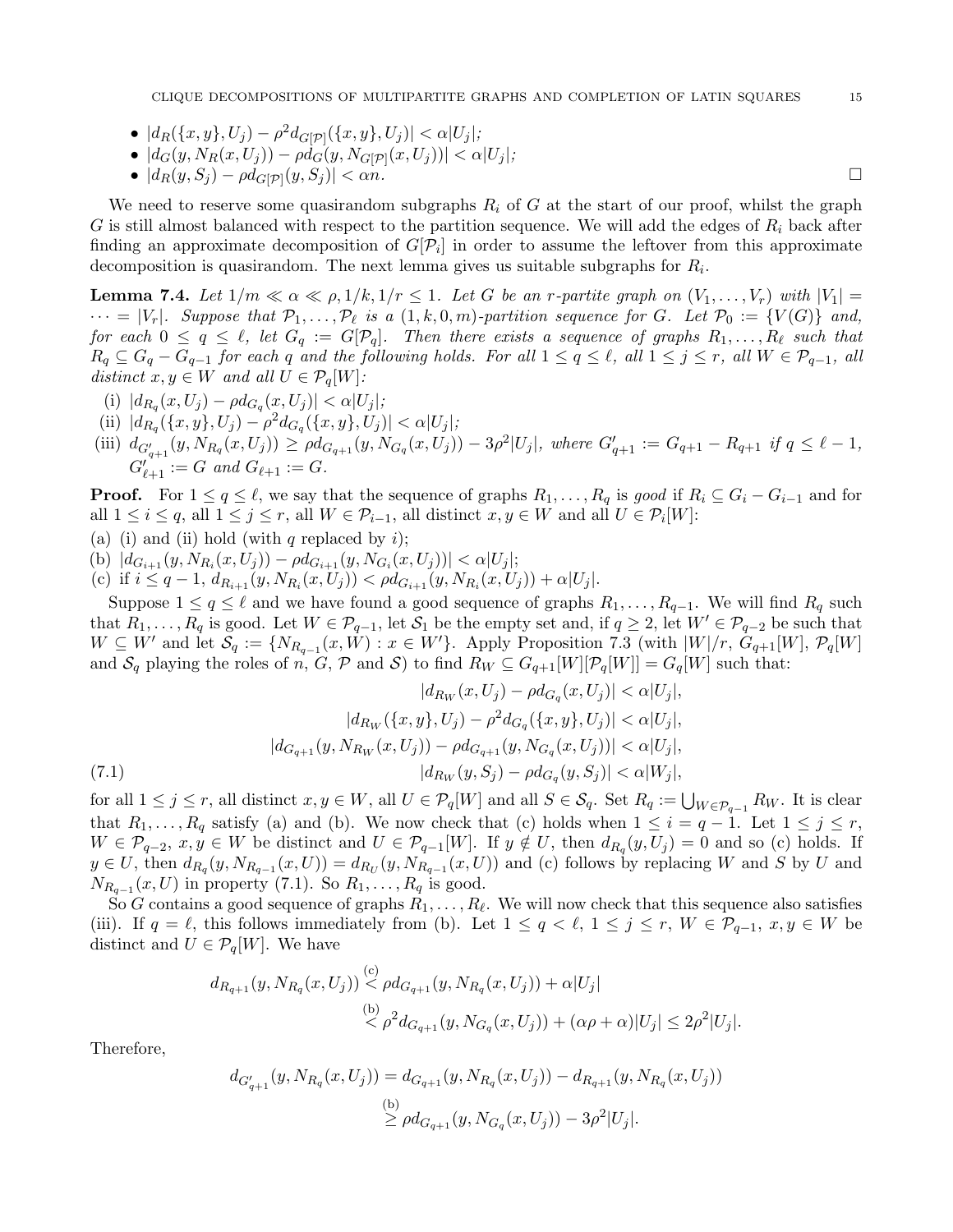So  $R_1, \ldots, R_\ell$  satisfy (i)–(iii).

We apply Lemma 7.4 when  $\mathcal{P}_1, \ldots, \mathcal{P}_\ell$  is an  $(\alpha, k, 1 - 1/r + \varepsilon, m)$ -partition sequence for G to obtain the following result. For details of the proof, see [26].

**Corollary 7.5.** Let  $1/m \ll \alpha \ll \rho, 1/k \ll \epsilon, 1/r \leq 1$ . Let G be a  $K_r$ -divisible graph on  $(V_1, \ldots, V_r)$ with  $|V_1| = \cdots = |V_r|$ . Suppose that  $\mathcal{P}_1, \ldots, \mathcal{P}_\ell$  is an  $(\alpha, k, 1 - 1/r + \varepsilon, m)$ -partition sequence for G. Let  $\mathcal{P}_0 := \{V(G)\}\$ and  $G_q := G[\mathcal{P}_q]$  for  $0 \leq q \leq \ell$ . There exists a sequence of graphs  $R_1, \ldots, R_\ell$  such that  $R_q \subseteq G_q - G_{q-1}$  for each  $1 \le q \le \ell$  and the following holds. For all  $1 \le q \le \ell$ , all  $1 \le j, j' \le r$ , all  $W \in \mathcal{P}_{q-1}$ , all distinct  $x, y \in W$  and all  $U, U' \in \mathcal{P}_q[W]$ :

- (i)  $d_{R_q}(x, U_j) < \rho d_{G_q}(x, U_j) + \alpha |U_j|;$
- (ii)  $d_{R_q}(\{x, y\}, U_j) < (\rho^2 + \alpha)|U_j|;$
- (iii) if  $x \notin U \cup U' \cup V_j \cup V_{j'}$ ,  $|d_{R_q}(x, U_j) d_{R_q}(x, U'_{j'})| < 3\alpha |U_j|$ ;
- (iv) if  $x \notin U$ ,  $y \in U$  and  $x, y \notin V_i$ , then

$$
d_{G'_{q+1}}(y, N_{R_q}(x, U_j)) \ge \rho(1 - 1/(r - 1))d_{G_q}(x, U_j) + \rho^{5/4}|U_j|,
$$

where  $G'_{q+1} := G_{q+1} - R_{q+1}$  if  $q \leq \ell - 1$  and  $G'_{\ell+1} := G$ .

## 8. A remainder of low maximum degree

The aim of this section is to prove the following lemma which lets us assume that the remainder of G after finding an  $\eta$ -approximate decomposition has small maximum degree.

**Lemma 8.1.** Let  $1/n \ll \alpha \ll \eta \ll \gamma \ll \epsilon < 1/r < 1$ . Let G be an r-partite graph on  $(V_1, \ldots, V_r)$ with  $|V_1| = \cdots = |V_r| = n$  and  $\hat{\delta}(G) \geq (\hat{\delta}_R^n)$  $K_r^{\eta} + \varepsilon$ )n. Suppose also that, for all  $1 \leq j_1, j_2 \leq r$  and every  $v \notin V_{j_1} \cup V_{j_2},$ 

(8.1) 
$$
|d_G(v, V_{j_1}) - d_G(v, V_{j_2})| < \alpha n.
$$

Then there exists  $H \subseteq G$  such that  $G - H$  has a  $K_r$ -decomposition and  $\Delta(H) \leq \gamma n$ .

Our strategy for the proof of Lemma 8.1 is as follows. We first remove a sparse random subgraph H of G and then choose an  $\eta$ -approximate K<sub>r</sub>-decomposition of  $G - H$ . Now consider the remainder R obtained from G by deleting all edges in the copies of  $K_r$  in this decomposition. Suppose that v is a vertex whose degree in R is too high. Our aim will be to find a  $K_{r-1}$ -matching in a sparse random subgraph whose vertex set is the neighbourhood of  $v$  in  $G$ . Each vertex in this random subgraph sees, on average, at most  $\rho d_G(v)/(r-1) \ll (1 - 1/(r-1) + \varepsilon) d_G(v)/(r-1)$  vertices in each other part, so Theorem 6.2 alone is of no use. But Theorem 6.2 can be combined with the Regularity lemma in order to find the desired  $K_r$ -matching.

8.1. Regularity. In this section, we introduce a version of the Regularity lemma which we will use to prove Lemma 8.1.

Let G be a bipartite graph on  $(A, B)$ . For non-empty sets  $X \subseteq A, Y \subseteq B$ , we define the *density of*  $G[X, Y]$  to be  $d_G(X, Y) := e_G(X, Y)/|X||Y|$ . Let  $\varepsilon > 0$ . We say that G is  $\varepsilon$ -regular if for all sets  $X \subseteq A$ and  $Y \subseteq B$  with  $|X| \geq \varepsilon |A|$  and  $|Y| \geq \varepsilon |B|$  we have

$$
|d_G(A, B) - d_G(X, Y)| < \varepsilon.
$$

The following simple result follows immediately from this definition.

**Proposition 8.2.** Suppose that  $0 < \varepsilon \le \alpha \le 1/2$ . Let G be a bipartite graph on  $(A, B)$ . Suppose that  $G$  is  $\varepsilon$ -regular with density  $d$ . If  $A' \subseteq A$ ,  $B' \subseteq B$  with  $|A'| \ge \alpha |A|$  and  $|B'| \ge \alpha |B|$  then  $G[A', B']$  is  $\varepsilon/\alpha$ -regular and has density greater than  $d-\varepsilon$ .

$$
\qquad \qquad \Box
$$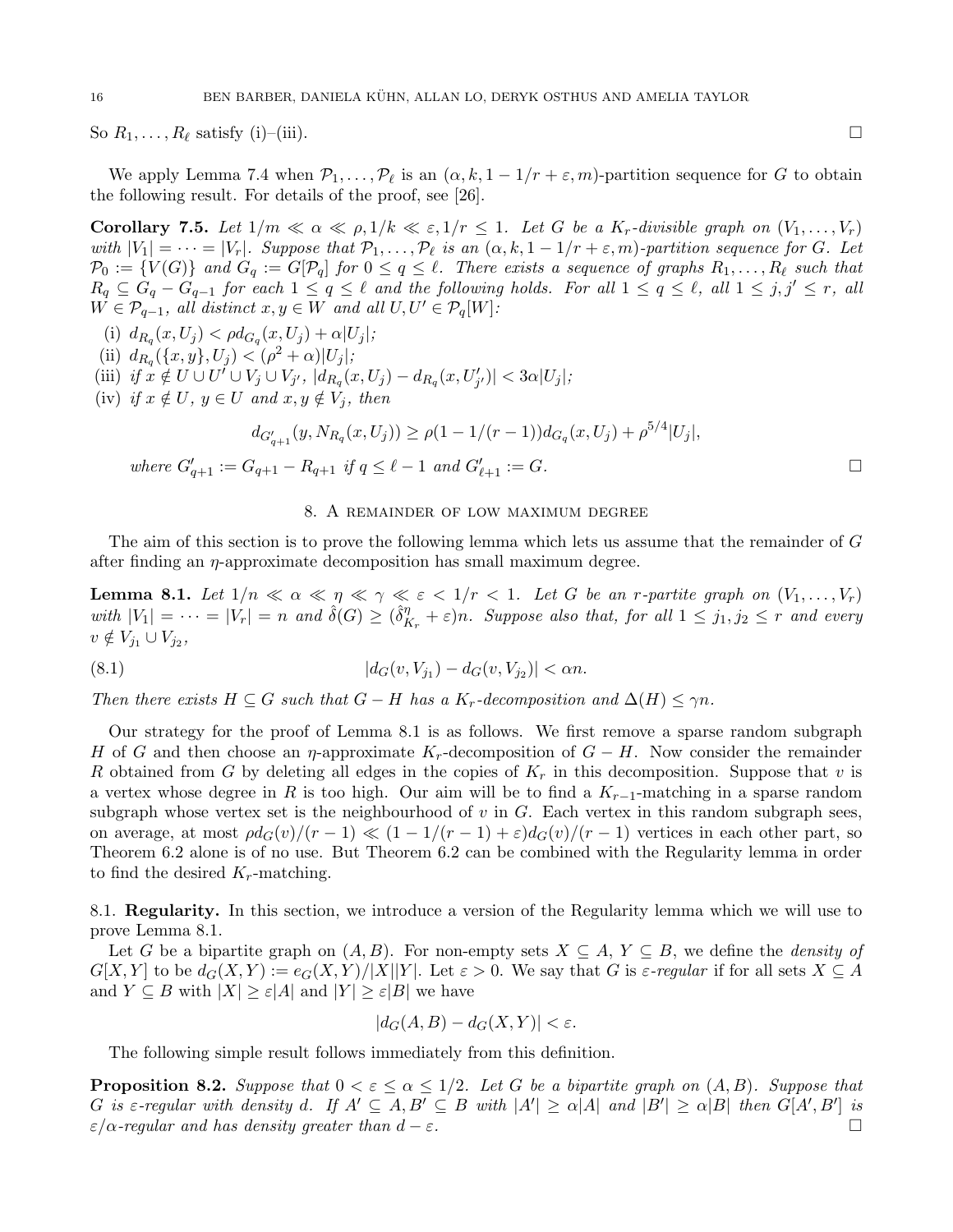Proposition 8.2 shows that regularity is robust, that is, it is not destroyed by deleting a small number of vertices. The next observation allows us to delete a small number of edges at each vertex and still maintain regularity. The proof again follows from the definition.

**Proposition 8.3.** Let  $n \in \mathbb{N}$  and let  $0 < \gamma \ll \varepsilon \leq 1$ . Let G be a bipartite graph on  $(A, B)$  with  $|A| = |B| = n$ . Suppose that G is  $\varepsilon$ -regular with density d. Let  $H \subseteq G$  with  $\Delta(H) \le \gamma n$  and let  $G' := G - H$ . Then G' is  $2\varepsilon$ -regular and has density greater than  $d - \varepsilon/2$ .  $G' := G - H$ . Then  $G'$  is 2 $\varepsilon$ -regular and has density greater than  $d - \varepsilon/2$ .

The following proposition takes a graph G on  $(V_1, \ldots, V_r)$  where each pair of vertex classes induces an  $\varepsilon$ -regular pair and allows us to find a  $K_r$ -matching covering most of the vertices in G. Part (i) follows from Proposition 8.2 and the definition of regularity. For (ii), apply (i) repeatedly until only  $\lceil \varepsilon^{1/r} n \rceil$ vertices remain uncovered in each  $V_i$ .

**Proposition 8.4.** Let  $1/n \ll \varepsilon \ll d$ ,  $1/r \leq 1$ . Let G be an r-partite graph on  $(V_1, \ldots, V_r)$  with  $|V_1|$  =  $\cdots = |V_r| = n$ . Suppose that, for all  $1 \leq j_1 < j_2 \leq r$ , the graph  $G[V_{j_1}, V_{j_2}]$  is  $\varepsilon$ -regular with density at least d.

(i) For each  $1 \leq j \leq r$ , let  $W_j \subseteq V_j$  with  $|W_j| = \lceil \varepsilon^{1/r} n \rceil$ . Then  $G[W_1, \ldots, W_r]$  contains a copy of  $K_r$ .

(ii) The graph G contains a  $K_r$ -matching which covers all but at most  $2r\epsilon^{1/r}n$  vertices of G.

We will use a version of Szemerédi's Regularity lemma  $[25]$  stated for r-partite graphs. It is proved in the same way as the non-partite degree version.

**Lemma 8.5** (Degree form of the r-partite Regularity lemma). Let  $0 < \varepsilon < 1$  and  $k_0, r \in \mathbb{N}$ . Then there is an  $N = N(\varepsilon, k_0, r)$  such that the following holds for every  $0 \leq d < 1$  and for every r-partite graph G on  $(V_1, \ldots, V_r)$  with  $|V_1| = \cdots = |V_r| = n \ge N$ . There exists a partition  $\mathcal{P} = \{U^0, \ldots, U^k\}$  of  $V(G)$ ,  $m \in \mathbb{N}$  and a spanning subgraph G' of G satisfying the following:

- (i)  $k_0 \leq k \leq N$ ;
- (ii) for each  $1 \leq j \leq r$ ,  $|U_j^0| \leq \varepsilon n$ ;
- (iii) for each  $1 \leq i \leq k$  and each  $1 \leq j \leq r$ ,  $|U_j^i| = m$ ;
- (iv) for each  $1 \leq j \leq r$  and each  $v \in V(G)$ ,  $d_{G'}(v, V_j) > d_G(v, V_j) (d + \varepsilon)n$ ;
- (v) for all but at most  $\varepsilon k^2$  pairs  $U_{j_1}^{i_1}$  $j_1^{i_1}, U_{j_2}^{i_2}$  where  $1 \leq i_1, i_2 \leq k$  and  $1 \leq j_1 < j_2 \leq r$ , the graph  $G'[U_{j_1}^{i_1}]$  $\frac{i_1}{j_1}, U^{i_2}_{j_2}]$ is  $\varepsilon$ -regular and has density either 0 or  $> d$ .

We define the *reduced graph* R as follows. The vertex set of R is the set of clusters  $\{U_j^i: 1 \leq j \leq N\}$  $i \leq k$  and  $1 \leq j \leq r$ . For each  $U, U' \in V(R)$ ,  $UU'$  is an edge of R if the subgraph  $G'[U, U']$  is  $\varepsilon$ regular and has density greater than  $d$ . Note that  $R$  is a balanced r-partite graph with vertex classes  $W_j := \{U_j^i : 1 \leq i \leq k\}$  for  $1 \leq j \leq r$ . The following simple proposition relates the minimum degree of G and the minimum degree of R.

**Proposition 8.6.** Suppose that  $0 < 2\varepsilon \leq d \leq c/2$ . Let G be an r-partite graph on  $(V_1, \ldots, V_r)$  with  $|V_1| = \cdots = |V_r| = n$  and  $\hat{\delta}(G) \geq cn$ . Suppose that G has a partition  $\mathcal{P} = \{U^0, \ldots, U^k\}$  and a subgraph  $G' \subseteq G$  as given by Lemma 8.5. Let R be the reduced graph of G. Then  $\hat{\delta}(R) \ge (c - 2d)k$ .

8.2. Degree reduction. At the beginning of our proof of Lemma 8.1, we will reserve a random subgraph H of G. Proposition 8.8 below ensures that we can partition the neighbourhood of each vertex so that  $H$ induces  $\varepsilon$ -regular graphs between these parts. In our proof of Proposition 8.8, we will use the following well-known result for which we omit the proof.

**Proposition 8.7.** Let  $1/n \ll \varepsilon \ll d$ ,  $\rho \leq 1$ . Let G be a bipartite graph on  $(A, B)$  with  $|A| = |B| = n$ . Suppose that  $G$  is  $\varepsilon$ -regular with density at least d. Let  $H$  be a graph formed by taking each edge of  $G$ independently with probability  $\rho$ . Then, with probability at least  $1 - 1/n^2$ , H is 4 $\varepsilon$ -regular with density at least  $\rho d/2$ .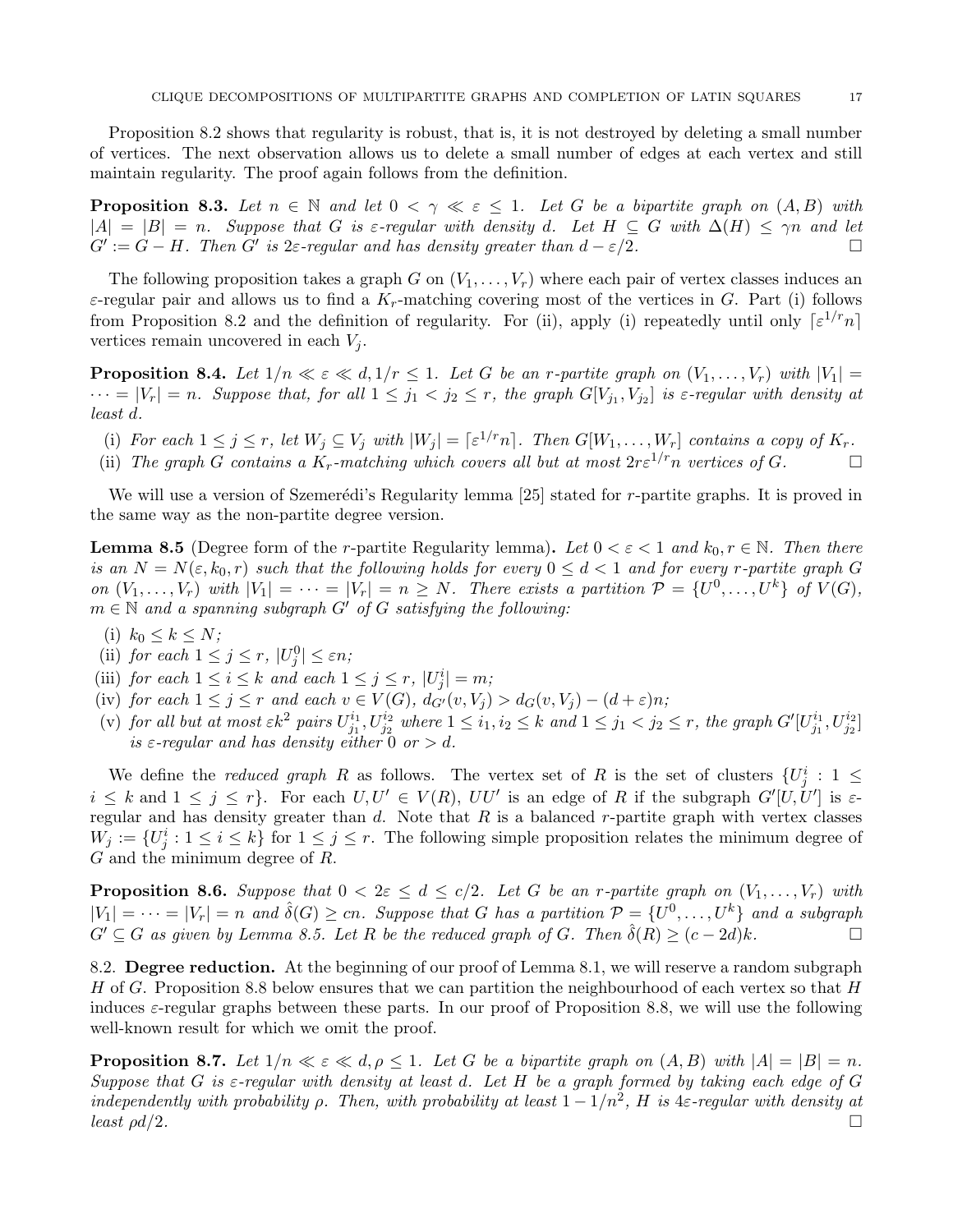**Proposition 8.8.** Let  $1/n \ll \alpha \ll 1/N \ll 1/k_0 \leq \varepsilon^* \ll d \ll \rho < \varepsilon, 1/r < 1$ . Let G be an r-partite graph on  $(V_1,\ldots,V_r)$  with  $|V_1|=\cdots=|V_r|=n$  and  $\hat{\delta}(G)\geq(1-1/r+\varepsilon)n$ . Suppose that for all  $1\leq j_1,j_2\leq r$ and every  $v \notin V_{j_1} \cup V_{j_2}$ ,  $|d_G(v, V_{j_1}) - d_G(v, V_{j_2})| < \alpha n$ . Then there exists  $H \subseteq G$  satisfying the following properties:

- (i) For each  $1 \leq j \leq r$  and each  $v \in V(G)$ ,  $|d_H(v, V_j) \rho d_G(v, V_j)| < \alpha n$ . In particular, for any  $1 \leq j_1, j_2 \leq r$  such that  $v \notin V_{j_1} \cup V_{j_2}, |d_H(v, V_{j_1}) - d_H(v, V_{j_2})| < 3\alpha n$ .
- (ii) For each vertex  $v \in V(G)$ , there exists a partition  $\mathcal{P}(v) = \{U^0(v), \ldots, U^{k_v}(v)\}$  of  $N_G(v)$  and  $m_v \in \mathbb{N}$ such that:
	- $k_0 \leq k_v \leq N;$
	- for each  $1 \leq j \leq r$ ,  $|U_j^0(v)| \leq \varepsilon^* n$ ;
	- for each  $1 \leq i \leq k_v$  and each  $1 \leq j \leq r$  such that  $v \notin V_j$ ,  $|U^i_j(v)| = m_v$ ;
	- for each  $1 \leq i \leq k_v$  and all  $1 \leq j_1 < j_2 \leq r$  such that  $v \notin V_{j_1} \cup V_{j_2}$ , the graph  $H[U^i_{j_1}(v), U^i_{j_2}(v)]$ is  $\varepsilon^*$ -regular with density greater than d.

Roughly speaking, (ii) says that for each  $v \in V(G)$  the reduced graph of  $H[N_G(v)]$  has a perfect  $K_{r-1}$ -matching.

**Proof.** Let H be the graph formed by taking each edge of G independently with probability  $\rho$ . For each  $1 \leq j \leq r$  and each  $v \in V(G)$ , Lemma 2.1 gives

$$
\mathbb{P}(|d_H(v, V_j) - \rho d_H(v, V_j)| \ge \alpha n) \le 2e^{-2\alpha^2 n} < 1/rn^2.
$$

So the probability that there exist  $1 \leq j \leq r$  and  $v \in V(G)$  such that  $|d_H(v, V_j) - \rho d_G(v, V_j)| \geq \alpha n$  is at most  $rn/rn^2 = 1/n$ . Let  $1 \leq j_1, j_2 \leq r$ . Note that if  $v \notin V_{j_1} \cup V_{j_2}$  and  $|d_H(v, V_j) - \rho d_G(v, V_j)| < \alpha n$  for  $j = j_1, j_2$ , then

$$
|d_H(v, V_{j_1}) - d_H(v, V_{j_2})| < |\rho d_G(v, V_{j_1}) - \rho d_G(v, V_{j_2})| + 2\alpha n < 3\alpha n.
$$

So H satisfies (i) with probability at least  $1 - 1/n$ .

We will now show that H satisfies (ii) with probability at least  $1/2$ . We find partitions of the neighbourhood of each vertex  $v \in V(G)$  as follows. To simplify notation, we will assume that  $v \in V_1$  (the argument is identical for the other cases). For all  $2 \leq j_1, j_2 \leq r$ , we have  $|d_G(v, V_{j_1}) - d_G(v, V_{j_2})| < \alpha n$ . So, there exists  $n_v$  and, for each  $2 \leq j \leq r$ , a subset  $V_j(v) \subseteq N_G(v, V_j)$  such that  $|V_j(v)| > d_G(v, V_j) - \alpha n$ and

$$
|V_j(v)| = n_v \ge \hat{\delta}(G) \ge (1 - 1/r)n.
$$

Let  $G_v$  denote the balanced  $(r-1)$ -partite graph  $G[V_2(v),...,V_r(v)]$ . Note that

(8.2) 
$$
\hat{\delta}(G_v) \ge n_v - \frac{n}{r} + \varepsilon n \ge \left(1 - \frac{1}{r-1} + \varepsilon\right) n_v.
$$

Apply Lemma 8.5 (with  $\varepsilon^*/4$ ,  $2d/\rho$ ,  $k_0$  and  $G_v$  playing the roles of  $\varepsilon$ , d,  $k_0$  and G) to find a partition  $\mathcal{Q}(v) = \{W^0(v), \ldots, W^{k_v}(v)\}\$  of  $V(G_v)$  satisfying properties (i)–(v) of Lemma 8.5. Let  $m_v := |W_2^1(v)|$ . Let  $R_v$  denote the reduced graph corresponding to this partition. Proposition 8.6 together with  $(8.2)$ implies that

$$
\hat{\delta}(R_v) \ge (1 - 1/(r - 1) + \varepsilon/2)k_v.
$$

So we can use Theorem 6.2 to find a perfect  $K_{r-1}$ -matching  $M_v$  in  $R_v$ . Let  $U^0(v) := W^0(v) \cup (N_G(v) \setminus$  $V(G_v)$ ). Note that for each  $2 \leq j \leq r$ ,  $|U_j^0| < |W_j^0| + \alpha n \leq \varepsilon^* n$ . Let  $\mathcal{P}(v) := \{U^0(v), \ldots, U^{k_v}(v)\}$  be a partition of  $N_G(v)$  which is chosen such that, for each  $1 \leq i \leq k_v$ ,  $\{U_j^i(v) : 2 \leq j \leq r\}$  induces a copy of  $K_{r-1}$  in  $M_v$ . By the definition of  $R_v$ , for each  $1 \leq i \leq k_v$  and all  $2 \leq j_1 < j_2 \leq r$ , the graph  $G[U^i_{j_1}(v), U^i_{j_2}(v)]$  is  $\varepsilon^*/4$ -regular with density greater than  $2d/\rho$ .

Fix  $1 \leq i \leq k_v$  and  $2 \leq j_1 < j_2 \leq r$ . Proposition 8.7 (with  $m_v$ ,  $\varepsilon^*/4$ ,  $2d/\rho$ ,  $G[U^i_{j_1}(v), U^i_{j_2}(v)]$  and  $H[U^i_{j_1}(v), U^i_{j_2}(v)]$  playing the roles of n,  $\varepsilon$ , d, G and H) gives that  $H[U^i_{j_1}(v), U^i_{j_2}(v)]$  is  $\varepsilon^*$ -regular and has density greater than d with probability at least  $1 - 1/m_v^2$ .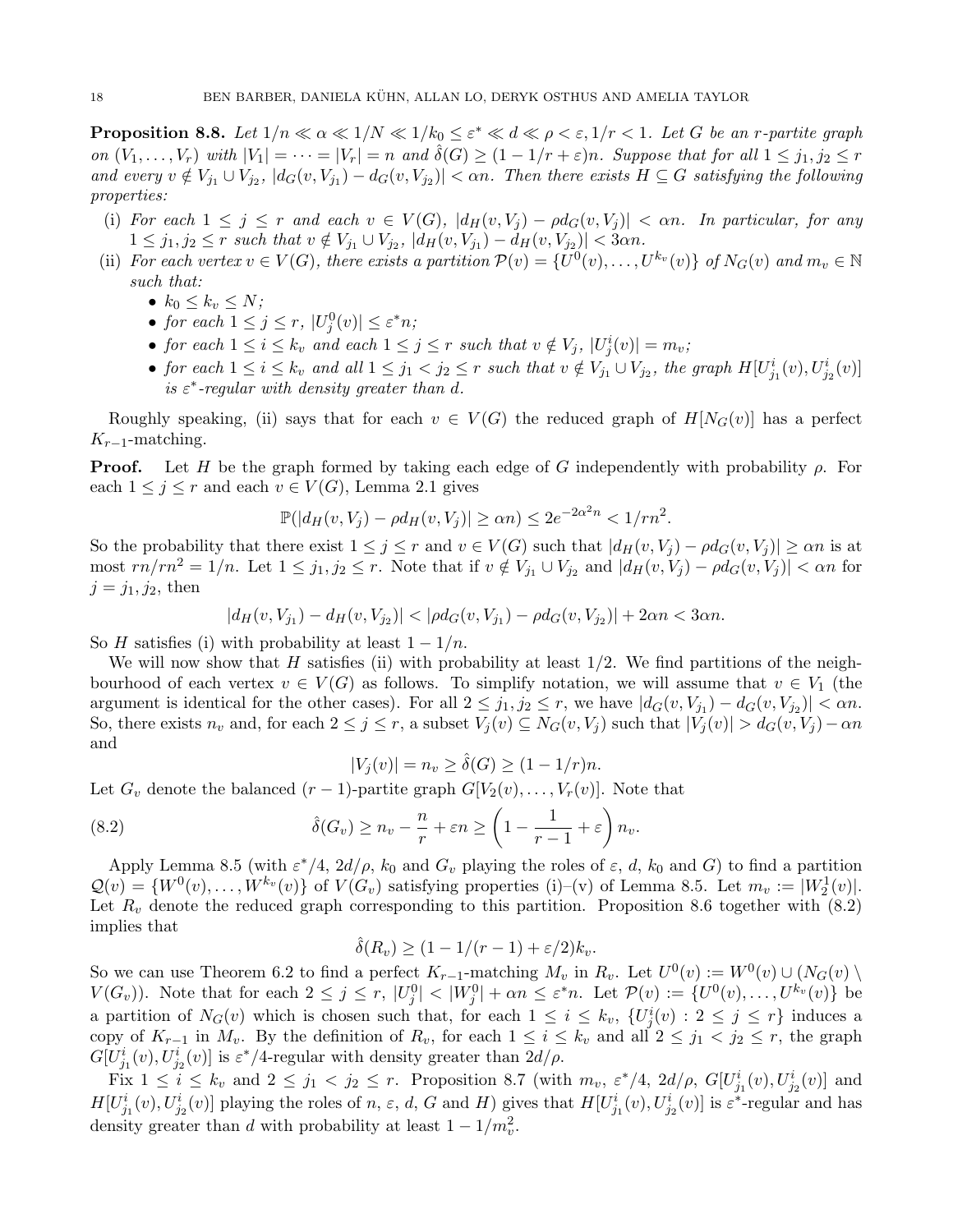We require the graph  $H[U_{j_1}^i(v), U_{j_2}^i(v)]$  to be  $\varepsilon^*$ -regular with density greater than d for every edge  $U_{j_1}^i(v)U_{j_2}^i(v) \in E(M_v)$ . There are  $k_v$  choices for i and, for each i, there are  $\binom{r-1}{2}$  $\binom{-1}{2}$  choices for  $j_1$  and  $j_2$ . So the probability that, for fixed  $v \in V(G)$ , there exists an edge  $U^i_{j_1}(v)U^i_{j_2}(v) \in E(M_v)$  which fails to be  $\varepsilon^*$ -regular with density greater than d is at most

$$
k_v r^2 \frac{1}{m_v^2} < \frac{1}{2rn}.
$$

We multiply this probability by rn for each of the rn choices of v to see that H satisfies property (ii) with probability at least  $1 - rn/2rn = 1/2$ . Hence, the graph H satisfies both (i) and (ii) with probability at least  $1/2 - 1/n > 0$ . So we can choose such a graph H. least  $1/2 - 1/n > 0$ . So we can choose such a graph H.

In order to find an  $\eta$ -approximate  $K_r$ -decomposition in a graph G, we would like to use the definition of  $\hat{\delta}^\eta_{\scriptscriptstyle \mathcal{B}}$  $\frac{\partial f}{\partial K_r}$  which requires G to be  $K_r$ -divisible. The next proposition shows that, provided that  $d_G(v, V_{j_1})$  is close to  $d_G(v, V_{j_2})$  for all  $1 \le j_1, j_2 \le r$  and  $v \notin V_{j_1} \cup V_{j_2}$ , G can be made  $K_r$ -divisible by removing only a small number of edges.

**Proposition 8.9.** Let  $1/n \ll \alpha \ll \gamma \ll 1/r < 1$ . Let G be an r-partite graph on  $(V_1, \ldots, V_r)$  with  $|V_1| = \cdots = |V_r| = n$  and  $\hat{\delta}(G) \ge (1/2 + 2\gamma/r)n$ . Suppose that, for all  $1 \le j_1, j_2 \le r$  and every  $v \in V(G) \setminus (V_{j_1} \cup V_{j_2}), |d_G(v, V_{j_1}) - d_G(v, V_{j_2})| < \alpha n$ . Then there exists  $H \subseteq G$  such that  $G - H$  is  $K_r$ -divisible and  $\Delta(H) \leq \gamma n$ .

To prove Proposition 8.9, we require the following result whose proof is based on the Max-Flow-Min-Cut theorem.

**Proposition 8.10.** Suppose that  $1/n \ll \alpha \ll \xi \ll 1$ . Let G be a bipartite graph on  $(A, B)$  with  $|A| = |B| = n$ . Suppose that  $\delta(G) \ge (1/2 + 4\xi)n$ . For every vertex  $v \in V(G)$ , let  $n_v \in \mathbb{N}$  be such that  $(\xi - \alpha)n \leq n_v \leq (\xi + \alpha)n$  and such that  $\sum_{a \in A} n_a = \sum_{b \in B} n_b$ . Then G contains a spanning graph G' such that  $d_{G'}(v) = n_v$  for every  $v \in V(G)$ .

**Proof.** We will use the Max-Flow-Min-Cut theorem. Orient every edge of G towards B and give each edge capacity one. Add a source vertex  $s^*$  which is attached to every vertex  $a \in A$  by an edge of capacity  $n_a$ . Add a sink vertex  $t^*$  which is attached to every vertex in  $b \in B$  by an edge of capacity  $n_b$ . Let  $c_0 := \sum_{a \in A} n_a = \sum_{b \in B} n_b$ . Note that an integer-valued  $c_0$ -flow corresponds to the desired spanning graph  $G'$  in  $\widetilde{G}$ . So, by the Max-Flow-Min-Cut theorem, it suffices to show that every cut has capacity at least  $c_0$ .

Consider a minimal cut C. Let  $S \subseteq A$  be the set of all vertices  $a \in A$  for which  $s^*a \notin C$  and let  $T \subseteq B$ be the set of all  $b \in B$  for which  $bt^* \notin C$ . Let  $S' := A \setminus S$  and  $T' := B \setminus T$ . Then C has capacity

$$
c := \sum_{s \in S'} n_s + e_G(S, T) + \sum_{t \in T'} n_t
$$

.

First suppose that  $|S| \ge (1/2 - 2\xi)n$ . In this case, since  $\delta(G) \ge (1/2 + 4\xi)n$ , each vertex in T receives at least  $2\xi n$  edges from S. So

$$
c \ge \sum_{t \in T'} n_t + 2|T|\xi n \ge \sum_{t \in T'} n_t + |T|(\xi + \alpha)n \ge c_0.
$$

A similar argument works if  $|T| \ge (1/2 - 2\xi)n$ . Suppose then that  $|S|, |T| < (1/2 - 2\xi)n$ . Then  $|S'|, |T'| > (1/2 + 2\xi)n$  and

$$
c \ge \sum_{s \in S'} n_s + \sum_{t \in T'} n_t \ge (|S'| + |T'|)(\xi - \alpha)n > (n + 4\xi n)(\xi - \alpha)n \ge (\xi + \alpha)n^2 \ge c_0,
$$

as required.  $\Box$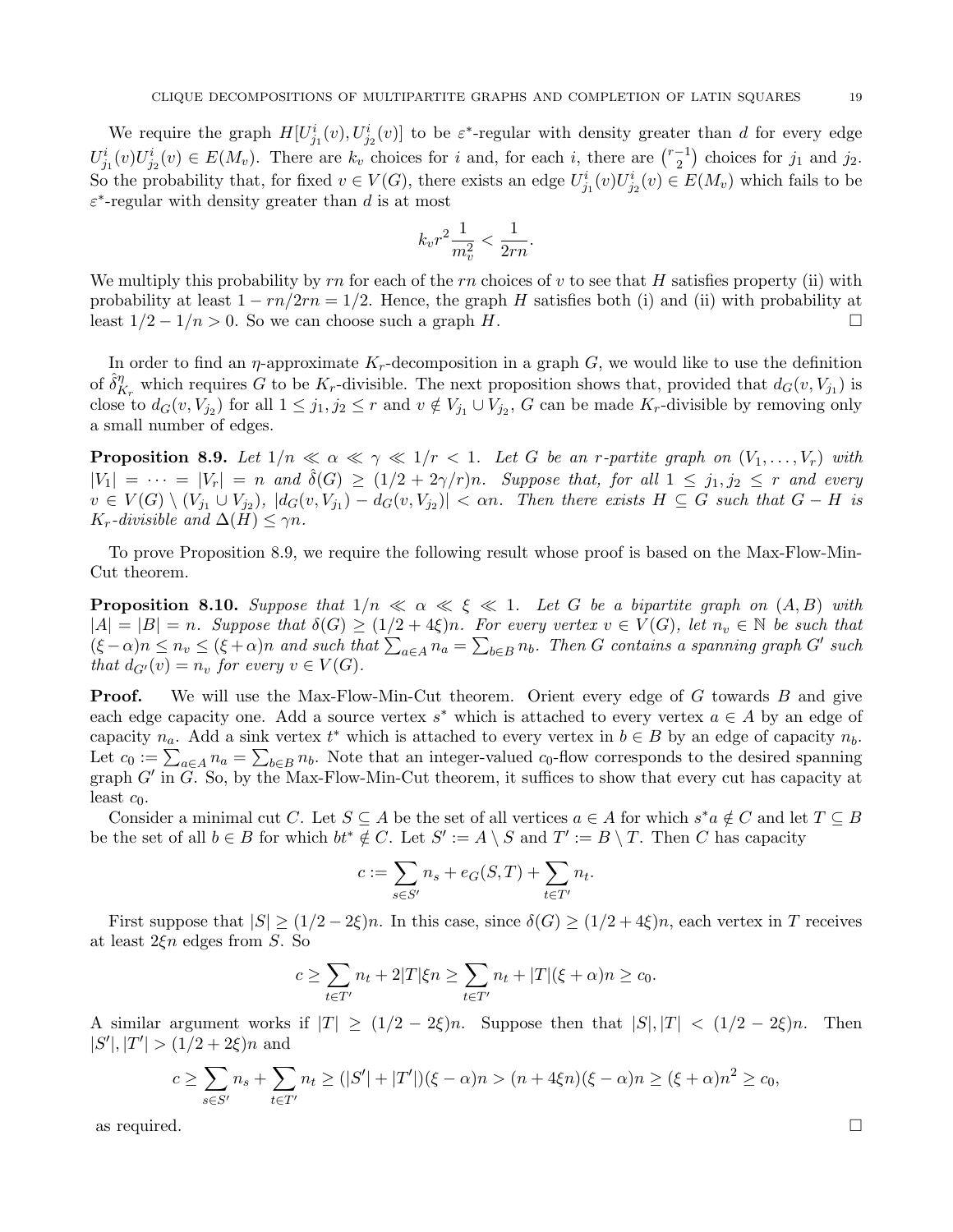We now use Proposition 8.10 to prove Proposition 8.9.

## **Proof of Proposition 8.9.** For each  $v \in V(G)$ , let

$$
m_v := \min\{d_G(v, V_j) : 1 \le j \le r \text{ with } v \notin V_j\}.
$$

For each  $1 \leq j \leq r$  and each  $v \notin V_j$ , let  $a_{v,j} := d_G(v, V_j) - m_v$ . Note that,

$$
(8.3) \t\t 0 \le a_{v,j} < \alpha n.
$$

For each  $1 \leq j \leq r$ , let  $N_j := \sum_{v \in V_j} m_v$ . We have, for any  $1 \leq j_1, j_2 \leq r$ ,

(8.4)  
\n
$$
|N_{j_1} - N_{j_2}| = \left| \sum_{v \in V_{j_1}} (d_G(v, V_{j_2}) - a_{v,j_2}) - \sum_{v \in V_{j_2}} (d_G(v, V_{j_1}) - a_{v,j_1}) \right|
$$
\n
$$
= \left| \sum_{v \in V_{j_1}} a_{v,j_2} - \sum_{v \in V_{j_2}} a_{v,j_1} \right| \stackrel{(8.3)}{\leq} \alpha n^2.
$$

Let  $N := \min\{N_j : 1 \le j \le r\}$  and, for each  $1 \le j \le r$ , let  $M_j := N_j - N$ . Note that (8.4) implies  $0 \leq M_j < \alpha n^2$ . For each  $1 \leq j \leq r$  and each  $v \in V_j$ , choose  $p_v \in \mathbb{N}$  to be as equal as possible such that  $\sum_{v \in V_j} p_v = M_j$ . Then

$$
(8.5) \t\t 0 \le p_v < \alpha n + 1.
$$

Let  $\xi := \gamma/2r$ . For each  $1 \leq j \leq r$  and each  $v \notin V_j$ , let

$$
n_{v,j} := \lceil \xi n \rceil + a_{v,j} + p_v.
$$

Using  $(8.3)$  and  $(8.5)$ , we see that,

(8.6) ξn ≤ nv,j ≤ (ξ + 3α)n.

We will consider each pair  $1 \leq j_1 < j_2 \leq r$  separately and choose  $H_{j_1,j_2} = H[V_{j_1}, V_{j_2}]$ . Fix  $1 \leq j_1 <$  $j_2 \leq r$  and observe that,

$$
\sum_{v \in V_{j_1}} n_{v,j_2} = \sum_{v \in V_{j_1}} (\lceil \xi n \rceil + a_{v,j_2} + p_v) = \lceil \xi n \rceil n + \sum_{v \in V_{j_1}} a_{v,j_2} + M_{j_1}
$$
  
\n
$$
= \lceil \xi n \rceil n + M_{j_1} + \sum_{v \in V_{j_1}} (d_G(v, V_{j_2}) - m_v) = \lceil \xi n \rceil n + M_{j_1} + e_G(V_{j_1}, V_{j_2}) - N_{j_1}
$$
  
\n
$$
= \lceil \xi n \rceil n - N + e_G(V_{j_1}, V_{j_2}) = \sum_{v \in V_{j_2}} n_{v,j_1}.
$$

Let  $G_{j_1,j_2} := G[V_{j_1}, V_{j_2}]$  and note that  $\delta(G_{j_1,j_2}) \geq (1/2+4\xi)n$ . Apply Proposition 8.10 (with  $3\alpha, \xi, G_{j_1,j_2}$ ,  $V_{j_1}$  and  $V_{j_2}$  playing the roles of  $\alpha$ ,  $\xi$ ,  $G$ ,  $A$  and  $B$ ) to find  $H_{j_1,j_2} \subseteq G_{j_1,j_2}$  such that  $d_{H_{j_1,j_2}}(v) = n_{v,j_2}$  for every  $v \in V_{j_1}$  and  $d_{H_{j_1,j_2}}(v) = n_{v,j_1}$  for every  $v \in V_{j_2}$ .

Let  $H := \bigcup_{1 \leq j_1 < j_2 \leq r} H_{j_1, j_2}$ . By (8.6), we have  $\Delta(H) \leq 2r\xi n = \gamma n$ . For any  $1 \leq j \leq r$  and any  $v \notin V_j$ , we have

$$
d_{G-H}(v, V_j) = d_G(v, V_j) - d_H(v, V_j) = d_G(v, V_j) - n_{v,j}
$$
  
= 
$$
d_G(v, V_j) - \lceil \xi n \rceil - d_G(v, V_j) + m_v - p_v = m_v - p_v - \lceil \xi n \rceil.
$$

So  $G - H$  is  $K_r$ -divisible.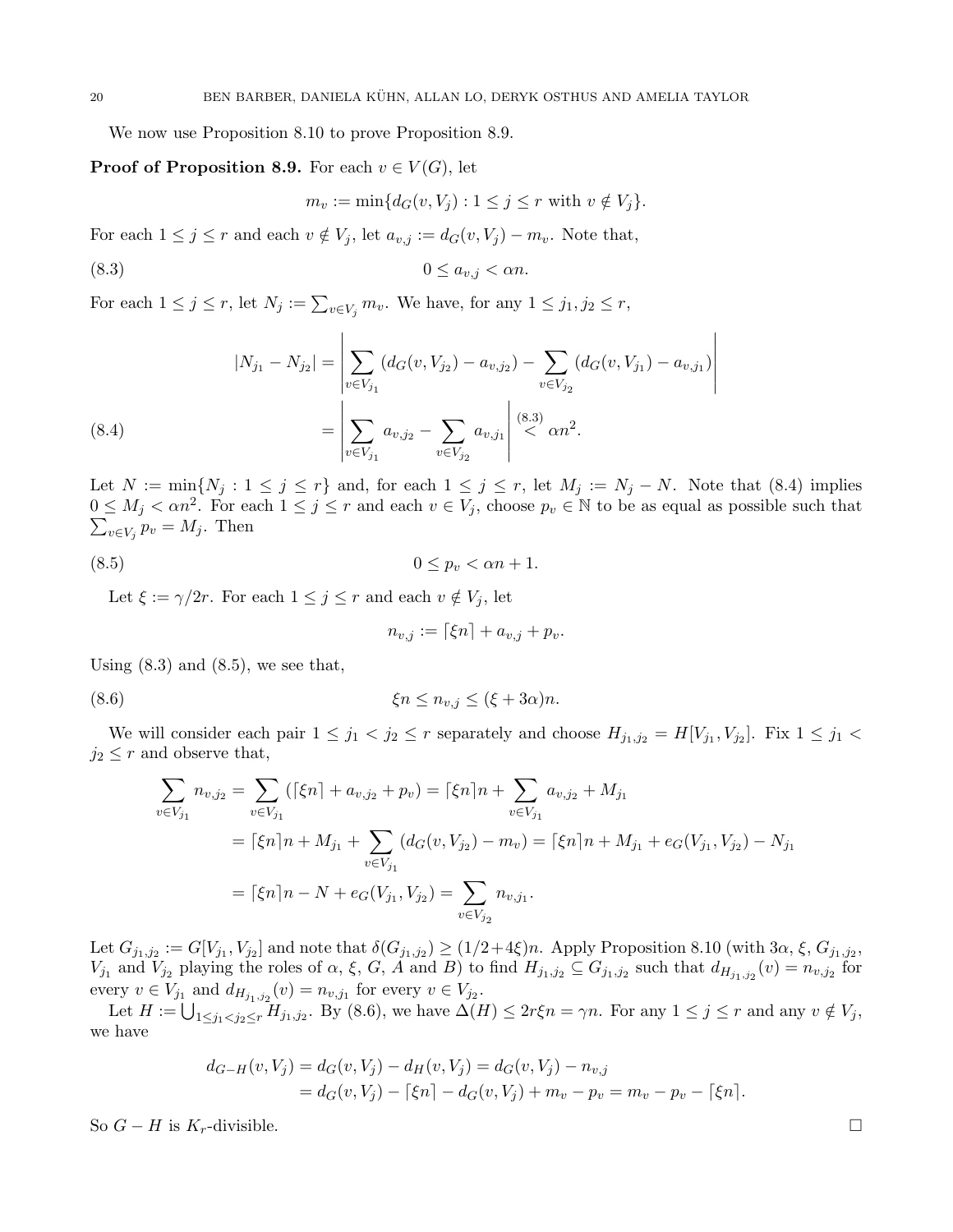We now have all the necessary tools to prove Lemma 8.1. This lemma finds an approximate  $K_r$ decomposition which covers all but at most  $\gamma n$  edges at any vertex.

**Proof of Lemma 8.1.** The lemma trivially holds if  $r = 2$ , so we may assume that  $r \geq 3$ . In particular, by Proposition 3.1,  $\hat{\delta}(G) \geq (1 - 1/(r + 1) + \varepsilon/2)n$ . Choose constants N,  $k_0, \varepsilon^*, d$  and  $\rho$  satisfying

$$
\eta \ll 1/N \ll 1/k_0 \le \varepsilon^* \ll d \ll \rho \ll \gamma.
$$

Apply Proposition 8.8 to find a subgraph  $H_1 \subseteq G$  satisfying properties (i)–(ii).

Let  $G_1 := G - H_1$ . Using (8.1) and that  $H_1$  satisfies Proposition 8.8(i), for all  $1 \leq j_1, j_2 \leq r$  and each  $v \notin V_{j_1} \cup V_{j_2},$ 

$$
|d_{G_1}(v, V_{j_1}) - d_{G_1}(v, V_{j_2})| \le |d_G(v, V_{j_1}) - d_G(v, V_{j_2})| + |d_{H_1}(v, V_{j_1}) - d_{H_1}(v, V_{j_2})|
$$
  

$$
< \alpha n + 3\alpha n = 4\alpha n.
$$

Note also that  $\delta(G_1) \geq 3n/4$ . So we can apply Proposition 8.9 (with  $G_1$ ,  $4\alpha$  and  $\gamma/2$  playing the roles of G,  $\alpha$  and  $\gamma$ ) to obtain  $H_2 \subseteq G_1$  such that  $G_1 - H_2$  is  $K_r$ -divisible and  $\Delta(H_2) \leq \gamma n/2$ . Then  $\hat{\delta}(G_1 - H_2) \geq (\hat{\delta}_R^{\eta})$  $K_r + \varepsilon/2$ , so we can find an  $\eta$ -approximate  $K_r$ -decomposition  $\mathcal F$  of  $G_1 - H_2$ .

Let  $G_2 := G_1 - H_2 - \bigcup \mathcal{F}$  be the graph consisting of all the remaining edges in  $G_1 - H_2$ . Let

$$
B := \{ v \in V(G) : d_{G_2}(v) > \eta^{1/2} n \}.
$$

Note that

(8.7) 
$$
|B| \le 2e(G_2)/\eta^{1/2} n \le 2\eta^{1/2} n.
$$

Let  $\mathcal{F}_1 := \{F \in \mathcal{F} : F \cap B = \emptyset\}$  and let  $G_3 := G - \bigcup \mathcal{F}_1$ . If  $v \in B$ , then  $N_{G_3}(v) = N_G(v)$ . Suppose that  $v \notin B$ . For any  $u \in B$ , at most one copy of  $K_r$  in  $\mathcal{F} \setminus \mathcal{F}_1$  can contain both u and v. So there can be at most  $(r-1)|B|$  edges in  $\bigcup (\mathcal{F} \setminus \mathcal{F}_1)$  that are incident to v and so

(8.8) 
$$
d_{G_3}(v) \le d_{H_1}(v) + d_{H_2}(v) + d_{G_2}(v) + (r-1)|B|
$$

$$
\le (r-1)(\rho + \alpha)n + \gamma n/2 + \eta^{1/2}n + 2(r-1)\eta^{1/2}n \le \gamma n.
$$

Label the vertices of  $B = \{v_1, v_2, \ldots, v_{|B|}\}.$  We will use copies of  $K_r$  to cover most of the edges at each vertex  $v_i$  in turn. We do this by finding a  $K_{r-1}$ -matching  $M_i$  in  $H_1[N_{G_3}(v_i)] = H_1[N_G(v_i)]$  in turn for each *i*. Suppose that we are currently considering  $v := v_i$  and let  $\mathcal{M} := \bigcup_{1 \leq j < i} M_j$ . To simplify notation, we will assume that  $v \in V_1$  (the proof in the other cases is identical).

Let  $\mathcal{P}(v) = \{U^0(v), \ldots, U^{k_v}(v)\}\$ be a partition of  $N_G(v)$  satisfying Proposition 8.8(ii). We can choose a partition  $\mathcal{Q}(v) = \{W^0(v), \ldots, W^{k_v}(v)\}\$  of  $N_G(v)$  and  $m'_v \ge m_v - |B|$  such that, for each  $1 \le i \le k_v$ :

- $W^i(v) \subseteq U^i(v);$
- $W^i(v) \cap B = \emptyset;$
- for each  $2 \leq j \leq r$ ,  $|W_j^i(v)| = m'_v$ .

Note that, using  $(8.7)$ ,  $|W^0(v)| \leq |U^0(v)| + |B|k_v r \leq r(\varepsilon^* n + 2\eta^{1/2} n k_v) \leq 2\varepsilon^* r n$ .

By Proposition 8.8(ii), for each  $1 \leq i \leq k_v$  and all  $2 \leq j_1 < j_2 \leq r$ , the graph  $H_1[U^i_{j_1}(v), U^i_{j_2}(v)]$  is  $\varepsilon^*$ -regular with density greater than d. So Proposition 8.2 implies that  $H_1[W^i_{j_1}(v), W^i_{j_2}(v)]$  is  $2\varepsilon^*$ -regular with density greater than  $d/2$ . Let  $H'_1 := H_1 - \mathcal{M}$ . Using (8.7), we have  $\Delta(\mathcal{M}[W^i_{j_1}(v), W^i_{j_2}(v)]) \leq |B| \leq$  $\eta^{1/3}m'_v$ . So we can apply Proposition 8.3 (with  $m'_v$ ,  $\eta^{1/3}$  and  $2\varepsilon^*$  playing the roles of  $n, \gamma$  and  $\varepsilon$ ) to see that  $H_1'[W_{j_1}^i(v), W_{j_2}^i(v)]$  is  $4\varepsilon^*$ -regular with density greater than  $d/3$ .

We use Proposition 8.4 (with  $m'_v$ ,  $4\varepsilon^*$ ,  $d/3$  and  $r-1$  playing the roles of n,  $\varepsilon$ , d and r) to find a  $K_{r-1}$ -matching covering all but at most  $2(r-1)(4\varepsilon^*)^{1/(r-1)}m_v'$  vertices in  $H'_1[W^i(v)]$  for each  $1 \le i \le k_v$ . Write  $M_i$  for the union of these  $K_{r-1}$ -matchings over  $1 \leq i \leq k_v$ . Note that  $M_i$  covers all but at most

(8.9) 
$$
|W^{0}(v)| + 2(r - 1)(4\varepsilon^{*})^{1/(r-1)}m_{v}'k_{v} \le 2\varepsilon^{*}rn + 2(r - 1)(4\varepsilon^{*})^{1/(r-1)}n \le \gamma n
$$

vertices in  $N_G(v)$ .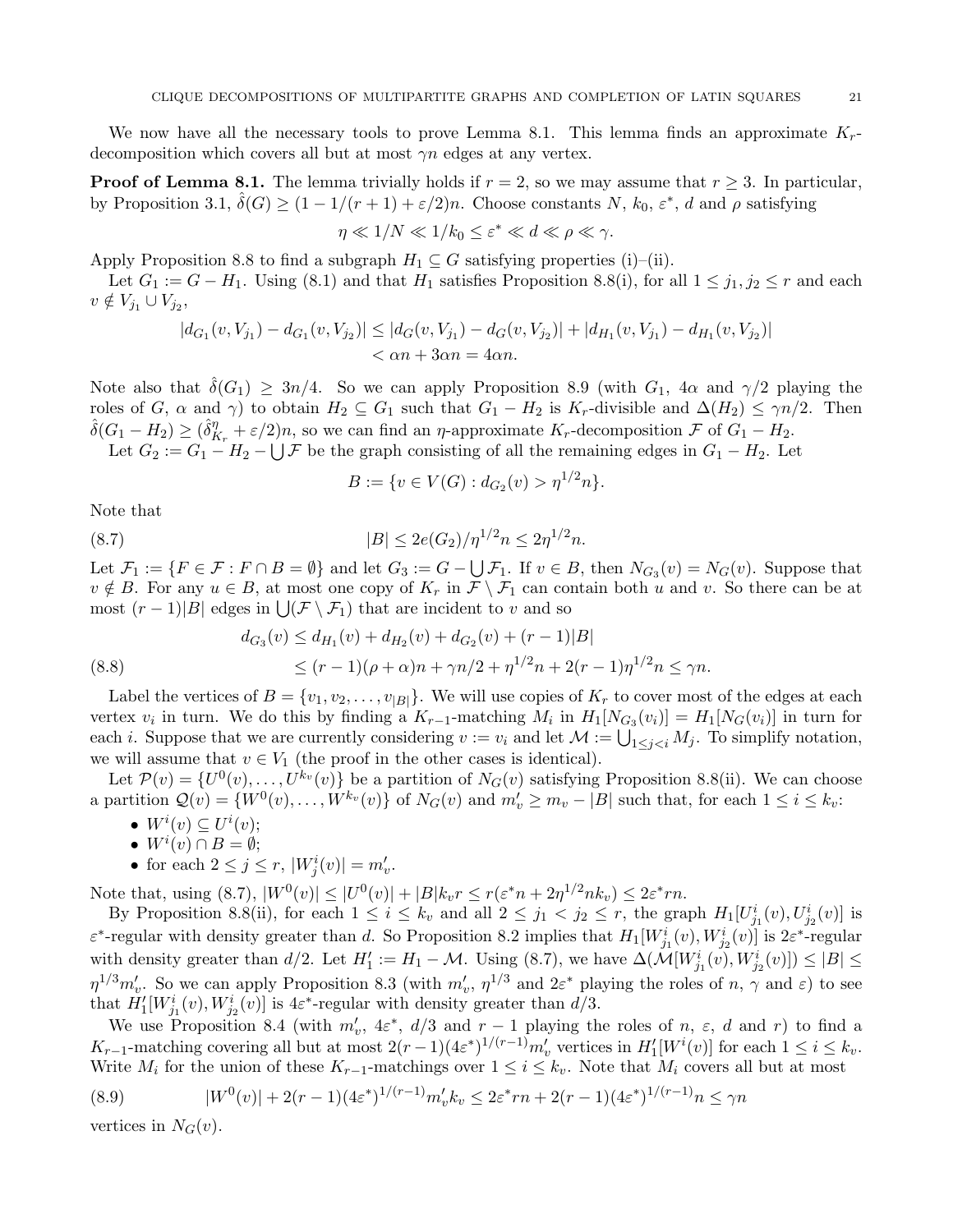Continue to find edge-disjoint  $M_1, \ldots, M_{|B|}$ . For each  $1 \leq i \leq |B|$ ,  $M'_i := \{v_i \cup K : K \in M_i\}$  is an edge-disjoint collection of copies of  $K_r$  in  $G_3$  covering all but at most  $\gamma n$  edges at  $v_i$  in G. Write  $\mathcal{M}' := \bigcup_{1 \leq i \leq |B|} M'_i$  and let  $H := G_3 - \bigcup \mathcal{M}' = G - \bigcup (\mathcal{F}_1 \cup \mathcal{M}')$ . Then  $G - H = \bigcup (\mathcal{F}_1 \cup \mathcal{M}')$  has a  $K_r$ -decomposition and  $\Delta(H) \leq \gamma n$ , by (8.8) and (8.9).

## 9. Covering a pseudorandom remainder between vertex classes

After applying Lemma 8.1, we are left with a graph H such that  $H[\mathcal{P}]$  has low maximum degree. We will add a suitable quasirandom graph R to H to be able to assume that the remainder  $H' = R \cup H$  is actually quasirandom. The results in this section will allow us to cover any remaining edges in  $H'[\mathcal{P}]$ using only a small number of edges from  $H'-H'[\mathcal{P}]$ . This is done by finding, for each  $x \in V(G)$ , suitable vertex-disjoint copies of  $K_{r-1}$  inside  $H'-H'[P]$  such that each copy of  $K_{r-1}$  forms a copy of  $K_r$  together with the edges incident to x in  $H'[\mathcal{P}].$ 

**Lemma 9.1.** Let  $r \geq 2$  and  $1/n \ll 1/k, 1/r, \rho \leq 1$ . Let G be an r-partite graph on  $(V_1, \ldots, V_r)$  with  $|V_1| = \cdots = |V_r| = n$ . Let  $q \leq krn$  and let  $W^1, \ldots, W^q \subseteq V(G)$ . Suppose that:

- (i) for each  $1 \leq i \leq q$ , there exists  $1 \leq j_i \leq r$  and  $n_i \in \mathbb{N}$  such that, for each  $1 \leq j \leq r$ ,  $|W_j^i| = 0$  if  $j = j_i$  and  $|W^i_j| = n_i$  otherwise;
- (ii) for each  $1 \leq i \leq q$ ,  $\hat{\delta}(G[W^i]) \geq (1 1/(r-1))n_i + 9kr^2\rho^{3/2}n$ ;
- (iii) for all  $1 \le i_1 < i_2 \le q$ ,  $|W^{i_1} \cap W^{i_2}| \le 2r\rho^2 n$ ;
- (iv) each  $v \in V(G)$  is contained in at most  $2k\rho n$  of the  $W^i$ .

Then there exist edge-disjoint  $T_1, \ldots, T_q$  in G such that each  $T_i$  is a perfect  $K_{r-1}$ -matching in  $G[W^i]$ .

The  $W<sup>i</sup>$  in Lemma 9.1 will play the role of vertex neighbourhoods later on. The proof of Lemma 9.1 is similar to that of Lemma 10.7 in [3], we include it here for completeness. We will use the following result.

**Proposition 9.2** (Jain, see [23, Lemma 8]). Let  $X_1, \ldots, X_n$  be Bernoulli random variables such that, for any  $1 \le s \le n$  and any  $x_1, \ldots, x_{s-1} \in \{0, 1\},$ 

$$
\mathbb{P}(X_s = 1 \mid X_1 = x_1, \dots, X_{s-1} = x_{s-1}) \le p.
$$

Let  $X = \sum_{s=1}^{n} X_i$  and let  $B \sim B(n, p)$ . Then  $\mathbb{P}(X \ge a) \le \mathbb{P}(B \ge a)$  for any  $a \ge 0$ .

**Proof of Lemma 9.1.** Set  $t := \lceil 8kr\rho^{3/2}n \rceil$ . Let  $G_i := G[W^i]$  for  $1 \leq i \leq q$ . Suppose we have already found  $T_1, \ldots T_{s-1}$  for some  $1 \leq s \leq q$ . We find  $T_s$  as follows.

Let  $H_{s-1} := \bigcup_{i=1}^{s-1} T_i$  and  $G'_s := G_s - H_{s-1}[W^s]$ . If  $\Delta(H_{s-1}[W^s]) > (r-2)\rho^{3/2}n$ , let  $T'_1, \ldots, T'_t$  be empty graphs on  $W^s$ . Otherwise, (ii) implies

$$
\hat{\delta}(G_s') \ge (1 - \frac{1}{r-1})n_s + 8kr^2\rho^{3/2}n \ge (1 - \frac{1}{r-1} + \rho^{3/2})n_s + (r-2)(t-1)
$$

and we can greedily find t edge-disjoint perfect  $K_{r-1}$ -matchings  $T'_1, \ldots, T'_t$  in  $G'_s$  using Theorem 6.2. In either case, pick  $1 \leq i \leq t$  uniformly at random and set  $T_s := T'_i$ . It suffices to show that, with positive probability,

$$
\Delta(H_{s-1}[W^s]) \le (r-2)\rho^{3/2}n \qquad \text{for all } 1 \le s \le q.
$$

Consider any  $1 \leq i \leq q$  and any  $w \in W^i$ . For  $1 \leq s \leq q$ , let  $Y_s^{i,w}$  be the indicator function of the event that  $T_s$  contains an edge incident to w in  $G_i$ . Let  $X^{i,w} := \sum_{s=1}^q Y_s^{i,w}$ . Note  $d_{H_q}(w, W^i) \le (r-2)X^{i,w}$ . So it suffices to show that, with positive probability,  $X^{i,w} \n\t\leq \rho^{3/2} n$  for all  $1 \leq i \leq q$  and all  $w \in W^i$ .

Fix  $1 \leq i \leq q$  and  $w \in W^i$ . Let  $J^{i,w}$  be the set of indices  $s \neq i$  such that  $w \in W^s$ ; (iv) implies  $|J^{i,w}| < 2k\rho n$ . If  $s \notin J^{i,w} \cup \{i\}$ , then  $w \notin W^s$  and  $Y_s^{i,w} = 0$ . So

.

(9.1) 
$$
X^{i,w} \leq 1 + \sum_{s \in J^{i,w}} Y_s^{i,w}
$$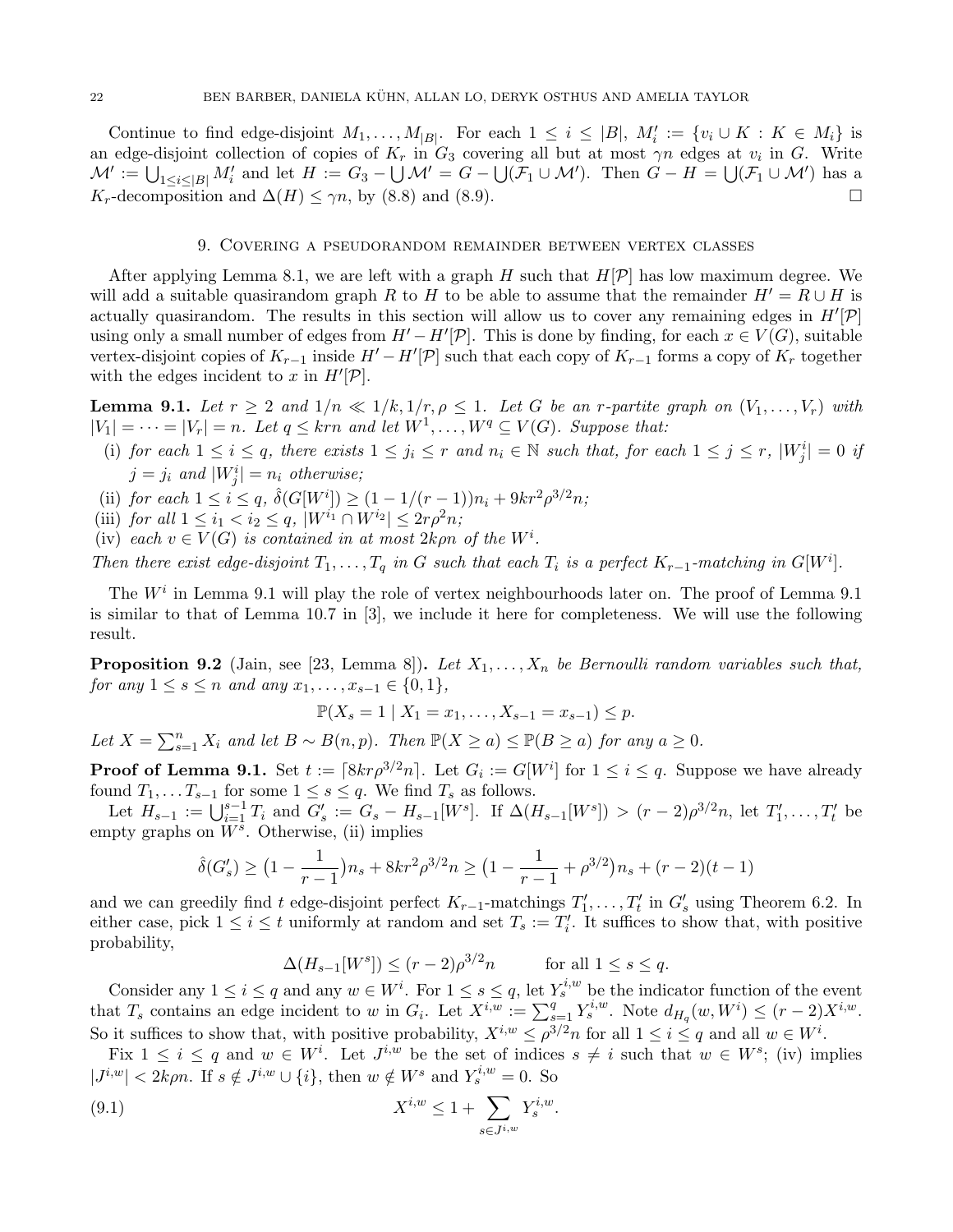Let  $s_1 < \cdots < s_{|J^{i,w}|}$  be an enumeration of  $J^{i,w}$ . For any  $b \leq |J^{i,w}|$ , note that

$$
d_{G_{s_b}}(w, W^i) \le |W^i \cap W^{s_b}| \stackrel{\text{(iii)}}{\le} 2r\rho^2 n.
$$

So at most  $2r\rho^2 n$  of the subgraphs  $T'_j$  that we picked in  $G'_{s_b}$  contain an edge incident to w in  $G_i$ . Thus

$$
\mathbb{P}(Y_{s_b}^{i,w} = 1 | Y_{s_1}^{i,w} = y_1, \dots, Y_{s_{b-1}}^{i,w} = y_{b-1}) \le 2r\rho^2 n/t \le \rho^{1/2}/4k
$$

for all  $y_1, \ldots, y_{b-1} \in \{0,1\}$  and  $1 \leq b \leq |J^{i,w}|$ . Let  $B \sim B(|J^{i,w}|, \rho^{1/2}/4k)$ . Using Proposition 9.2, Lemma 2.1 and that  $|\tilde{J}^{i,w}| \leq 2k\rho n$ , we see that

$$
\mathbb{P}(X^{i,w} > \rho^{3/2}n) \stackrel{(9.1)}{\leq} \mathbb{P}(\sum_{s \in J^{i,w}} Y_s^{i,w} > 3\rho^{3/2}n/4) \leq \mathbb{P}(B > 3\rho^{3/2}n/4)
$$

$$
\leq \mathbb{P}(|B - \mathbb{E}(B)| > \rho^{3/2}n/4) \leq 2e^{-\rho^2 n/16k}.
$$

There are at most  $qrn \leq kr^2n^2$  pairs  $(i, w)$ , so there is a choice of  $T_1, \ldots, T_q$  such that  $X^{i,w} \leq \rho^{3/2}n$  for all  $1 \leq i \leq q$  and all  $w \in W^i$ . .

The following is an immediate consequence of Lemma 9.1.

**Corollary 9.3.** Let  $r \geq 2$  and  $1/n \ll 1/k, 1/r, \rho \leq 1$ . Let G be an r-partite graph on  $(V_1, \ldots, V_r)$  with  $|V_1| = \cdots = |V_r| = n$ . Let  $U, W \subseteq V(G)$  be disjoint with  $|W_1| = \cdots = |W_r| \geq \lfloor n/k \rfloor$ . Suppose the following hold:

- (i) for all  $1 \le j_1, j_2 \le r$  and all  $x \in U \setminus (V_{j_1} \cup V_{j_2}), d_G(x, W_{j_1}) = d_G(x, W_{j_2});$
- (ii) for all  $1 \le j \le r$  and all  $x \in U \setminus U_j$ ,  $\hat{\delta}(G[N_G(x,W)]) \ge (1 1/(r 1))d_G(x, W_j) + 9kr\rho^{3/2}|W|$ ;
- (iii) for all distinct  $x, x' \in U$ ,  $|N_G(x, W) \cap N_G(x', W)| \leq 2\rho^2|W|$ ;
- (iv) for all  $y \in W$ ,  $d_G(y, U) \leq 2k\rho|W_1|$ .

Then there exists  $G_W \subseteq G[W]$  such that  $G[U, W] \cup G_W$  has a  $K_r$ -decomposition and  $\Delta(G_W) \leq 2kr\rho|W_1|$ .

**Proof.** Let  $q := |U|$  and let  $u^1, \ldots, u^q$  be an enumeration of U. For each  $1 \leq i \leq q$ , let  $W^i := N_G(u^i, W)$ . Note that  $q \leq kr|W_1|$ . Apply Lemma 9.1 (with  $G[W]$  and  $|W_1|$  playing the roles of G and n) to obtain edge-disjoint perfect  $K_{r-1}$ -matchings  $T^i$  in each  $G[W^i]$ . Let  $G_W := \bigcup_{i=1}^q T^i$ . Then  $G[U, W] \cup G_W$  has a K<sub>r</sub>-decomposition. For each  $y \in W$ , we use (iv) to see that  $d_{G_W}(y) \le (r-1)d_G(y,U) < 2kr\rho|W_1|$ .

If we are given a k-partition  $P$  of the r-partite graph G, we can apply Corollary 9.3 repeatedly with each  $U \in \mathcal{P}$  playing the role of W to obtain the following result.

**Corollary 9.4.** Let  $r \geq 2$  and  $1/n \ll \rho \ll 1/k, 1/r \leq 1$ . Let G be an r-partite graph on  $(V_1, \ldots, V_r)$  with  $|V_1| = \cdots = |V_r| = n.$  Let  $\mathcal{P} = \{U^1, \ldots, U^k\}$  be a k-partition for G. Suppose that the following hold for all  $2 \leq i \leq k$ :

(i) for all  $1 \le j_1, j_2 \le r$  and all  $x \in U^{\le i} \setminus (V_{j_1} \cup V_{j_2}), d_G(x, U^i_{j_1}) = d_G(x, U^i_{j_2});$ 

(ii) for all 
$$
1 \le j \le r
$$
 and all  $x \in U^{\le i} \setminus V_j$ ,  $\hat{\delta}(G[N_G(x, U^i)] \ge (1 - 1/(r - 1))d_G(x, U^i_j) + 9kr\rho^{3/2}|U^i|$ ;

- (iii) for all distinct  $x, x' \in U^{\leq i}$ ,  $|N_G(x, U^i) \cap N_G(x', U^i)| \leq 2\rho^2|U^i|$ ;
- (iv) for all  $y \in U^i$ ,  $d_G(y, U^{.$

Then there exists  $G_0 \subseteq G - G[\mathcal{P}]$  such that  $G[\mathcal{P}] \cup G_0$  has a  $K_r$ -decomposition and  $\Delta(G_0) \leq 3r\rho n$ .

**Proof.** For each  $2 \leq i \leq k$ , let  $G_i := G[U^{\leq i}, U^i] \cup G[U^i]$ . Apply Corollary 9.3 to each  $G_i$  with  $U^{\leq i}$ ,  $U^i$  playing the roles of U, W to obtain  $G_i' \subseteq G[U^i]$  such that  $G[U^{\leq i}, U^i] \cup G_i'$  has a  $K_r$ -decomposition and  $\Delta(G_i') \leq 2kr\rho\lceil n/k \rceil \leq 3r\rho n$ . Let  $G_0 := \bigcup_{i=2}^k G_i'$ . Then  $G[\mathcal{P}] \cup G_0$  has a  $K_r$ -decomposition and  $\Delta(G_0) \leq 3r\rho n.$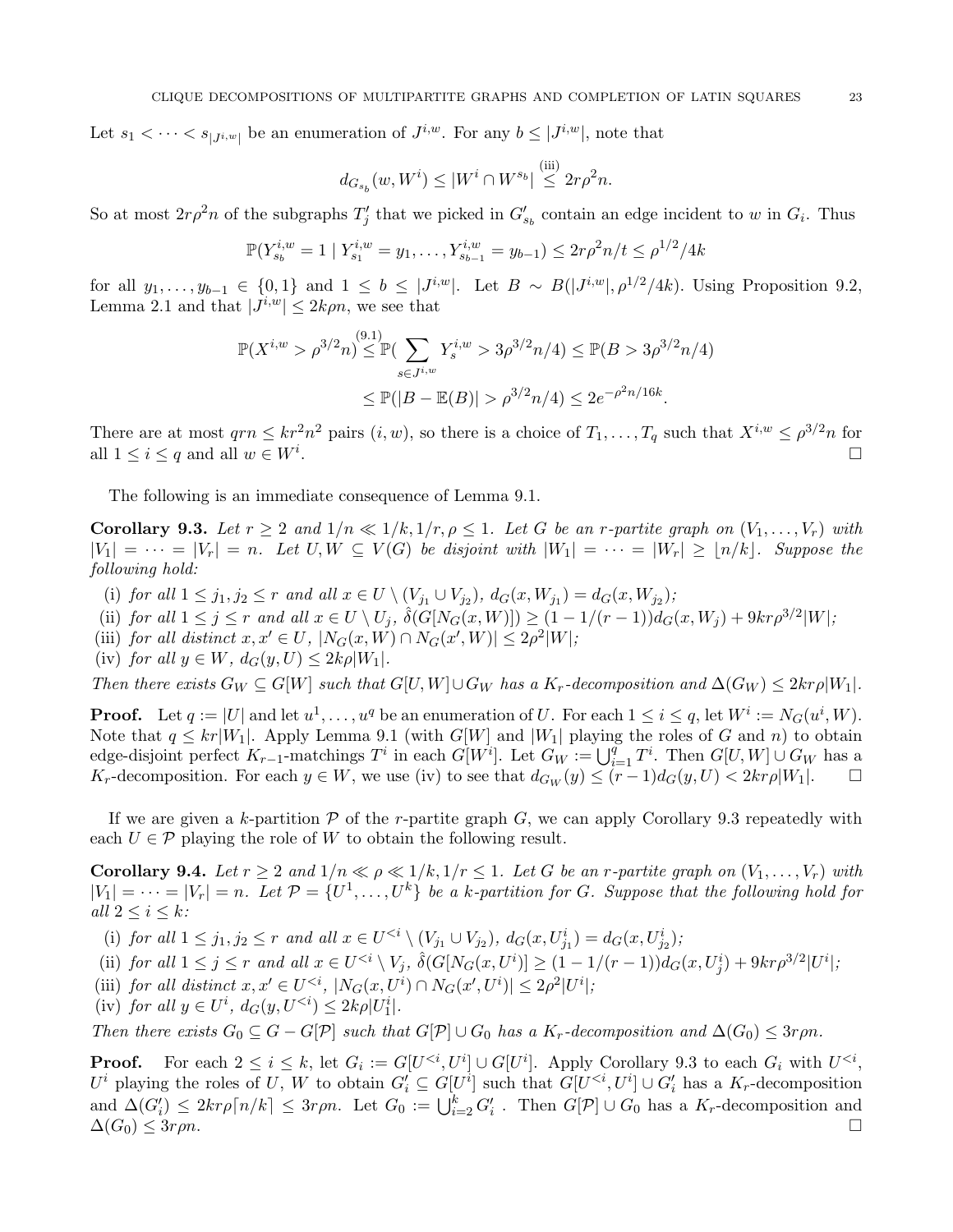#### 10. Balancing graph

In our proof we will consider a sequence of successively finer partitions  $\mathcal{P}_1, \ldots, \mathcal{P}_\ell$  in turn. When considering  $\mathcal{P}_i$ , we will assume the leftover is a subgraph of  $G - G[\mathcal{P}_{i-1}]$  and aim to use Lemma 8.1 and then Corollary 9.4 to find copies of  $K_r$  such that the leftover is now contained in  $G - G[P_i]$  (i.e. inside the smaller partition classes). However, to apply Corollary 9.4 we need the leftover to be balanced with respect to the partition classes. In this section we show how this can be achieved.

Let  $\mathcal{P} = \{U^1, \ldots, U^k\}$  be a k-partition of the vertex set  $V = (V_1, \ldots, V_r)$  with  $|V_1| = \cdots = |V_r| = n$ . We say that a graph H on  $(V_1, \ldots, V_r)$  is locally P-balanced if

$$
d_H(v,U^i_{j_1})=d_H(v,U^i_{j_2})\,
$$

for all  $1 \leq i \leq k$ , all  $1 \leq j_1, j_2 \leq r$  and all  $v \in U^i \setminus (V_{j_1} \cup V_{j_2})$ . Note that a graph which is locally P-balanced is not necessarily  $K_r$ -divisible but that  $H[U^i]$  is  $K_r$ -divisible for all  $1 \leq i \leq k$ .

Let  $\gamma > 0$ . A  $(\gamma, \mathcal{P})$ -balancing graph is a K<sub>r</sub>-decomposable graph B on V such that the following holds. Let H be any  $K_r$ -divisible graph on V with:

 $(P1) e(H \cap B) = 0;$ 

(P2)  $|d_H(v, U^i_{j_1}) - d_H(v, U^i_{j_2})| < \gamma n$  for all  $1 \le i \le k$ , all  $1 \le j_1, j_2 \le r$  and all  $v \notin V_{j_1} \cup V_{j_2}$ . Then there exists  $B' \subseteq B$  such that  $B - B'$  has a  $K_r$ -decomposition and

$$
d_{H \cup B'}(v, U^i_{j_1}) = d_{H \cup B'}(v, U^i_{j_2})
$$

for all  $2 \leq i \leq k$ , all  $1 \leq j_1, j_2 \leq r$  and all  $v \in U^{\leq i} \setminus (V_{j_1} \cup V_{j_2})$ .

Our aim in this section will be to prove Lemma 10.1 which finds a  $(\gamma, \mathcal{P})$ -balancing graph in a suitable graph G.

**Lemma 10.1.** Let  $1/n \ll \gamma \ll \gamma' \ll 1/k \ll \varepsilon \ll 1/r \leq 1/3$ . Let G be an r-partite graph on  $(V_1, \ldots, V_r)$ with  $|V_1| = \cdots = |V_r| = n$ . Let  $\mathcal{P} = \{U^1, \ldots, U^k\}$  be a k-partition for G. Suppose  $d_G(v, U_j^i) \ge$  $(1-1/(r+1)+\varepsilon)|U_j^i|$  for all  $1 \leq i \leq k$ , all  $1 \leq j \leq r$  and all  $v \notin V_j$ . Then there exists  $B \subseteq G$  which is a  $(\gamma, \mathcal{P})$ -balancing graph such that B is locally  $\mathcal{P}$ -balanced and  $\Delta(B) < \gamma' n$ .

The balancing graph B will be made up of two graphs:  $B_{\text{edge}}$ , an edge balancing graph (which balances the total number of edges between appropriate classes), and  $B_{\text{deg}}$ , a degree balancing graph (which balances individual vertex degrees). These are described in Sections 10.1 and 10.2 respectively.

10.1. Edge balancing. Let  $\mathcal{P} = \{U^1, \ldots, U^k\}$  be a k-partition of the vertex set  $V = (V_1, \ldots, V_r)$  with  $|V_1| = \cdots = |V_r| = n$ . Let  $\gamma > 0$ . A  $(\gamma, \mathcal{P})$ -edge balancing graph is a  $K_r$ -decomposable graph  $B_{\text{edge}}$  on V such that the following holds. Let H be any  $K_r$ -divisible graph on V which is edge-disjoint from  $B_{\text{edge}}$ and satisfies (P2). Then there exists  $B'_{\text{edge}} \subseteq B_{\text{edge}}$  such that  $B_{\text{edge}} - B'_{\text{edge}}$  has a  $K_r$ -decomposition and

$$
e_{H \cup B'_{\text{edge}}}(U^{i_1}_{j_1},U^{i_2}_{j_2}) = e_{H \cup B'_{\text{edge}}}(U^{i_1}_{j_1},U^{i_2}_{j_3})
$$

for all  $1 \le i_1 < i_2 \le k$  and all  $1 \le j_1, j_2, j_3 \le r$  with  $j_1 \ne j_2, j_3$ .

In this section, we first construct and then find a  $(\gamma, \mathcal{P})$ -edge balancing graph in G.

For any multigraph G on W and any  $e \in W^{(2)}$ , let  $m_G(e)$  be the multiplicity of the edge e in G. We say that a  $K_r$ -divisible multigraph G on  $W = (W_1, \ldots, W_r)$  is *irreducible* if G has no non-trivial  $K_r$ -divisible proper subgraphs; that is, for every  $H \subsetneq G$  with  $e(H) > 0$ , H is not  $K_r$ -divisible. It is easy to see that there are only finitely many irreducible  $K_r$ -divisible multigraphs on W. In particular, this implies the following proposition.

**Proposition 10.2.** Let  $r \in \mathbb{N}$  and let  $W = (W_1, \ldots, W_r)$ . Then there exists  $N = N(W)$  such that every irreducible  $K_r$ -divisible multigraph on W has edge multiplicity at most N. irreducible  $K_r$ -divisible multigraph on W has edge multiplicity at most N.

Let  $\mathcal{P} = \{U^1, \ldots, U^k\}$  be a partition of  $V = (V_1, \ldots, V_r)$ . Take a copy K of  $K_r(k)$  with vertex set  $(W_1,\ldots,W_r)$  where  $W_j = \{w_j^1,\ldots,w_j^k\}$  for each  $1 \leq j \leq r$ . For each  $1 \leq i \leq k$ , let  $W^i := \{w_j^i : 1 \leq j \leq r\}$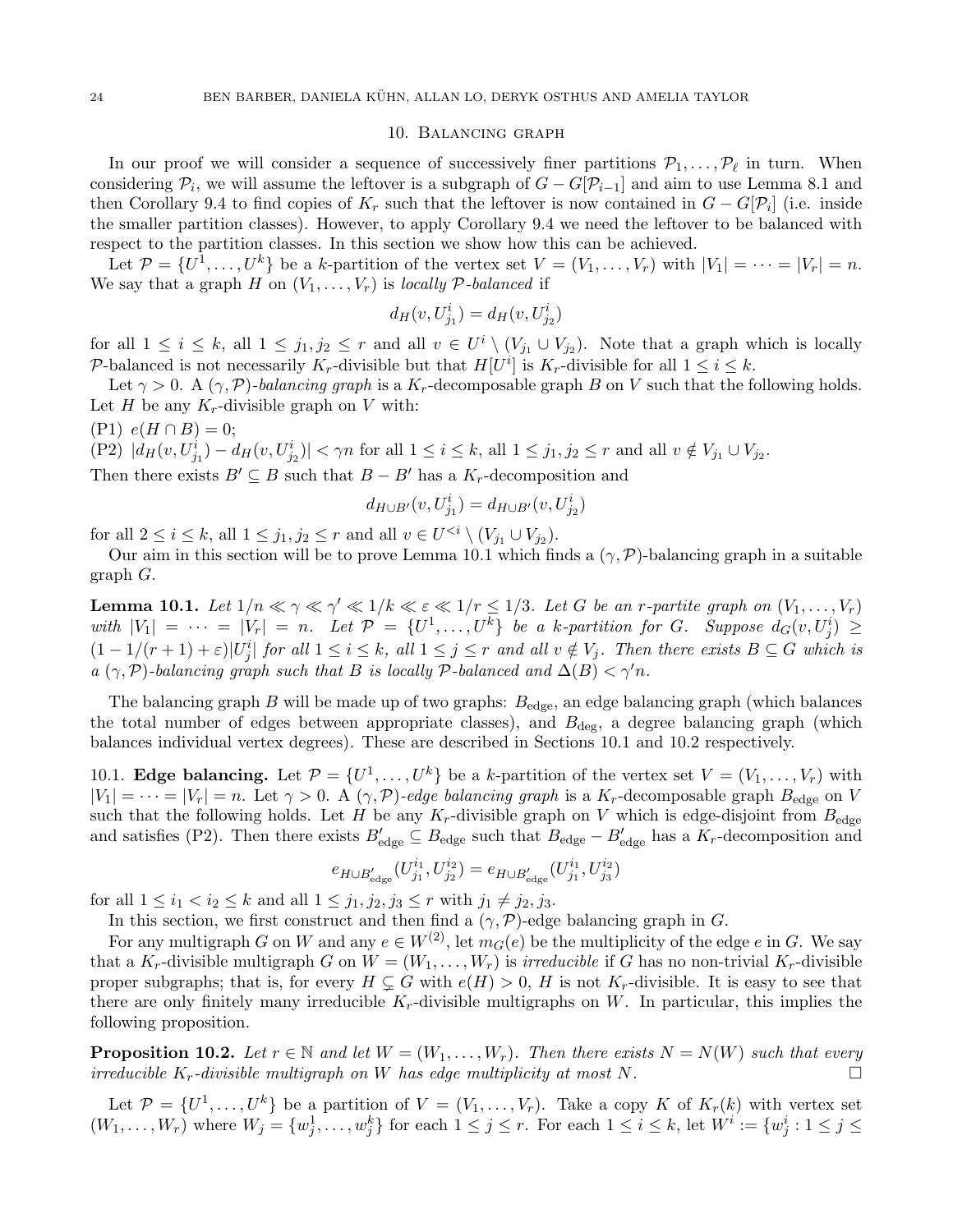r}. Given a graph H on V, we define an excess multigraph  $EM(H)$  on the vertex set  $V(K)$  as follows. Between each pair of vertices  $w_{j_1}^{i_1}$  $_{j_1}^{i_1}, w_{j_2}^{i_2}$  $\frac{i_2}{j_2}$  such that  $w_{j_1}^{i_1}$  ${}^{i_1}_{j_1}w^{i_2}_{j_2}$  $j_2^{i_2} \in E(K)$  there are exactly

$$
e_H(U_{j_1}^{i_1}, U_{j_2}^{i_2}) - \min\{e_H(U_j^{i_1}, U_{j'}^{i_2}) : 1 \le j, j' \le r, j \ne j'\}
$$

multiedges in  $EM(H)$ .

**Proposition 10.3.** Let  $r \in \mathbb{N}$  with  $r \geq 3$ . Let  $\mathcal{P} = \{U^1, \ldots, U^k\}$  be a k-partition of the vertex set  $V = (V_1, \ldots, V_r)$  with  $|V_1| = \cdots = |V_r| = n$ . Let H be any  $K_r$ -divisible graph on V satisfying (P2). Then the excess multigraph  $EM(H)$  has a decomposition into at most  $3\gamma k^2 r^2 n^2$  irreducible  $K_r$ -divisible multigraphs.

**Proof.** First, note that for any  $1 \leq i_1, i_2 \leq k$ , any  $1 \leq j_1, j_2, j_3 \leq r$  with  $j_1 \neq j_2, j_3$  and any  $v \in U_{j_1}^{i_1}$  $\frac{i_1}{j_1},$ we have  $|d_H(v, U_{j_2}^{i_2}) - d_H(v, U_{j_3}^{i_2})| < \gamma n$  by (P2). Therefore,

(10.1) 
$$
|e_H(U_{j_1}^{i_1}, U_{j_2}^{i_2}) - e_H(U_{j_1}^{i_1}, U_{j_3}^{i_2})| < \gamma n |U_{j_1}^{i_1}| < \gamma n^2.
$$

We claim that, for all  $w_{i_1}^{i_1}$  $_{j_{1}}^{i_{1}}w_{j_{2}}^{i_{2}}$  $j_2^{i_2} \in E(K)$ ,

(10.2) 
$$
m_{\text{EM}(H)}(w_{j_1}^{i_1}w_{j_2}^{i_2}) < 3\gamma n^2.
$$

Let  $1 \leq j'_1, j'_2 \leq r$  with  $j'_1 \neq j'_2$ . Let  $1 \leq j \leq r$  with  $j \neq j_1, j'_1$ . Then

$$
|e_H(U_{j_1}^{i_1}, U_{j_2}^{i_2}) - e_H(U_{j'_1}^{i_1}, U_{j'_2}^{i_2})| \le |e_H(U_{j_1}^{i_1}, U_{j_2}^{i_2}) - e_H(U_{j_1}^{i_1}, U_{j}^{i_2})| + |e_H(U_{j_1}^{i_1}, U_{j}^{i_2}) - e_H(U_{j'_1}^{i_1}, U_{j}^{i_2})|
$$
  
+  $|e_H(U_{j'_1}^{i_1}, U_{j}^{i_2}) - e_H(U_{j'_1}^{i_1}, U_{j'_2}^{i_2})|$   
 $\le 3\gamma n^2.$ 

So (10.2) holds.

We will now show that EM(H) is  $K_r$ -divisible. Consider any vertex  $w_{j_1}^{i_1}$  $j_1^{i_1} \in V(\text{EM}(H))$  and any  $1 \leq j_2, j_3 \leq r$  such that  $j_1 \neq j_2, j_3$ . Note that, since H is  $K_r$ -divisible,

$$
d_{\text{EM}(H)}(w_{j_1}^{i_1}, W_{j_2}) = \sum_{i=1}^k m_{\text{EM}(H)}(w_{j_1}^{i_1}, w_{j_2}^i)
$$
  
\n
$$
= e_H(U_{j_1}^{i_1}, V_{j_2}) - \sum_{i=1}^k \min\{e_H(U_j^{i_1}, U_{j'}^i) : 1 \le j, j' \le r, j \ne j'\}
$$
  
\n
$$
= e_H(U_{j_1}^{i_1}, V_{j_3}) - \sum_{i=1}^k \min\{e_H(U_j^{i_1}, U_{j'}^i) : 1 \le j, j' \le r, j \ne j'\}
$$
  
\n
$$
= \sum_{i=1}^k m_{\text{EM}(H)}(w_{j_1}^{i_1}, w_{j_3}^i) = d_{\text{EM}(H)}(w_{j_1}^{i_1}, W_{j_3}).
$$

So  $EM(H)$  is  $K_r$ -divisible and therefore has a decomposition F into irreducible  $K_r$ -divisible multigraphs. By (10.2), there are at most  $3\gamma n^2$  edges between any pair of vertices in  $EM(H)$ , so  $|\mathcal{F}| \leq (3\gamma n^2)e(K) \leq$  $3\gamma k^2 r^2 n^2$ .

Let  $N = N(V(K))$  be the maximum multiplicity of an edge in any irreducible  $K_r$ -divisible multigraph on  $V(K) = (W_1, \ldots, W_r)$  (N exists by Proposition 10.2). Label each vertex  $w_j^i$  of K by  $U_j^i$ . Let  $K(N)$ be the labelled multigraph obtained from  $K$  by replacing each edge of  $K$  by  $N$  multiedges.

We now construct a P-labelled graph which resembles the multigraph  $K(N)$  (when we compare relative differences in the numbers of edges between vertices) and has lower degeneracy. Consider any edge  $e = w_{j_1}^{i_1}$  $_{j_1}^{i_1}w_{j_2}^{i_2}$  $j_2^{i_2} \in E(K(N))$ . Let  $\theta(e)$  be the graph obtained by the following procedure. Take a copy  $K_e$  of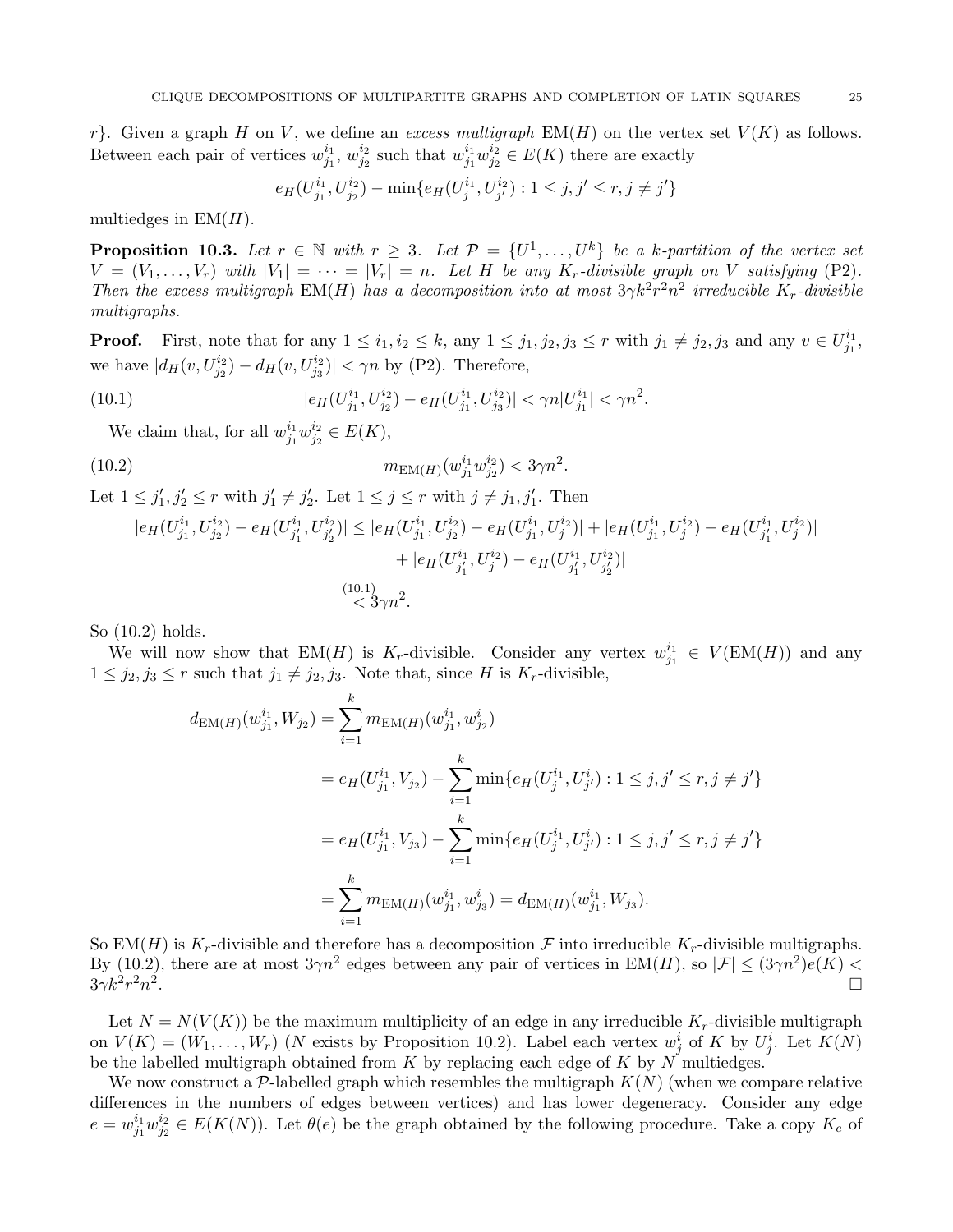$K[W^{i_1}, W^{i_2}] - w^{i_1}_{j_1}$  $_{j_{1}}^{i_{1}}w_{j_{2}}^{i_{2}}$  $j_2^{i_2}$  ( $K_e$  inherits the labelling of  $K[W^{i_1}, W^{i_2}]$ ). Note that  $K[W^{i_1}, W^{i_2}]$  is a copy of  $K_r$ if  $i_1 = i_2$  and a copy of the graph obtained from  $K_{r,r}$  by deleting a perfect matching otherwise. Join  $w_{j_1}^{i_1}$  $\mathfrak{j}_1$ to the copy of  $w_{i_2}^{i_2}$  $\frac{i_2}{j_2}$  in  $K_e$  and join  $w_{j_2}^{i_2}$  $\frac{i_2}{j_2}$  to the copy of  $w_{j_1}^{i_1}$  $j_1^{i_1}$  in  $K_e$ . Write  $\theta(e)$  for the resulting P-labelled graph (so the vertex set of  $\theta(e)$  consists of  $w_{j_1}^{i_1}$  $j_1^{i_1}, w_{j_2}^{i_2}$  $j_2^{i_2}$  as well as all the vertices in  $K_e$ ). Choose the graphs  $K_e$  to be vertex-disjoint for all  $e \in E(K(N))$ . For any  $K' \subseteq K(N)$ , let  $\theta(K') := \bigcup \{\theta(e) : e \in E(K')\}$ .

To see that the labelling of  $\theta(K(N))$  is actually a P-labelling, note that for any  $U_j^i$ , the set of vertices labelled  $U_j^i$  forms an independent set in  $\theta(K(N))$ . Moreover, note that  $\theta(K(N))$  has degeneracy  $r-1$ . To see this, list its vertices in the following order. First list all the original vertices of  $V(K)$ . These form an independent set in  $\theta(K(N))$ . Then list the remaining vertices of  $\theta(K(N))$  in any order. Each of these vertices has degree  $r - 1$  in  $\theta(K(N))$ , so the degeneracy of  $\theta(K(N))$  can be at most  $r - 1$ .

**Proposition 10.4.** Let  $\mathcal{P} = \{U^1, \ldots, U^k\}$  be a k-partition of the vertex set  $V = (V_1, \ldots, V_r)$  with  $|V_1| = \cdots = |V_r| = n$ . Let  $J = \phi(\theta(K(N)))$  be a copy of  $\theta(K(N))$  on V which is compatible with its P-labelling. Then the following hold:

- (i) J is  $K_r$ -divisible and locally  $\mathcal P$ -balanced;
- (ii) for any multigraph  $H \subseteq K(N)$ , any  $1 \leq i_1, i_2 \leq k$  and any  $1 \leq j_1 < j_2 \leq r$ ,

$$
e_{\phi(\theta(H))}(U_{j_1}^{i_1}, U_{j_2}^{i_2}) = e_H(W^{i_1}, W^{i_2}) + m_H(w_{j_1}^{i_1}w_{j_2}^{i_2}).
$$

**Proof.** We first prove that J is  $K_r$ -divisible. Consider any  $x \in V(\theta(K(N)))$ . If  $x = w_j^i \in V(K)$ , then  $d_J(\phi(x), V_{j_1}) = Nk$  for all  $1 \leq j_1 \leq r$  with  $j_1 \neq j$  (since for each edge  $w_j^i w_{j_1}^{i_1}$  $j_1^{i_1} \in E(K)$ , x has exactly N neighbours labelled  $U_{i_1}^{i_1}$  $j_1^{i_1}$  in  $\theta(K(N))$ ). If  $x \notin V(K)$ , x must appear in a copy of  $K_e$  in  $\theta(e)$  for some edge  $e \in E(K(N))$ . In this case,  $d_J(\phi(x), V_j) = 1$  for all  $1 \leq j \leq r$  such that  $\phi(x) \notin V_j$ . So J is  $K_r$ -divisible.

To see that *J* is locally P-balanced, consider any  $x \in V(\theta(K(N)))$ . If  $x = w_j^i \in V(K)$ , then  $\phi(x) \in U_j^i$ and  $d_J(\phi(x), U^i_{j_1}) = N$  for all  $1 \leq j_1 \leq r$  with  $j_1 \neq j$ . Otherwise, x must appear in a copy of  $K_e$  in  $\theta(e)$ for some edge  $e = w_{i_1}^{i_1}$  $_{j_1}^{i_1}w_{j_2}^{i_2}$  $j_2^{i_2} \in E(K(N))$ . Let  $i, j$  be such that  $\phi(x) \in U_j^i$  (so  $i \in \{i_1, i_2\}$ ). If  $i_1 \neq i_2$ , then  $d_J(\phi(x), U^i_{j'}) = 0$  for all  $1 \leq j' \leq r$ . If  $i_1 = i_2$ , then  $d_J(\phi(x), U^i_{j'}) = 1$  for all  $1 \leq j' \leq r$  with  $j' \neq j$ . So J is locally  $\mathcal{P}\text{-balanced. Thus (i) holds.}$ 

We now prove (ii). Let  $1 \le i_1, i_2 \le k$  and  $1 \le j_1 < j_2 \le r$ . Consider any edge  $w_j^i w_{j'}^{i'}$  $_{j'}^{i'} \in E(K(N))$ . The P-labelling of  $\theta(K(N))$  gives

(10.3) 
$$
e_{\phi(\theta(w_j^iw_{j'}^{i'}))}(U_{j_1}^{i_1}, U_{j_2}^{i_2}) = \begin{cases} 0 & \text{if } \{i, i'\} \neq \{i_1, i_2\}, \\ 2 & \text{if } \{(i, j), (i', j')\} = \{(i_1, j_1), (i_2, j_2)\}, \\ 1 & \text{otherwise.} \end{cases}
$$

Let  $H \subseteq K(N)$ . Then (ii) follows from applying (10.3) to each edge in H.

The following proposition allows us to use a copy of  $\theta(K(N))$  to correct imbalances in the number of edges between parts  $U_{j_1}^{i_1}$  $j_1^{i_1}$  and  $U_{j_2}^{i_2}$  $j_2^{i_2}$  when EM(*H*) is an irreducible *K*<sub>r</sub>-divisible multigraph.

**Proposition 10.5.** Let  $\mathcal{P} = \{U^1, \ldots, U^k\}$  be a k-partition of the vertex set  $V = (V_1, \ldots, V_r)$  with  $|V_1| = \cdots = |V_r| = n$ . Let H be a graph on V such that  $EM(H) = I$  is an irreducible  $K_r$ -divisible multigraph. Let  $J = \phi(\theta(K(N)))$  be a copy of  $\theta(K(N))$  on V which is compatible with its P-labelling and edge-disjoint from H. Then there exists  $J' \subseteq J$  such that  $J-J'$  is  $K_r$ -divisible and  $H' := H \cup J'$  satisfies

(10.4) 
$$
e_{H'}(U_{j_1}^{i_1}, U_{j_2}^{i_2}) = e_{H'}(U_{j_1}^{i_1}, U_{j_3}^{i_2})
$$

for all  $1 \le i_1 < i_2 \le k$  and all  $1 \le j_1, j_2, j_3 \le r$  with  $j_1 \ne j_2, j_3$ .

**Proof.** Recall that N denotes the maximum multiplicity of an edge in an irreducible  $K_r$ -divisible multigraph on  $V(K)$ . So we may view I as a subgraph of  $K(N)$ . Let  $J' := J - \phi(\theta(I))$ . For all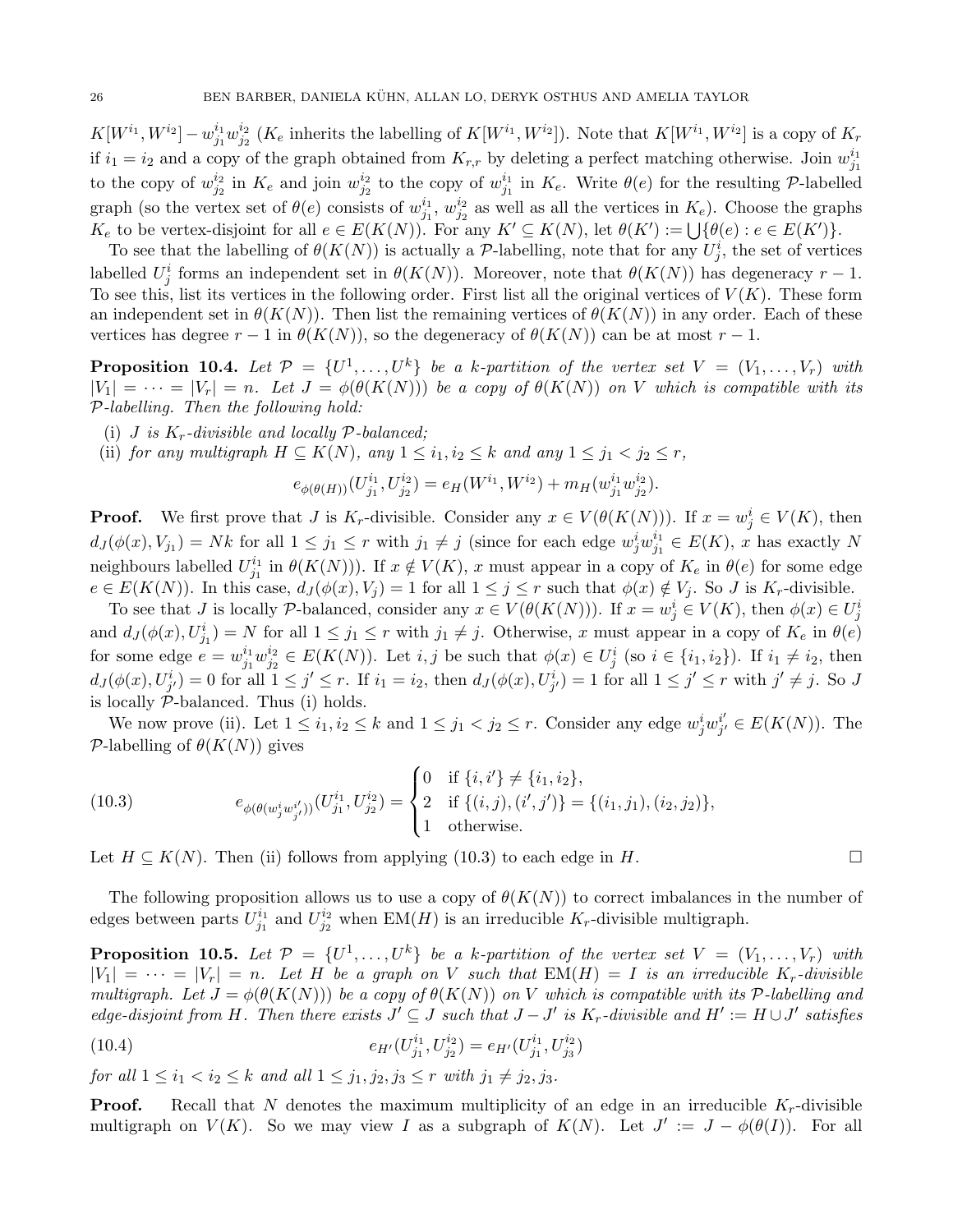$1 \leq i_1 < i_2 \leq k$ , let

$$
p_{i_1,i_2} := \min\{e_H(U_{j_1}^{i_1}, U_{j_2}^{i_2}) : 1 \leq j_1, j_2, \leq r, j_1 \neq j_2\}.
$$

Proposition 10.4 gives, for all  $1 \leq i_1 < i_2 \leq k$  and all  $1 \leq j_1, j_2 \leq r$  with  $j_1 \neq j_2$ ,

$$
e_{J'}(U_{j_1}^{i_1}, U_{j_2}^{i_2}) = e_{\phi(\theta(K(N)))}(U_{j_1}^{i_1}, U_{j_2}^{i_2}) - e_{\phi(\theta(I))}(U_{j_1}^{i_1}, U_{j_2}^{i_2})
$$
  
=  $e_{K(N)}(W^{i_1}, W^{i_2}) + N - (e_I(W^{i_1}, W^{i_2}) + m_I(w_{j_1}^{i_1}w_{j_2}^{i_2}))$   
=  $e_{K(N)-I}(W^{i_1}, W^{i_2}) + N - m_I(w_{j_1}^{i_1}w_{j_2}^{i_2}).$ 

Recall that  $I = EM(H)$ , so  $e_H(U_{j_1}^{i_1})$  $j_1^{i_1}, U_{j_2}^{i_2}) = m_I(w_{j_1}^{i_1})$  $_{j_1}^{i_1}w_{j_2}^{i_2}$  $j_2^{i_2}$  +  $p_{i_1,i_2}$  and

$$
e_{H'}(U_{j_1}^{i_1}, U_{j_2}^{i_2}) = e_H(U_{j_1}^{i_1}, U_{j_2}^{i_2}) + e_{J'}(U_{j_1}^{i_1}, U_{j_2}^{i_2}) = e_{K(N)-I}(W^{i_1}, W^{i_2}) + N + p_{i_1, i_2}.
$$

Note that the right hand side is independent of  $j_1, j_2$ . Thus (10.4) holds.

The following proposition describes a  $(\gamma, \mathcal{P})$ -edge balancing graph based on the construction in Propositions 10.4 and 10.5

**Proposition 10.6.** Let  $k, r \in \mathbb{N}$  with  $r \geq 3$ . Let  $\mathcal{P} = \{U^1, \ldots, U^k\}$  be a k-partition of the vertex set  $V = (V_1, \ldots, V_r)$  with  $|V_1| = \cdots = |V_r| = n$ . Let  $J_1, \ldots, J_\ell$  be a collection of  $\ell \geq 3\gamma k^2 r^2 n^2$  copies of  $\theta(K(N))$  on V which are compatible with their labellings. Let  $\{A_1, \ldots, A_m\}$  be an absorbing set for  $J_1, \ldots, J_\ell$  on V. Suppose that  $J_1, \ldots, J_\ell, A_1, \ldots, A_m$  are edge-disjoint. Then  $B_{\text{edge}} := \bigcup_{i=1}^{\ell} J_i \cup \bigcup_{i=1}^m A_i$ is a  $(\gamma, \mathcal{P})$ -edge balancing graph.

**Proof.** Let H be any  $K_r$ -divisible graph on V which is edge-disjoint from  $B_{\text{edge}}$  and satisfies (P2). Apply Proposition 10.3 to find a decomposition of  $EM(H)$  into a collection  $\mathcal{I} = \{I_1, \ldots, I_{\ell'}\}$  of irreducible  $K_r$ -divisible multigraphs, where  $\ell' \leq 3\gamma k^2 r^2 n^2 \leq \ell$ . If  $\ell' = 0$ , let  $B'_{\text{edge}} \subseteq B_{\text{edge}}$  be the empty graph. If  $\ell' > 0$ , we proceed as follows to find  $B'_{\text{edge}}$ . Let  $H_1, \ldots, H_{\ell'}$  be graphs on V which partition the edge set of H and satisfy  $EM(H_s) = I_s$  for each  $1 \leq s \leq \ell'$ . (To find such a partition, for each  $1 \leq s \leq \ell'$  form  $H_s$ by taking one  $U_{i_1}^{i_1}$  ${}^{i_1}_{j_1}U^{i_2}_{j_2}$  $\frac{i_2}{j_2}$  -edge from  $H$  for each edge  $w_{j_1}^{i_1}$  $_{j_{1}}^{i_{1}}w_{j_{2}}^{i_{2}}$  $j_2^{i_2}$  in  $I_s$ . Let  $H_{\ell'}$  consist of all the remaining edges.)

Apply Proposition 10.5 for each  $1 \leq s \leq \ell'$  with  $H_s$  and  $J_s$  playing the roles of H and J to find  $J'_s \subseteq J_s$ such that  $J_s - J'_s$  is  $K_r$ -divisible and  $H'_s := H_s \cup J'_s$  satisfies

(10.5) 
$$
e_{H'_s}(U_{j_1}^{i_1}, U_{j_2}^{i_2}) = e_{H'_s}(U_{j_1}^{i_1}, U_{j_3}^{i_2})
$$

for all  $1 \le i_1 < i_2 \le k$  and all  $1 \le j_1, j_2, j_3 \le r$  with  $j_1 \ne j_2, j_3$ . Let  $B'_{\text{edge}} := \bigcup_{s=1}^{\ell'} J'_s$ . Then (10.5) implies that the graph  $H' := H \cup B'_{\text{edge}} = \bigcup_{s=1}^{\ell'} H'_{s}$  satisfies

$$
e_{H'}(U_{j_1}^{i_1},U_{j_2}^{i_2})=e_{H'}(U_{j_1}^{i_1},U_{j_3}^{i_2})
$$

for all  $1 \le i_1 < i_2 \le k$  and all  $1 \le j_1, j_2, j_3 \le r$  with  $j_1 \ne j_2, j_3$ .

We now check that  $B_{\text{edge}}$  and  $B_{\text{edge}} - B'_{\text{edge}}$  are  $K_r$ -decomposable. Recall that every absorber  $A_i$  is  $K_r$ -decomposable. Also recall that, for every  $1 \leq s \leq \ell$ ,  $J_s$  is  $K_r$ -divisible, by Proposition 10.4(i). Since  $\{A_1, \ldots, A_m\}$  is an absorbing set, it contains a distinct absorber for each  $J_s$ . So for each  $1 \le s \le \ell$ , there exists a distinct  $1 \le i_s \le m$  such that  $A_{i_s} \cup J_s$  has a  $K_r$ -decomposition. Therefore  $B_{\text{edge}}$  is  $K_r$ decomposable. To see that  $B_{\text{edge}} - B'_{\text{edge}}$  is  $K_r$ -decomposable, recall that for each  $1 \le s \le \ell', J_s - J'_s$  is a  $K_r$ -divisible subgraph of  $J_s$ . So for each  $1 \leq s \leq \ell$ , there exists a distinct  $1 \leq j_s \leq m$  such that, if  $s \leq \ell'$ ,  $A_{j_s} \cup (J_s - J'_s)$  has a  $K_r$ -decomposition and, if  $s > \ell'$ ,  $A_{j_s} \cup J_s$  has a  $K_r$ -decomposition. So we can find a  $K_r$ -decomposition of

$$
B_{\text{edge}} - B'_{\text{edge}} = \bigcup_{s=1}^{\ell'} (J_s - J'_s) \cup \bigcup_{s=\ell'+1}^{\ell} J_s \cup \bigcup_{s=1}^m A_m.
$$

Therefore,  $B_{\text{edge}}$  is a  $(\gamma, \mathcal{P})$ -edge balancing graph.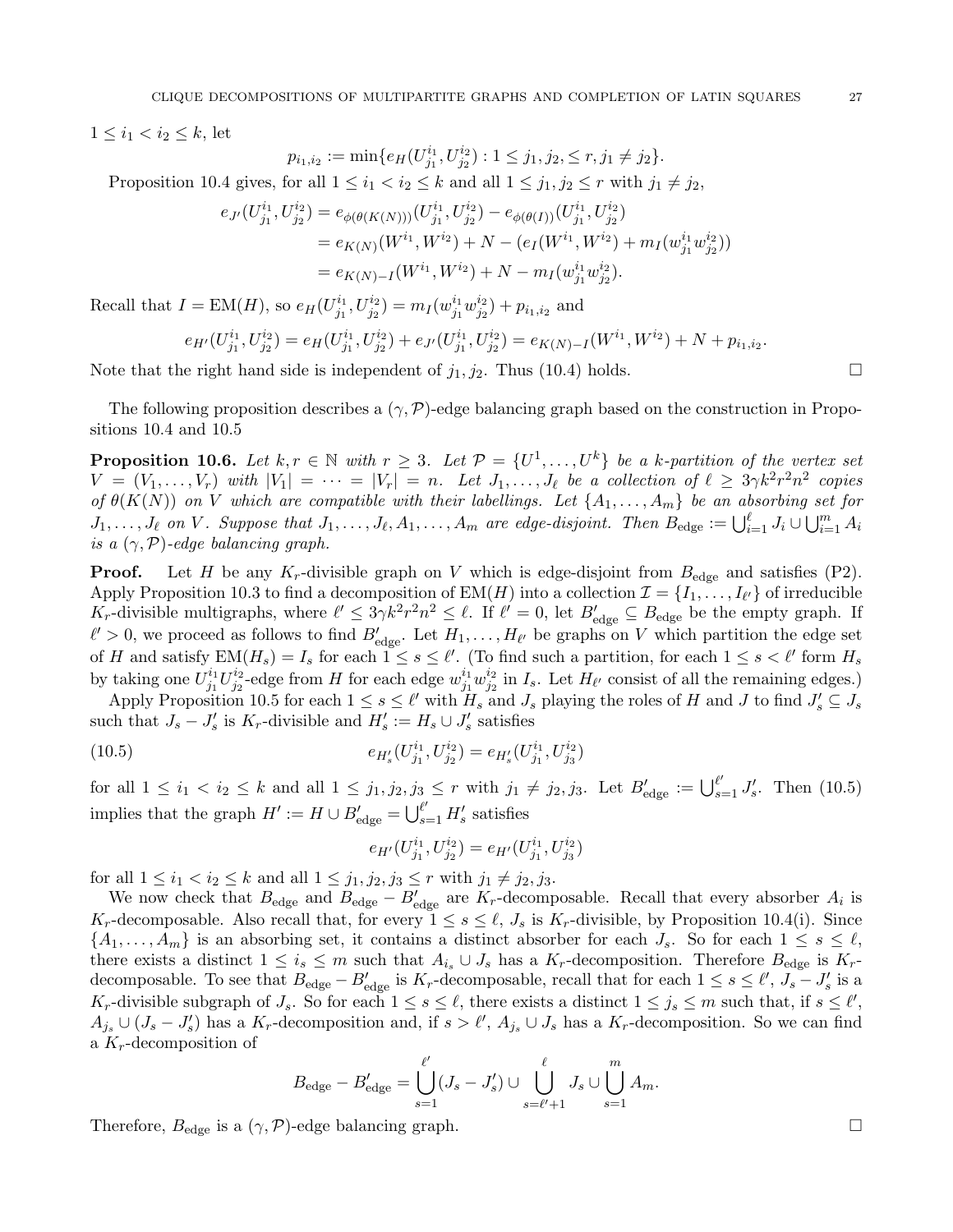The next proposition finds a copy of this  $(\gamma, \mathcal{P})$ -edge balancing graph in G.

**Proposition 10.7.** Let  $1/n \ll \gamma \ll \gamma' \ll 1/k \ll \varepsilon \ll 1/r \leq 1/3$ . Let G be an r-partite graph on  $(V_1,\ldots,V_r)$  with  $|V_1|=\cdots=|V_r|=n$ . Let  $\mathcal{P}=\{U^1,\ldots,U^k\}$  be a k-partition for G. Suppose that  $d_G(v, U_j^i) \geq (1 - 1/(r + 1) + \varepsilon)|U_j^i|$  for all  $1 \leq i \leq k$ , all  $1 \leq j \leq r$  and all  $v \notin V_j$ . Then there exists a  $(\gamma, \mathcal{P})$ -edge balancing graph  $B_{\text{edge}} \subseteq G$  such that  $B_{\text{edge}}$  is locally  $\mathcal{P}$ -balanced and  $\Delta(B_{\text{edge}}) < \gamma' n$ .

**Proof.** Let  $\gamma_1$  be such that  $\gamma \ll \gamma_1 \ll \gamma'$ . Recall that  $\theta(K(N))$  is a P-labelled graph with degeneracy  $r-1$  and all vertices of  $\theta(K(N))$  are free vertices. Also,

$$
|\theta(K(N))| \le |K| + 2re(K)N = kr + 2rk^2 \binom{r}{2}N \le k^2r^3N.
$$

Let  $\ell := \lceil 3\gamma k^2 r^2 n^2 \rceil \leq \gamma^{1/2} n^2$ . We can apply Lemma 5.2 (with  $\gamma^{1/2}$ ,  $\gamma_1$ ,  $r-1$ ,  $k^2 r^3 N$  and  $\theta(K(N))$ playing the roles of  $\eta$ ,  $\varepsilon$ , d, b and  $H_i$ ) to find edge-disjoint copies  $J_1, \ldots, J_\ell$  of  $\theta(K(N))$  in G which are compatible with their labellings and satisfy  $\Delta(\bigcup_{i=1}^{\ell} J_i) \leq \gamma_1 n$ .

Let  $G' := G[\mathcal{P}] - \bigcup_{i=1}^{\ell} J_i$  and note that

$$
\hat{\delta}(G') \ge (1 - 1/(r + 1) + \varepsilon)n - \lceil n/k \rceil - \gamma_1 n \ge (1 - 1/(r + 1) + \gamma')n.
$$

Apply Lemma 6.6 (with  $\gamma_1, \gamma'/2, k^2r^3N$  and G' playing the roles of  $\eta, \varepsilon, b$  and G) to find an absorbing set A for  $J_1, \ldots, J_\ell$  in G' such that  $\Delta(\bigcup \mathcal{A}) \leq \gamma' n/2$ .

Let  $B_{\text{edge}} := \bigcup_{i=1}^{\ell} J_i \cup \bigcup \mathcal{A}$ . Then  $B_{\text{edge}}$  is a  $(\gamma, \mathcal{P})$ -edge balancing graph by Proposition 10.6. Also,  $\Delta(B_{\text{edge}}) < \gamma' n$ . Note that for each  $1 \leq i \leq k$ ,  $B_{\text{edge}}[U^i] = \bigcup_{s=1}^{\ell} J_s[U^i]$  (this is the reason for finding A in  $G[\mathcal{P}]$ ). Moreover, each  $J_s$  is locally  $\mathcal{P}\text{-balanced by Proposition 10.4(i)}$ . Therefore  $B_{\text{edge}}$  is also locally  $\mathcal{P}\text{-balanced.}$  $\mathcal P\text{-balanced.}$ 

10.2. Degree balancing. Let  $\mathcal{P} = \{U^1, \ldots, U^k\}$  be a k-partition of the vertex set  $V = (V_1, \ldots, V_r)$  with  $|V_1| = \cdots = |V_r| = n$ . Let  $\gamma > 0$ . A  $(\gamma, \mathcal{P})$ -degree balancing graph is a  $K_r$ -decomposable graph  $B_{\text{deg}}$  on V such that the following holds. Let H be any  $K_r$ -divisible graph on V satisfying:

- (Q1)  $e(H \cap B_{\text{deg}}) = 0;$
- (Q2)  $e_H(U_{j_1}^{i_1})$  $\tilde{U}^{i_1}_{j_1}, U^{i_2}_{j_2}) = e_H(U^{i_1}_{j_1})$  $j_1^{i_1}, U_{j_3}^{i_2}$ ) for all  $1 \le i_1 < i_2 \le k$  and all  $1 \le j_1, j_2, j_3 \le r$  with  $j_1 \ne j_2, j_3$ ;
- $(Q3)$   $|d_H(v, U_{j_2}^i) d_H(v, U_{j_3}^i)| < \gamma |U_{j_1}^i|$  for all  $2 \le i \le k$ , all  $1 \le j_1, j_2, j_3 \le r$  with  $j_1 \ne j_2, j_3$  and all  $v \in U_{j_1}^{.$

Then there exists  $B'_{\text{deg}} \subseteq B_{\text{deg}}$  such that  $B_{\text{deg}} - B'_{\text{deg}}$  has a  $K_r$ -decomposition and

$$
d_{H \cup B'_{\deg}}(v,U^i_{j_1}) = d_{H \cup B'_{\deg}}(v,U^i_{j_2})
$$

for all  $2 \leq i \leq k$ , all  $1 \leq j_1, j_2 \leq r$  and all  $v \in U^{\leq i} \setminus (V_{j_1} \cup V_{j_2})$ .

We will build a degree balancing graph by combining smaller graphs which correct the degrees between two parts of the partition at a time. So, let us assume that the partition has only two parts, i.e., let  $\mathcal{P} = \{U^1, U^2\}$  partition the vertex set  $V = (V_1, \ldots, V_r)$ . We begin by defining those graphs which will form the basic gadgets of the degree balancing graph. Let  $D_0$  be a copy of  $K_r(3)$  with vertex classes  $\{w_j^i : 1 \leq i \leq 3\}$  for  $1 \leq j \leq r$ . For each  $1 \leq i \leq 3$ , let  $W^i := \{w_j^i : 1 \leq j \leq r\}$ . We define a labelling  $L: V(D_0) \to \{U_j^1, U_j^2 : 1 \le j \le r\}$  as follows:

$$
L(w_j^i) = \begin{cases} U_j^1 & \text{if } i = 1, 2, \\ U_j^2 & \text{if } i = 3. \end{cases}
$$

Suppose that  $x, y$  are distinct vertices in  $U_{j_1}^1$  where  $1 \leq j_1 \leq r$ . Obtain the P-labelled graph  $D_{x,y}$  by taking the labelled copy of  $D_0$  and changing the label of  $w_{j_1}^1$  to  $\{x\}$  and  $w_{j_1}^2$  to  $\{y\}$ . Let  $1 \leq j_2 \leq r$  be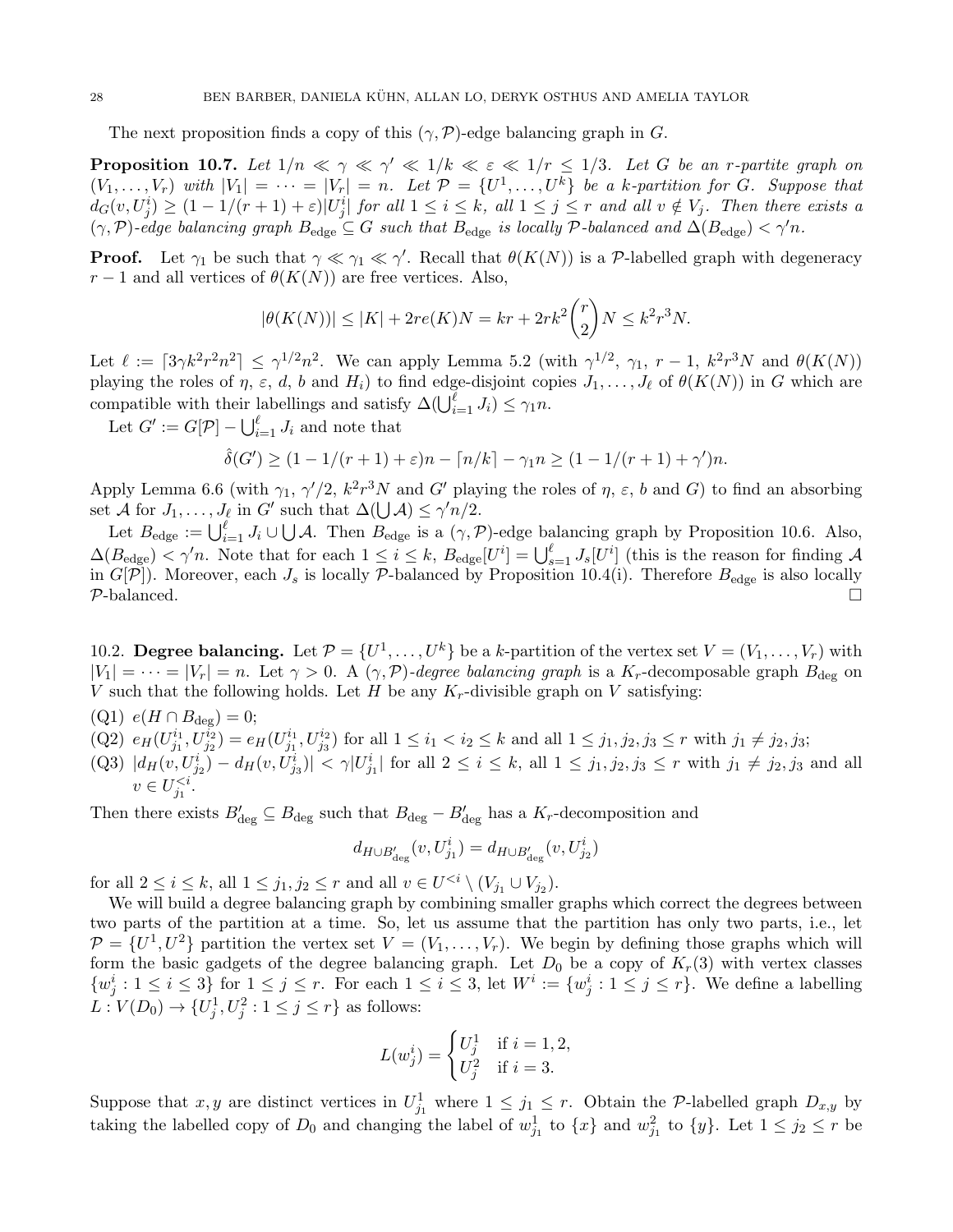such that  $j_2 \neq j_1$ . Let  $D_{x\to y}^{j_2}$  be the P-labelled subgraph of  $D_{x,y}$  which has as its vertex set

 $W^1 \cup \{w_{j_1}^2\} \cup (W^3 \setminus \{w_{j_1}^3\}),$ 

contains all possible edges in  $W^1 \setminus \{w_{j_1}^1\}$ , all possible edges in  $W^3 \setminus \{w_{j_1}^3\}$ , all edges of the form  $w_{j_1}^1 w_j^3$ and  $w_j^1 w_{j_1}^2$  where  $1 \leq j \leq r$  and  $j \neq j_1, j_2$ , as well as the edges  $w_{j_1}^1 w_{j_2}^1$  and  $w_{j_1}^2 w_{j_2}^3$ . (Note that if we were to identify the vertices  $w_{j_1}^1$  and  $w_{j_1}^2$  we would obtain two copies of  $K_r$  which have only one vertex in common.)



FIGURE 2. A copy of  $D_{x\to y}^1$  when  $r=4$  and  $x, y \in U_2^1$ .

As in Section 10.1, we would like to reduce the degeneracy of  $D_{x,y}$ . The operation  $\theta$  (which will be familiar from Section 10.1) replaces each edge of  $D_{x,y}$  by a P-labelled graph as follows. Consider any edge  $e = w_{i_3}^{i_1}$  ${}^{i_{1}}_{j_{3}}w^{i_{2}}_{j_{4}}$  $j_4^{i_2} \in E(D_{x,y})$ . Take a labelled copy  $D_e$  of  $D_0[W^{i_1}, W^{i_2}] - w_{j_3}^{i_1}$  ${}^{i_{1}}_{j_{3}}w^{i_{2}}_{j_{4}}$  $j_4^{i_2}$  ( $D_e$  inherits the labelling of  $D_0[W^{i_1}, W^{i_2}]$ ). Note that  $D_0[W^{i_1}, W^{i_2}]$  is a copy of  $K_r$  if  $i_1 = i_2$  and a copy of the graph obtained from  $K_{r,r}$  by deleting a perfect matching otherwise. Join  $w_{j_3}^{i_1}$  $\frac{i_1}{j_3}$  to the copy of  $w_{j_4}^{i_2}$  $_{j_4}^{i_2}$  in  $D_e$  and join  $w_{j_4}^{i_2}$  $\frac{i_2}{j_4}$  to the copy of  $w_{i_2}^{i_1}$  $j_3^{i_1}$  in  $D_e$  (so the vertex set of  $\theta(e)$  consists of  $w_{j_3}^{i_1}$  $_{j_3}^{i_1}, \, w_{j_4}^{i_2}$  $j_4^{i_2}$  as well as all the vertices in  $D_e$ ). Write  $\theta(e)$  for the resulting P-labelled graph. Choose the graphs  $D_e$  to be vertex-disjoint for all  $e \in E(D_{x,y})$ . For any  $D' \subseteq D_{x,y}$ , let  $\theta(D') := \bigcup \{\theta(e) : e \in E(D')\}$ . The graph  $\theta(D_{x,y})$  has the following properties:

- (*θ*1)  $|\theta(D_{x,y})| \leq 3r + 2r3^2 \binom{r}{2}$  $\mathcal{L}_2^r$   $\leq 10r^3$  (since we add at most  $2re(K_r(3))$  new vertices to obtain  $\theta(D_{x,y})$ from  $D_{x,y}$ ;
- (θ2)  $\theta(D_{x,y})$  has degeneracy  $r-1$  (to see this, take the original vertices of  $D_{x,y}$  first, followed by the remaining vertices in any order).

Suppose that H is a graph on V and  $x, y \in U_{j_1}^1$ . Suppose that  $d_H(x, U_{j_2}^2)$  is currently too large and  $d_H(y, U_{j_2}^2)$  is too small. The next proposition allows us to use copies of  $\theta(D_{x\to y}^{j_2})$  to 'transfer' some of this surplus from  $x$  to  $y$ .

**Proposition 10.8.** Let  $P = \{U^1, U^2\}$  be a partition of the vertex set  $V = (V_1, \ldots, V_r)$ . Let  $1 \leq j_1, j_2 \leq r$ with  $j_1 \neq j_2$  and suppose  $x, y \in U_{j_1}^1$ . Suppose that  $D_1 = \phi(\theta(D_{x,y}))$  is a copy of  $\theta(D_{x,y})$  on V which is compatible with its labelling. Let  $D_2 := \phi(\theta(D_{x \to y}^{j_2})) \subseteq D_1$ . Then the following hold:

- (i) both  $D_1$  and  $D_2$  are  $K_r$ -divisible;
- (ii)  $D_1$  is locally  $P$ -balanced;
- (iii) for any  $1 \leq j_3, j_4 \leq r$  with  $j_4 \neq j_2$  and any  $v \in U^1 \setminus (V_{j_3} \cup V_{j_4}),$

$$
d_{D_2}(v, U_{j_3}^2) - d_{D_2}(v, U_{j_4}^2) = \begin{cases} -1 & \text{if } v = x \text{ and } j_3 = j_2, \\ 1 & \text{if } v = y \text{ and } j_3 = j_2, \\ 0 & \text{otherwise.} \end{cases}
$$

**Proof.** First we show that (i) holds. Consider any  $v \in V(\theta(D_{x,y}))$ . If  $v \in V(D_{x,y})$ , then  $d_{D_1}(\phi(v), V_j) =$ 3 for all  $1 \leq j \leq r$  such that  $\phi(v) \notin V_j$ . Otherwise, v appears in a copy of  $D_e$  for some edge  $e \in E(D_{x,y})$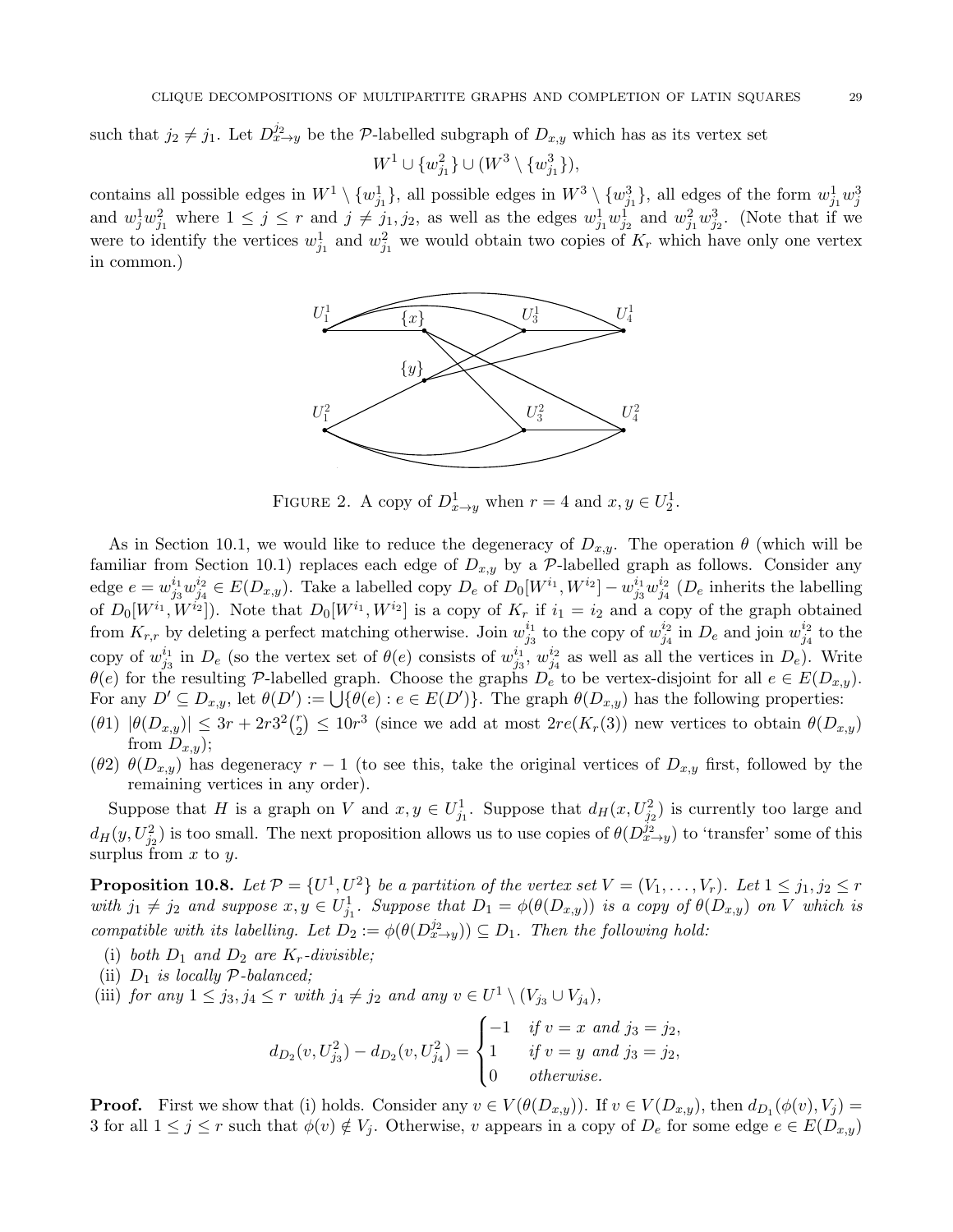and  $d_{D_1}(\phi(v), V_j) = 1$  for all  $1 \le j \le r$  such that  $\phi(v) \notin V_j$ . So  $D_1$  is  $K_r$ -divisible. For  $D_2$ , consider any  $v \in V(\theta(D_{x\to y}^{j_2}))$ . If  $v \in V(D_{x\to y}^{j_2})$ , then  $d_{D_2}(\phi(v), V_j) = 1$  for all  $1 \leq j \leq r$  with  $\phi(v) \notin V_j$ . Otherwise, v appears in a copy of  $D_e$  for some edge  $e \in E(D_{x \to y}^{j_2})$  and  $d_{D_2}(\phi(v), V_j) = 1$  for all  $1 \le j \le r$  such that  $\phi(v) \notin V_j$ . So  $D_2$  is  $K_r$ -divisible.

For (ii), consider any  $v \in V(\theta(D_{x,y}))$ . First suppose  $v = w_j^i \in V(D_{x,y})$ . If  $i = 1, 2$ , then  $\phi(v) \in U_j^1$ and  $d_{D_1}(\phi(v), U_{j'}^1) = 2$  for all  $1 \leq j' \leq r$  with  $j' \neq j$ . If  $i = 3$ , then  $\phi(v) \in U_j^2$  and  $d_{D_1}(\phi(v), U_{j'}^2) = 1$ for all  $1 \leq j' \leq r$  with  $j' \neq j$ . Otherwise, v must appear in a copy of  $D_e$  in  $\theta(e)$  for some edge  $e = w_{i_1}^{i_1}$  $_{j_{1}}^{i_{1}}w_{j_{2}}^{i_{2}}$  $j_2^{i_2} \in E(D_{x,y})$ . Let  $i, j$  be such that  $\phi(v) \in U_j^i$ . If  $i_1, i_2 \in \{1,2\}$  or if  $i_1 = i_2 = 3$ , then  $d_{D_1}(\phi(v), U^i_{j'}) = 1$  for all  $1 \leq j' \leq r$  with  $j' \neq j$ . Otherwise,  $d_{D_1}(\phi(v), U^i_{j'}) = 0$  for all  $1 \leq j' \leq r$ . So  $D_1$ is locally P-balanced.

Property (iii) will follow from the P-labelling of  $\theta(D_{x\to y}^{j_2})$ . Note that

$$
d_{D_2}(x, U_{j'}^2) = \begin{cases} 0 & \text{if } j' \in \{j_1, j_2\}, \\ 1 & \text{otherwise} \end{cases} \quad \text{and} \quad d_{D_2}(y, U_{j'}^2) = \begin{cases} 1 & \text{if } j' = j_2, \\ 0 & \text{otherwise.} \end{cases}
$$

The only other edges ab in  $D_2$  of the form  $U^1U^2$  are those which appear in the image of  $D_e$  for some  $e = w_j^i w_{j'}^3 \in E(D_{x \to y}^{j_2})$  with  $i = 1, 2$ . Note that such e must be incident to x or y and that a and b are new vertices, i.e.,  $a, b \notin V(D_{x\to y}^{j_2})$ . But for any  $v \in \phi(D_e) \cap U^1$ , we have  $d_{D_2}(v, U_{j'}^2) = 1$  for every  $1 \leq j' \leq r$ such that  $\phi(v) \notin V_{j'}$ . It follows that (iii) holds.

In what follows, given a collection D of graphs and an embedding  $\phi(D)$  for each  $D \in \mathcal{D}$ , we write  $\phi(\mathcal{D}) := \{ \phi(D) : D \in \mathcal{D} \}.$ 

**Lemma 10.9.** Let  $1/n \ll \gamma \ll \gamma' \leq 1/r \leq 1/3$ . Let  $V = (V_1, \ldots, V_r)$  with  $|V_1| = \cdots = |V_r| = n$ . Let  $\mathcal{P} = \{U^1, U^2\}$  be a 2-partition of V. Let  $1 \leq j_1 \leq r$ . Then there exists  $\mathcal{D} \subseteq \{\theta(D_{x \to y}^j) : x, y \in U_{j_1}^1, x \neq j_2 \}$  $y, 1 \leq j \leq r, j \neq j_1$  such that the following hold.

- (i)  $|\mathcal{D}| \leq \gamma' n^2$ .
- (ii) Each vertex  $v \in V$  is a root vertex in at most  $\gamma^n n$  elements of  $\mathcal{D}$ .
- (iii) Suppose that, for each  $D \in \mathcal{D}$ ,  $\phi(D)$  is a copy of D on V which is compatible with its labelling. Suppose further that  $\phi(D)$  and  $\phi(D')$  are edge-disjoint for all distinct  $D, D' \in \mathcal{D}$ . Let H be any rpartite graph on V which is edge-disjoint from  $\bigcup \phi(\mathcal{D})$  and satisfies (Q2) and (Q3). Then there exists  $\mathcal{D}' \subseteq \mathcal{D}$  such that  $H' := H \cup \bigcup \phi(\mathcal{D}')$  satisfies the following. For all  $v \in U^1_{j_1}$ , and all  $1 \leq j_2, j_3 \leq r$ such that  $j_1 \neq j_2, j_3$ ,

$$
d_{H'}(v, U_{j_2}^2) = d_{H'}(v, U_{j_3}^2)
$$

and for all  $1 \leq j_2, j_3 \leq r$  and all  $v \in U^1 \setminus (V_{j_1} \cup V_{j_2} \cup V_{j_3}),$ 

$$
d_{H'}(v, U_{j_2}^2) - d_{H'}(v, U_{j_3}^2) = d_H(v, U_{j_2}^2) - d_H(v, U_{j_3}^2).
$$

In particular,  $H'$  satisfies  $(Q2)$  and  $(Q3)$ .

**Proof.** Let  $p := \frac{\gamma}{4}(r-1)$  and  $m := |U_{j_1}^1|$ . Define an auxiliary graph R on  $U_{j_1}^1$  such that  $\Delta(R) < 2pm$ and

(10.6) 
$$
|N_R(S)| \ge p^2 m/2
$$

for all  $S \subseteq U_{j_1}^1$  with  $|S| \leq 2$ . It is easy to find such a graph R; indeed, a random graph with edge probability p has these properties with high probability.

Let

$$
\mathcal{D}:=\{\theta(D_{x\rightarrow y}^j),\theta(D_{y\rightarrow x}^j): xy\in E(R), 1\leq j\leq r, j\neq j_1\}.
$$

Each vertex of V appears as x or y in some  $\theta(D_{x-y}^j)$  in D at most  $2(r-1)\Delta(R) < 4(r-1)pm = \gamma'm$ times. In particular, this implies  $|\mathcal{D}| \leq \gamma' m^2$ . So  $\mathcal{D}$  satisfies (i) and (ii).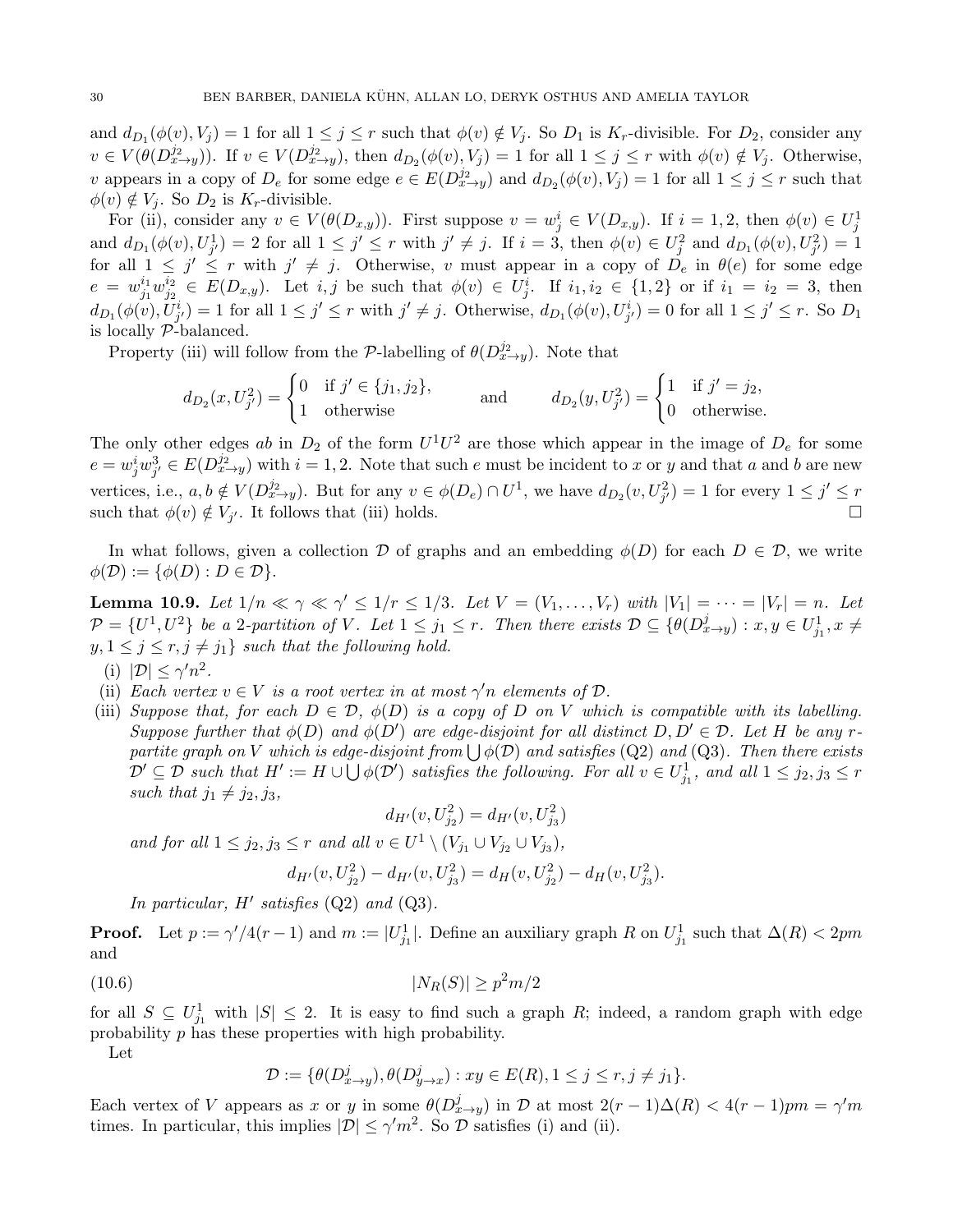We now show that D satisfies (iii). Suppose that, for each  $D \in \mathcal{D}$ ,  $\phi(D)$  is a copy of D on V which is compatible with its labelling. Suppose further that  $\phi(D)$  and  $\phi(D')$  are edge-disjoint for all distinct  $D, D' \in \mathcal{D}$ . Let H be any r-partite graph on V which is edge-disjoint from  $\bigcup \phi(\mathcal{D})$  and satisfies (Q2) and  $(Q3)$ .

Let  $j_{\min} := \min\{j : 1 \leq j \leq r, j \neq j_1\}$ . For each  $v \in U_{j_1}^1$  and each  $j_{\min} < j \leq r$  such that  $j \neq j_1$ , let (10.7)  $f(v, j) := d_H(v, U_j^2) - d_H(v, U_{j_{\min}}^2).$ 

By  $(Q3)$ ,

$$
(10.8) \t\t |f(v,j)| < \gamma(m+1) < 2\gamma m.
$$

Let  $U^+(j)$  be a multiset such that each  $v \in U^1_{j_1}$  appears precisely  $\max\{f(v,j),0\}$  times. Let  $U^-(j)$  be a multiset such that each  $v \in U_{j_1}^1$  appears precisely  $\max\{-f(v, j), 0\}$  times. Property (Q2) implies that  $|U^+(j)| = |U^-(j)|$ , so there is a bijection  $g_j : U^+(j) \to U^-(j)$ .

For each copy u' of u in  $U^+(j)$ , let  $P_{u'}$  be a path of length two whose vertices are labelled, in order,

 ${u}, U_{j_1}^1, {g_j(u')}$ .

So  $P_{u'}$  has degeneracy two. Let  $S_j := \{P_{u'} : u' \in U^+(j)\}$ . It follows from (10.8) that each vertex is used as a root vertex at most  $2\gamma m$  times in  $S_j$  and  $|S_j| \leq 2\gamma m^2$ . Using (10.6), we can apply Lemma 5.1 (with m, 2, 3, 2 $\gamma$ ,  $p^2/2$  and R playing the roles of n, d, b,  $\eta$ ,  $\varepsilon$  and G) to find a set of edge-disjoint copies  $\mathcal{T}_j$  of the paths in  $S_i$  in R which are compatible with their labellings. (Note that we do not require the paths in  $\mathcal{T}_j$  to be edge-disjoint from the paths in  $\mathcal{T}_{j'}$  for  $j \neq j'$ .) We will view the paths in  $\mathcal{T}_j$  as directed paths whose initial vertex lies in  $U^+(j)$  and whose final vertex lies in  $U^-(j)$ .

For each  $j_{\min} < j \leq r$  such that  $j \neq j_1$ , let  $\mathcal{D}_j := \{ \theta(D_{x \to y}^j) : \overrightarrow{xy} \in E(\bigcup \mathcal{T}_j) \}$ . Let

$$
\mathcal{D}':=\bigcup_{\substack{j_{\min} < j \leq r \\ j \neq j_1}} \mathcal{D}_j \subseteq \mathcal{D}.
$$

It remains to show that  $H' := H \cup \bigcup \phi(\mathcal{D}')$  satisfies (iii). For each  $j_{\min} < j \leq r$  such that  $j \neq j_1$ , let  $H_j := \bigcup \phi(\mathcal{D}_j)$ . Consider any vertex  $v \in U_{j_1}^1$  and let  $j_{\min} < j_2 \leq r$  be such that  $j_2 \neq j_1$ . Now v will be the initial vertex in exactly  $a := max{f(v, j_2), 0}$  paths and the final vertex in exactly  $b :=$  $\max\{-f(v, j_2), 0\} = a - f(v, j_2)$  paths in  $\mathcal{T}_{j_2}$ . Let c be the number of paths in  $\mathcal{T}_{j_2}$  for which v is an internal vertex. By definition,  $H_{j_2}$  contains  $a + c$  graphs  $\phi(D)$  where D is of the form  $\theta(D_{v \to y}^{j_2})$  for some  $y \in U_{j_1}^1$ . Also,  $H_{j_2}$  contains  $b + c$  graphs  $\phi(D)$  where D of the form  $\theta(D_{x \to v}^{j_2})$  for some  $x \in U_{j_1}^1$ . Proposition 10.8(iii) then implies that

(10.9) 
$$
d_{H_{j_2}}(v, U_{j_2}^2) - d_{H_{j_2}}(v, U_{j_{\min}}^2) = (b+c) - (a+c) = -f(v, j_2).
$$

For any  $j_{\text{min}} < j_3 \leq r$  such that  $j_3 \neq j_1, j_2$ , Proposition 10.8(iii) implies that

(10.10) 
$$
d_{H_{j_3}}(v, U_{j_2}^2) - d_{H_{j_3}}(v, U_{j_{\min}}^2) = 0.
$$

Equations (10.9) and (10.10) imply that

$$
d_{\bigcup \phi(\mathcal{D}')}(v, U_{j_2}^2) - d_{\bigcup \phi(\mathcal{D}')}(v, U_{j_{\min}}^2) = d_{H_{j_2}}(v, U_{j_2}^2) - d_{H_{j_2}}(v, U_{j_{\min}}^2) = -f(v, j_2),
$$

which together with (10.7) gives

(10.11) 
$$
d_{H'}(v, U_{j_2}^2) - d_{H'}(v, U_{j_{\min}}^2) = d_H(v, U_{j_2}^2) - d_H(v, U_{j_{\min}}^2) - f(v, j_2) = 0.
$$

Thus, for all  $v \in U_{j_1}^1$  and all  $1 \leq j_2, j_3 \leq r$  such that  $j_1 \neq j_2, j_3$ ,

$$
d_{H'}(v, U_{j_2}^2) = d_{H'}(v, U_{j_{\min}}^2) = d_{H'}(v, U_{j_3}^2).
$$

Finally, consider any  $1 \leq j_2, j_3 \leq r$  and any  $v \in U^1 \setminus (V_{j_1} \cup V_{j_2} \cup V_{j_3})$ . Proposition 10.8(iii) implies that

$$
d_{\bigcup \phi(\mathcal{D}')}(v, U_{j_2}^2) - d_{\bigcup \phi(\mathcal{D}')}(v, U_{j_3}^2) = 0,
$$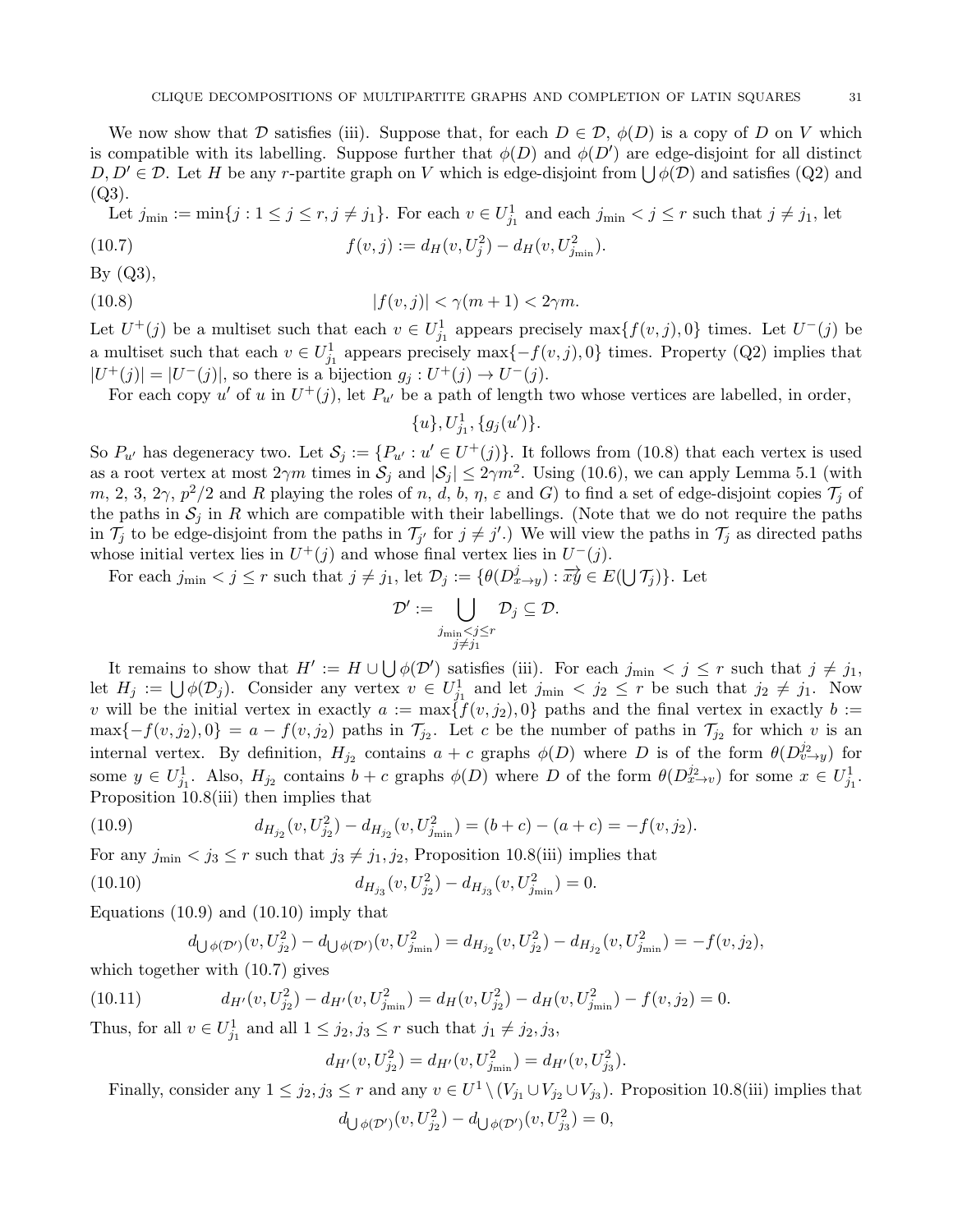so

(10.12) 
$$
d_{H'}(v, U_{j_2}^2) - d_{H'}(v, U_{j_3}^2) = d_H(v, U_{j_2}^2) - d_H(v, U_{j_3}^2).
$$

That  $H'$  satisfies (Q2) and (Q3) follows immediately from (10.11) and (10.12).

Let  $\mathcal{P} = \{U^1, U^2\}$  partition the vertex set  $V = (V_1, \ldots, V_r)$  with  $|V_1| = \cdots = |V_r| = n$ . We say that a collection D of P-labelled graphs is a  $(\gamma, \gamma')$ -degree balancing set for the pair  $(U^1, U^2)$  if the following properties hold. Suppose that, for each  $D \in \mathcal{D}$ ,  $\phi(D)$  is a copy of D on V which is compatible with its labelling. Suppose further that  $\phi(D)$  and  $\phi(D')$  are edge-disjoint for all distinct  $D, D' \in \mathcal{D}$ .

- (a) Each  $D \in \mathcal{D}$  has degeneracy at most  $r 1$  and  $|D| \leq 10r^3$ .
- (b)  $|\mathcal{D}| \leq \gamma' n^2$ .
- (c) Each vertex  $v \in V$  is a root vertex in at most  $\gamma' n$  elements of  $\mathcal{D}$ .
- (d) For each  $D \in \mathcal{D}$ ,  $\phi(D)$  is  $K_r$ -divisible and locally  $\mathcal{P}$ -balanced.
- (e) Let H be any r-partite graph on V which is edge-disjoint from  $\bigcup \phi(\mathcal{D})$  and satisfies (Q2) and (Q3). Then, for each  $D \in \mathcal{D}$ , there exists  $D' \subseteq D$  such that  $\phi(D')$  is  $K_r$ -divisible and, if  $\mathcal{D}' := \{D' : D \in \mathcal{D}\}\$ and  $H' := H \cup \bigcup \phi(\mathcal{D}')$ , then

$$
d_{H'}(v, U_{j_1}^2) = d_{H'}(v, U_{j_2}^2)
$$

for all  $1 \leq j_1, j_2 \leq r$  and all  $v \in U^1 \setminus (V_{j_1} \cup V_{j_2})$ .

The following result describes a  $(\gamma, \gamma')$ -degree balancing set based on the gadgets constructed so far.

**Proposition 10.10.** Let  $1/n \ll \gamma \ll \gamma' \leq 1/r \leq 1/3$ . Let  $V = (V_1, \ldots, V_r)$  with  $|V_1| = \cdots = |V_r| = n$ . Let  $\mathcal{P} = \{U^1, U^2\}$  be a 2-partition for V. Then  $(U^1, U^2)$  has a  $(\gamma, \gamma')$ -degree balancing set.

**Proof.** Apply Lemma 10.9 for each  $1 \leq j_1 \leq r$  with  $\gamma'/r$  playing the role of  $\gamma'$  to find sets  $\mathcal{D}_{j_1} \subseteq$  $\{\theta(D_{x\to y}^j): x, y \in U_{j_1}^1, x \neq y, 1 \leq j \leq r, j \neq j_1\}$  satisfying the properties (i)–(iii). Let  $\mathcal D$  consist of one copy of  $\theta(D_{x,y})$  for each  $\theta(D_{x\to y}^j)$  in  $\bigcup_{j=1}^r \mathcal{D}_j$ . We claim that  $\mathcal D$  is a  $(\gamma, \gamma')$ -degree balancing set. Note that each  $\theta(D_{x,y})$  satisfies  $|\theta(D_{x,y})| \leq 10r^3$  and has degeneracy at most  $r-1$  by  $(\theta_1)$  and  $(\theta_2)$ , so (a) holds. For each  $1 \leq j \leq r$ ,  $|\mathcal{D}_j| \leq \gamma'n^2/r$ , so (b) holds. Also, each vertex  $v \in V$  is used as a root vertex in at most  $\gamma' n/r$  elements of each  $\mathcal{D}_j$ . Since  $\theta(D_{x,y})$  and  $\theta(D_{x\to y})$  have the same set of root vertices, (c) holds. Property (d) follows from Proposition 10.8(i) and (ii).

It remains to show that (e) is satisfied. Suppose that, for each  $D \in \mathcal{D}$ ,  $\phi(D)$  is a copy of D on V which is compatible with its labelling. Suppose further that  $\phi(D)$  and  $\phi(D')$  are edge-disjoint for all distinct  $D, D' \in \mathcal{D}$ . Let H be any r-partite graph on V which is edge-disjoint from  $\bigcup \phi(\mathcal{D})$  and satisfies (Q2) and (Q3). Using property (iii) of  $\mathcal{D}_1$  in Lemma 10.9, we can find  $\mathcal{D}_1' \subseteq \mathcal{D}_1$  such that  $H_1 := H \cup \bigcup \phi(\mathcal{D}_1')$ satisfies  $(Q2)$ ,  $(Q3)$  and

$$
d_{H_1}(v, U_{j_1}^2) = d_{H_1}(v, U_{j_2}^2)
$$

for all  $v \in U_1^1$  and all  $2 \leq j_1, j_2 \leq r$ . We can then find  $\mathcal{D}_2' \subseteq \mathcal{D}_2$  such that  $H_2 := H_1 \cup \bigcup \phi(\mathcal{D}_2')$  satisfies (Q2), (Q3) and

$$
d_{H_2}(v, U_{j_1}^2) = d_{H_2}(v, U_{j_2}^2)
$$

for all  $v \in U_j^1$  where  $j = 1, 2$  and all  $1 \le j_1, j_2 \le r$  with  $j \ne j_1, j_2$ . Continuing in this way, we eventually find  $\mathcal{D}'_r \subseteq \mathcal{D}_r$  such that  $H_r := H_{r-1} \cup \bigcup \phi(\mathcal{D}'_{r-1})$  satisfies

(10.13) 
$$
d_{H_r}(v, U_{j_1}^2) = d_{H_r}(v, U_{j_2}^2)
$$

for all  $1 \leq j_1, j_2 \leq r$  and all  $v \in U^1 \setminus (V_{j_1} \cup V_{j_2})$ .

For each  $D \in \mathcal{D}_j$ , if  $D \in \mathcal{D}'_j$ , then let  $D' := D$ ; otherwise let  $D'$  be the empty graph. Let  $\mathcal{D}' := \{D' : D' \mid D' \in D\}$  $D \in \bigcup_{j=1}^r D_j$ . For each  $D' \in \mathcal{D}'$ ,  $D'$  is either empty or of the form  $\theta(D_{x \to y}^j)$ , so  $\phi(D')$  is  $K_r$ -divisible by Proposition 10.8(i). By (10.13),  $\mathcal{D}'$  satisfies (e). So  $\mathcal{D}$  satisfies (a)–(e) and is a  $(\gamma, \gamma')$ -degree balancing set for  $(U^1, U^2)$ ).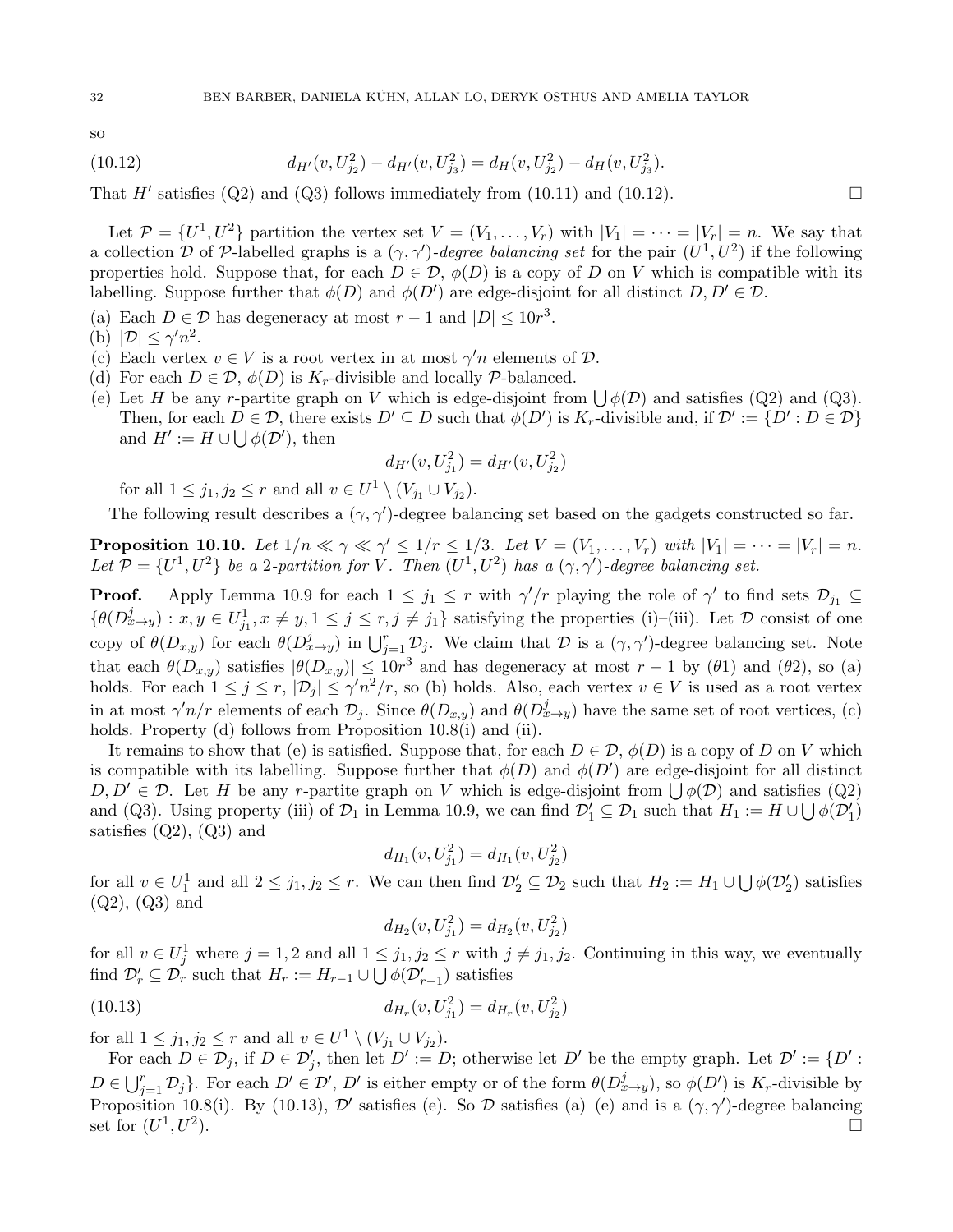The following result finds copies of the degree balancing sets described in the previous proposition.

**Proposition 10.11.** Let  $1/n \ll \gamma \ll \gamma' \ll 1/k \ll \varepsilon \ll 1/r \leq 1/3$ . Let G be an r-partite graph on  $(V_1,\ldots,V_r)$  with  $|V_1|=\cdots=|V_r|=n$ . Let  $\mathcal{P}=\{U^1,\ldots,U^k\}$  be a k-partition for G. Suppose that  $d_G(v, U_j^i) \geq (1 - 1/(r + 1) + \varepsilon)|U_j^i|$  for all  $1 \leq i \leq k$ , all  $1 \leq j \leq r$  and all  $v \notin V_j$ . Then there exists a  $(\gamma, \mathcal{P})$ -degree balancing graph  $B_{\text{deg}} \subseteq G$  such that  $B_{\text{deg}}$  is locally  $\mathcal{P}$ -balanced and  $\Delta(B_{\text{deg}}) < \gamma'n$ .

**Proof.** Choose  $\gamma_1$ ,  $\gamma_2$  such that  $\gamma \ll \gamma_1 \ll \gamma_2 \ll \gamma'$ . Proposition 10.10 describes a  $(\gamma, \gamma_1^2)$ -degree balancing set  $\mathcal{D}_{i_1,i_2}$  for each pair  $(U^{i_1}, U^{i_2})$  with  $1 \leq i_1 < i_2 \leq k$ . Let  $\mathcal{D} := \bigcup_{1 \leq i_1 < i_2 \leq k} \mathcal{D}_{i_1,i_2}$ . We have  $|\mathcal{D}| \leq k^2 \gamma_1^2 n^2 \leq \gamma_1 n^2$  and each vertex is used as a root vertex in at most  $k^2 \gamma_1^2 n \leq \gamma_1 n$  elements of  $\mathcal{D}$ . By (a), we can apply Lemma 5.2 (with  $\gamma_1, \gamma_2, r - 1$  and  $10r^3$  playing the roles of  $\eta$ ,  $\varepsilon$ , d and b) to find edge-disjoint copies  $\phi(D)$  of each  $D \in \mathcal{D}$  in G which are compatible with their labellings and satisfy  $\Delta(\bigcup \phi(\mathcal{D})) \leq \gamma_2 n.$ 

Let  $G' := G[\mathcal{P}] - \bigcup \phi(\mathcal{D})$  and note that

$$
\hat{\delta}(G') \ge (1 - 1/(r + 1) + \varepsilon)n - \lceil n/k \rceil - \gamma_2 n \ge (1 - 1/(r + 1) + \gamma')n.
$$

Apply Lemma 6.6 (with  $\gamma_2$ ,  $\gamma'/2$ ,  $10r^3$  and G' playing the roles of  $\eta$ ,  $\varepsilon$ , b and G) to find an absorbing set A for  $\phi(\mathcal{D})$  in G' such that  $\Delta(\bigcup \mathcal{A}) \leq \gamma' n/2$ .

Let  $B_{\text{deg}} := \bigcup \phi(D) \cup \bigcup \mathcal{A}$ . Then,  $\Delta(B_{\text{deg}}) < \gamma' n$ . For all  $1 \leq i_1 < i_2 \leq k$ ,  $\mathcal{D}_{i_1, i_2}$  is a degree balancing set so  $\bigcup \phi(\mathcal{D}_{i_1,i_2})$  is locally  $\mathcal{P}$ -balanced by (d). Since  $B_{\text{deg}}[U^i] = \bigcup \phi(\mathcal{D})[U^i]$  for each  $1 \leq i \leq k$ , the graph  $B_{\text{deg}}$  must also be locally  $P$ -balanced.

We now check that  $B_{\text{deg}}$  is a  $(\gamma, \mathcal{P})$ -degree balancing graph. Let H be any  $K_r$ -divisible graph on V satisfying (Q1)–(Q3). Consider any  $1 \leq i_1 < i_2 \leq k$ . Note that  $H[U^{i_1} \cup U^{i_2}]$  satisfies (Q1)–(Q3). Since  $\mathcal{D}_{i_1,i_2}$  is a  $(\gamma, \gamma')$ -degree balancing set for  $(U^{i_1}, U^{i_2})$ , there exist  $D' \subseteq D$  for each  $D \in \mathcal{D}_{i_1,i_2}$  such that  $\phi(D^{\prime})$  is  $K_r$ -divisible and, if  $\mathcal{D}'_{i_1,i_2} := \{D' : D \in \mathcal{D}_{i_1,i_2}\}$  and  $H'_{i_1,i_2} := H \cup \bigcup \phi(\mathcal{D}'_{i_1,i_2})$ , then

$$
d_{H'_{i_1,i_2}}(v,U^{i_2}_{j_1}) = d_{H'_{i_1,i_2}}(v,U^{i_2}_{j_2})
$$

for all  $1 \leq j_1, j_2 \leq r$  and all  $v \in U^{i_1} \setminus (V_{j_1} \cup V_{j_2})$ . Let  $B'_{\text{deg}} := \bigcup_{1 \leq i_1 < i_2 \leq k} \phi(\mathcal{D}'_{i_1, i_2})$  and let  $H' := H \cup B'_{\text{deg}}$ . Note that  $V(\bigcup \phi(\mathcal{D}'_{i_1,i_2})) \subseteq U^{i_1} \cup U^{i_2}$  for all  $1 \leq i_1 < i_2 \leq k$ . So we have  $d_{H'}(v, U^i_{j_1}) = d_{H'}(v, U^i_{j_2})$  for all  $2 \leq i \leq k$ , all  $1 \leq j_1, j_2 \leq r$  and all  $v \in U^{\leq i} \setminus (V_{j_1} \cup V_{j_2})$ .

It remains to show that  $B_{\text{deg}}$  and  $B_{\text{deg}} - B'_{\text{deg}}$  both have K<sub>r</sub>-decompositions. Recall that A is an absorbing set for  $\phi(\mathcal{D})$ . So, for any K<sub>r</sub>-divisible subgraph  $D^*$  of any graph in  $\phi(\mathcal{D})$ , A contains an absorber for  $D^*$ . Also, A is  $K_r$ -decomposable for each  $A \in \mathcal{A}$ . Since  $\phi(D)$  is  $K_r$ -divisible for each  $D \in \mathcal{D}$ by (d), we see that  $B_{\text{deg}}$  has a  $K_r$ -decomposition. Note that, for each  $D \in \mathcal{D}_{i_1,i_2}$ ,  $\phi(D')$  is  $K_r$ -divisible by (e) and hence  $\phi(D) - \phi(D')$  is also K<sub>r</sub>-divisible. So

$$
B_{\text{deg}} - B'_{\text{deg}} = \bigcup \mathcal{A} \cup \bigcup_{D \in \mathcal{D}} (\phi(D) - \phi(D'))
$$

has a  $K_r$ -decomposition. Therefore,  $B_{\text{deg}}$  is a  $(\gamma, \mathcal{P})$ -degree balancing graph.

10.3. Finding the balancing graph. Finally, we combine the edge balancing graph and degree balancing graph from Propositions 10.7 and 10.11 respectively to find a  $(\gamma, \mathcal{P})$ -balancing graph in G.

**Proof of Lemma 10.1.** Choose constants  $\gamma_1$  and  $\gamma_2$  such that  $\gamma \ll \gamma_1 \ll \gamma_2 \ll \gamma'$ . First apply Proposition 10.7 to find a  $(\gamma, \mathcal{P})$ -edge balancing graph  $B_{\text{edge}} \subseteq G$  such that  $B_{\text{edge}}$  is locally  $\mathcal{P}$ -balanced and  $\Delta(B_{\text{edge}}) < \gamma_1 n$ . Now  $G' := G - B_{\text{edge}}$  satisfies  $d_{G'}(v, \bar{U}_j^i) \geq (1 - 1/(r + 1) + \varepsilon/2)|U_j^i|$  for all  $v \notin V_j$ , so we can apply Proposition 10.11 to find a  $(\gamma_2, \mathcal{P})$ -degree balancing graph  $B_{\text{deg}} \subseteq G'$  such that  $B_{\text{deg}}$  is locally P-balanced and  $\Delta(B_{\text{deg}}) < \gamma' n/2$ . Let  $B := B_{\text{edge}} \cup B_{\text{deg}}$ . Then  $\Delta(B) < \gamma' n$  and B is locally P-balanced. Also, since both  $B_{\text{edge}}$  and  $B_{\text{deg}}$  are  $K_r$ -decomposable, B is  $K_r$ -decomposable.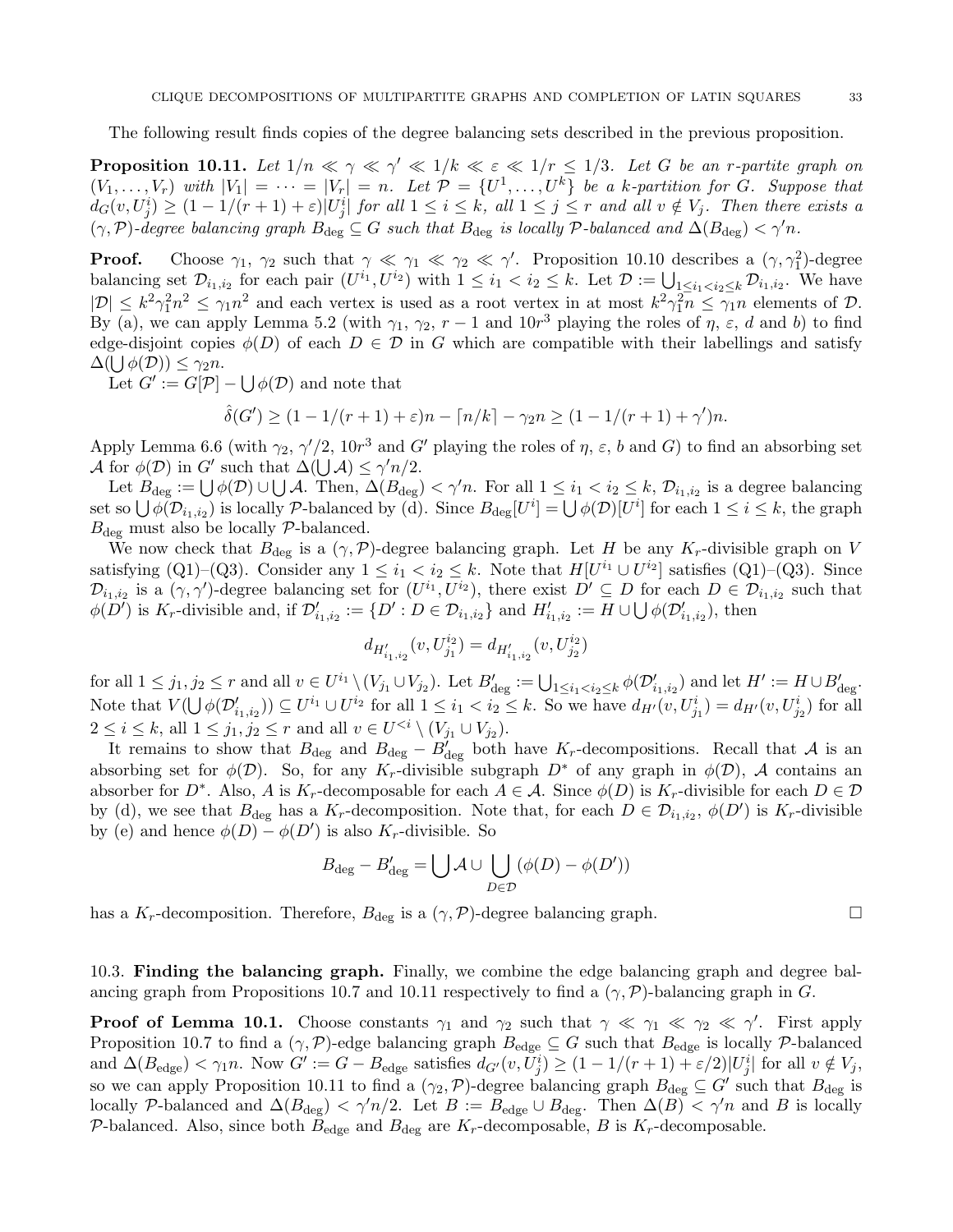We now show that B is a  $(\gamma, \mathcal{P})$ -balancing graph. Let H be any  $K_r$ -divisible graph on V satisfying (P1) and (P2). Since  $B_{\text{edge}}$  is a  $(\gamma, \mathcal{P})$ -edge balancing graph, there exists  $B'_{\text{edge}} \subseteq B_{\text{edge}}$  such that  $B_{\text{edge}} - B'_{\text{edge}}$ has a  $K_r$ -decomposition and  $H_1 := H \cup B'_{\text{edge}}$  satisfies

$$
e_{H_1}(U_{j_1}^{i_1},U_{j_2}^{i_2})=e_{H_1}(U_{j_1}^{i_1},U_{j_3}^{i_2})
$$

for all  $1 \le i_1 < i_2 \le k$  and all  $1 \le j_1, j_2, j_3 \le r$  with  $j_1 \ne j_2, j_3$ .

Note that  $H_1$  is  $K_r$ -divisible. Also

$$
|d_{H_1}(v,U_{j_2}^i) - d_{H_1}(v,U_{j_3}^i)| \leq |d_H(v,U_{j_2}^i) - d_H(v,U_{j_3}^i)| + \Delta(B_{\text{edge}}) < \gamma n + \gamma_1 n \leq \gamma_2 |U_{j_1}^i|
$$

for all  $2 \leq i \leq k$ , all  $1 \leq j_1, j_2, j_3 \leq r$  with  $j_1 \neq j_2, j_3$  and all  $v \in U_{j_1}^{\leq i}$ . So  $H_1$  satisfies  $(Q_1)$ - $(Q_3)$  with  $H_1$  and  $\gamma_2$  replacing H and  $\gamma$ . Now,  $B_{\text{deg}}$  is a  $(\gamma_2, \mathcal{P})$ -degree balancing graph so there exists  $B'_{\text{deg}} \subseteq B_{\text{deg}}$ such that  $B_{\text{deg}} - B'_{\text{deg}}$  has a  $K_r$ -decomposition and  $H_2 := H_1 \cup B'_{\text{deg}}$  satisfies

$$
d_{H_2}(v,U^i_{j_1})=d_{H_2}(v,U^i_{j_2})\\
$$

for all  $2 \leq i \leq k$ , all  $1 \leq j_1, j_2 \leq r$  and all  $v \in U^{\leq i} \setminus (V_{j_1} \cup V_{j_2})$ .

Let  $B' := B'_{\text{edge}} \cup B'_{\text{deg}}$ . Then  $B - B' = (B_{\text{edge}} - B'_{\text{edge}}) \cup (B_{\text{deg}} - B'_{\text{deg}})$  has a  $K_r$ -decomposition. Note that  $H \cup B' = \tilde{H}_2$ . So  $\tilde{B}$  is a  $(\gamma, \mathcal{P})$ -balancing graph.

## 11. Proof of Theorem 1.1

In this section, we prove our main result, Theorem 1.1. The idea is to take a suitable partition  $P$  of  $V(G)$ , cover all edges in  $G[\mathcal{P}]$  by edge-disjoint copies of  $K_r$  and then absorb all remaining edges using an absorber which we set aside at the start of the process. However, for the final step to work, we need that the classes of  $\mathcal P$  have bounded size. A key step towards this is the following lemma which, for a partition  $\mathcal P$  into a bounded number of parts, finds an approximate  $K_r$ -decomposition which covers all edges of  $G[\mathcal{P}]$ . We then iterate this lemma inductively to get a similar lemma where the parts have bounded size (see Lemma 11.2).

**Lemma 11.1.** Let  $1/n \ll \alpha \ll \eta \ll \rho \ll 1/k \ll \varepsilon \ll 1/r \leq 1/3$ . Let G be a K<sub>r</sub>-divisible graph on  $(V_1,\ldots,V_r)$  with  $|V_1|=\cdots=|V_r|=n$ . Let  $P$  be a k-partition for G. For each  $x\in V(G)$ , each  $U\in \mathcal{P}$ and each  $1 \le j \le r$ , let  $0 \le d_{x,U_j} \le |U_j|$ . Let  $G_0 \subseteq G - G[\mathcal{P}]$ ,  $G_1 := G - G_0$  and  $R \subseteq G[\mathcal{P}]$ . Suppose the following hold for all  $U, U' \in \mathcal{P}$  and all  $1 \leq j, j_1, j_2 \leq r$  such that  $j \neq j_1, j_2$ :

- (a) for all  $x \in U_j$ ,  $|d_G(x, U_{j_1}) d_G(x, U_{j_2})| < \alpha |U_j|$ ;
- (b) for all  $x \notin V_j$ ,  $d_{G_1}(x, U_j) \geq (\hat{\delta}_k^n)$  $\frac{\eta}{K_r}+\varepsilon)|U_j|;$
- (c) for all  $x \in V(G)$ ,  $d_R(x, U_j) < \rho d_{x, U_j} + \alpha |U_j|$ ;
- (d) for all distinct  $x, y \in V(G)$ ,  $d_R(\{x, y\}, U_j) < (\rho^2 + \alpha)|U_j|$ ;
- (e) for all  $x \notin U \cup U' \cup V_{j_1} \cup V_{j_2}$ ,  $|d_R(x, U_{j_1}) d_R(x, U'_{j_2})| < 3\alpha |U_{j_1}|$ ;
- (f) for all  $x \notin U$  and all  $y \in U$  such that  $x, y \notin V_j$ ,

$$
d_{G_1}(y, N_R(x, U_j)) \ge \rho(1 - 1/(r - 1))d_{x, U_j} + \rho^{5/4}|U_j|.
$$

Then there is a subgraph  $H \subseteq G_1 - G[\mathcal{P}]$  such that  $G[\mathcal{P}] \cup H$  has a  $K_r$ -decomposition and  $\Delta(H) \leq 4r\rho n$ .

To prove Lemma 11.1, we apply Lemma 8.1 to cover almost all the edges of  $G[\mathcal{P}]$ . We then balance the leftover using Lemma 10.1. The remaining edges in  $G[\mathcal{P}]$  can then be covered using Corollary 9.4. The graph R in Lemma 11.1 forms the main part of the graph G in Corollary 9.4. Conditions  $(c)$ – $(f)$ ensure that  $R$  is 'quasirandom'.

**Proof.** Write  $P = \{U^1, \ldots, U^k\}$ . Let  $G_2 := G_1 - R = G - G_0 - R$ . Note that Proposition 3.1 together with (b) and (c) implies that for any  $1 \leq i \leq k$ , any  $1 \leq j \leq r$  and any  $x \notin V_j$ ,

$$
d_{G_2}(x, U_j^i) \ge (\hat{\delta}_{K_r}^{\eta} + \varepsilon - 2\rho)|U_j^i| \ge (1 - 1/(r+1) + \varepsilon/2)|U_j^i|.
$$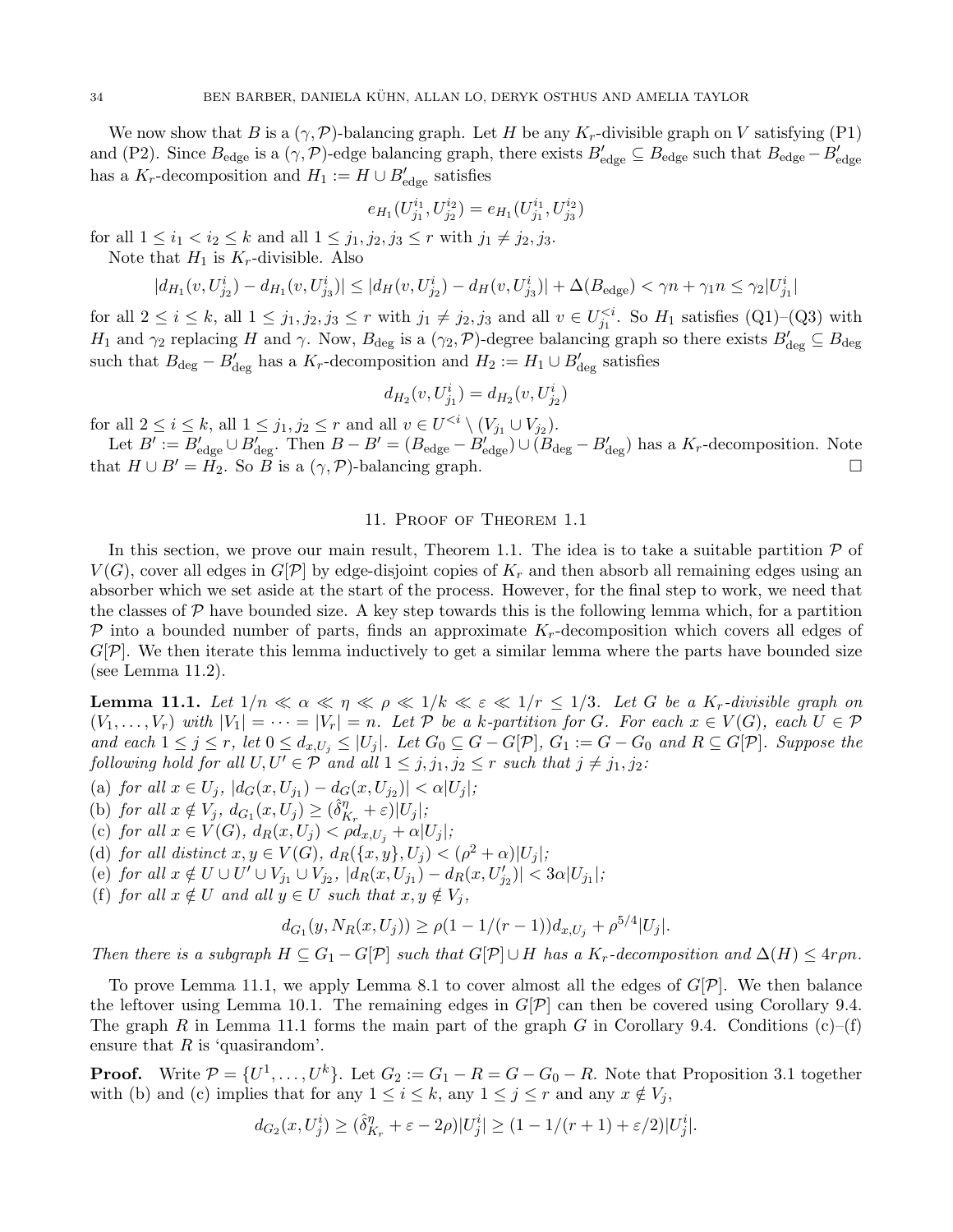

Figure 3. Outline for Proof of Lemma 11.1.

Choose constants  $\gamma_1, \gamma_2$  such that  $\eta \ll \gamma_1 \ll \gamma_2 \ll \rho$ . Apply Lemma 10.1 (with  $\gamma_1, \gamma_2, \varepsilon/2, k, G_2, \mathcal{P}$ playing the roles of  $\gamma$ ,  $\gamma'$ ,  $\varepsilon$ ,  $k$ ,  $G$ ,  $\mathcal{P}$ ) to find a  $(\gamma_1, \mathcal{P})$ -balancing graph  $B \subseteq G_2$  such that

$$
\Delta(B) < \gamma_2 n
$$

and B is locally P-balanced. As B is also K<sub>r</sub>-decomposable, for all  $1 \leq j_1, j_2 \leq r$  and all  $x \notin V_{j_1} \cup V_{j_2}$ , (11.2)  $d_{B[\mathcal{P}]}(x, V_{j_1}) = d_{B[\mathcal{P}]}(x, V_{j_2}).$ 

Let  $G_3 := G_2[\mathcal{P}] - B = G[\mathcal{P}] - R - B$ . Then (b), (c) and (11.1) give

$$
\hat{\delta}(G_3) \ge (\hat{\delta}_{K_r}^{\eta} + \varepsilon)n - \lceil n/k \rceil - 2\rho n - \gamma_2 n \ge (\hat{\delta}_{K_r}^{\eta} + \varepsilon/2)n.
$$

Consider any  $1 \leq j_1, j_2 \leq r$  and any  $x \notin V_{j_1} \cup V_{j_2}$ . Using (a), (e) and (11.2), we have

$$
|d_{G_3}(x, V_{j_1}) - d_{G_3}(x, V_{j_2})| \le |d_{G[\mathcal{P}]}(x, V_{j_1}) - d_{G[\mathcal{P}]}(x, V_{j_2})| + |d_R(x, V_{j_1}) - d_R(x, V_{j_2})|
$$
  
<  $\alpha n + 3\alpha n = 4\alpha n$ .

So we can apply Lemma 8.1 (with  $4\alpha$ ,  $\eta$ ,  $\gamma_1/2$ ,  $\varepsilon/2$ ,  $G_3$  playing the roles of  $\alpha$ ,  $\eta$ ,  $\gamma$ ,  $\varepsilon$ ,  $G$ ) to find  $G_4 \subseteq G_3$ such that  $G_3 - G_4$  has a  $K_r$ -decomposition  $\mathcal{F}_1$  and

(11.3) 
$$
\Delta(G_4) \leq \gamma_1 n/2.
$$

The graphs  $G, G_3 - G_4$  and B are all  $K_r$ -divisible (and  $G_3 - G_4$  and B are edge-disjoint), so

$$
G_5 := G - (G_3 - G_4) - B = (G - G[\mathcal{P}] - B) \cup G_4 \cup R
$$

must also be K<sub>r</sub>-divisible. Note that  $e(G_5 \cap B) = 0$  and  $G_5[\mathcal{P}] = G_4 \cup R$ . Consider any  $1 \leq i \leq k$ , any  $1 \leq j_1, j_2 \leq r$  and any  $x \notin V_{j_1} \cup V_{j_2}$ . If  $x \notin U^i$ , (11.3) and (e) give

$$
|d_{G_5}(x, U_{j_1}^i) - d_{G_5}(x, U_{j_2}^i)| = |d_{G_4 \cup R}(x, U_{j_1}^i) - d_{G_4 \cup R}(x, U_{j_2}^i)|
$$
  
\n
$$
\leq \Delta(G_4) + |d_R(x, U_{j_1}^i) - d_R(x, U_{j_2}^i)| < (\gamma_1/2 + 3\alpha)n < \gamma_1 n.
$$

If  $x \in U^i$ , then we use (a), that B is locally P-balanced and that  $G_4, R \subseteq G[P]$  to see that

$$
|d_{G_5}(x, U_{j_1}^i) - d_{G_5}(x, U_{j_2}^i)| \le |d_G(x, U_{j_1}^i) - d_G(x, U_{j_2}^i)| + |d_B(x, U_{j_1}^i) - d_B(x, U_{j_2}^i)|
$$
  

$$
< \alpha n \le \gamma_1 n.
$$

So (P1) and (P2) in Section 10 hold with  $G_5$  and  $\gamma_1$  replacing H and  $\gamma$ . Since B is a  $(\gamma_1, \mathcal{P})$ -balancing graph, there exists  $B' \subseteq B$  such that  $B - B'$  has a  $K_r$ -decomposition  $\mathcal{F}_2$  and, for all  $2 \leq i \leq k$ , all  $1 \leq j_1, j_2 \leq r$  and all  $x \in U^{\leq i} \setminus (V_{j_1} \cup V_{j_2}),$ 

(11.4) 
$$
d_{G_5 \cup B'}(x, U^i_{j_1}) = d_{G_5 \cup B'}(x, U^i_{j_2}).
$$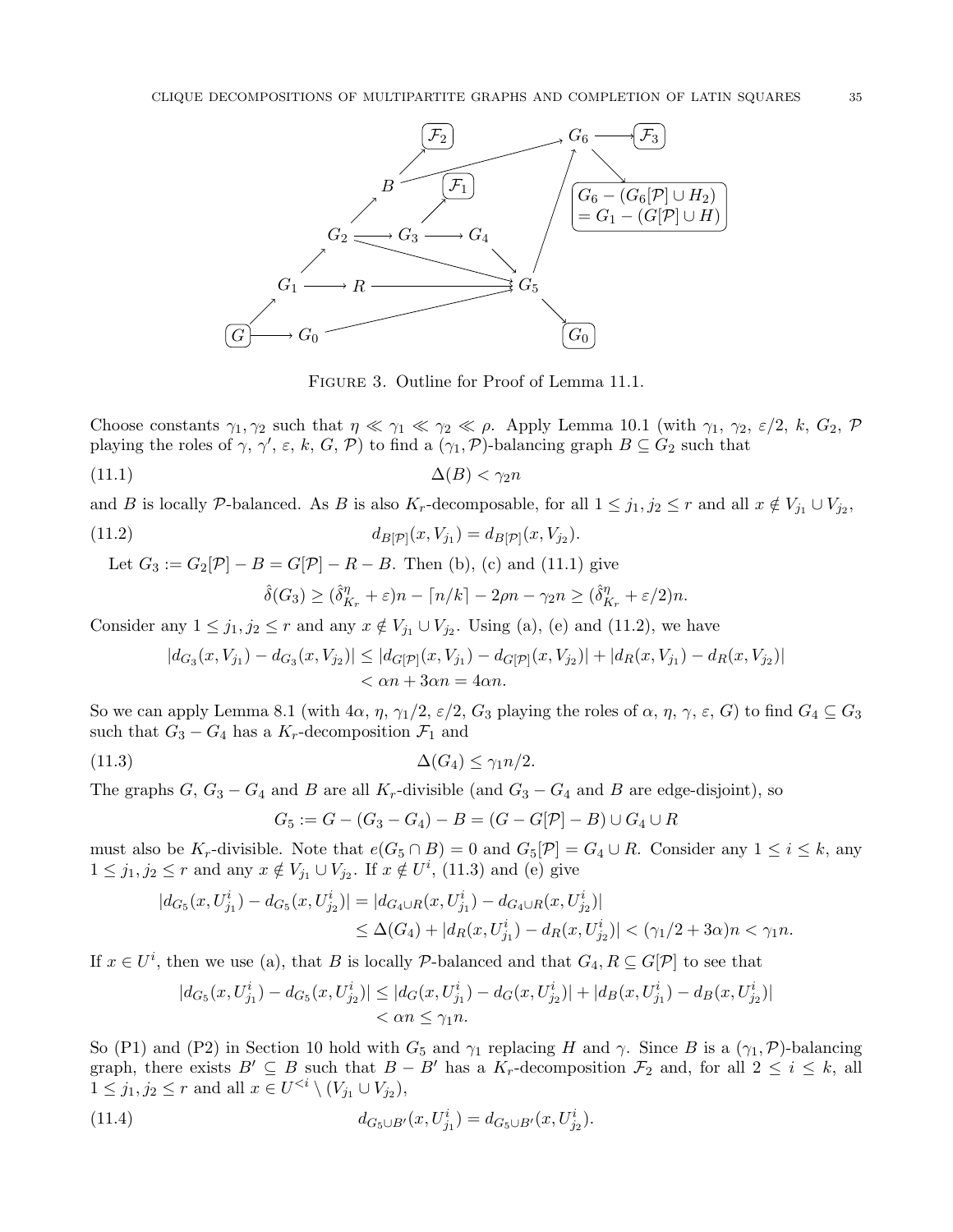Write  $H_1 := \bigcup_{i=1}^k (B - B') [U^i]$  and let

$$
G_6 := G_5 \cup B' - G_0 = (G - G[\mathcal{P}] - G_0 - B) \cup R \cup G_4 \cup B'.
$$

Note that

(11.5) 
$$
G_6[\mathcal{P}] = R \cup G_4 \cup B'[\mathcal{P}] = G_5[\mathcal{P}] \cup B'[\mathcal{P}].
$$

We now check conditions (i)–(iv) of Corollary 9.4 (with  $G_6$  playing the role of G). Since  $G_0 \subseteq G - G[\mathcal{P}]$ , (i) follows immediately from (11.4). For (ii), suppose that  $2 \le i \le k$  and  $x \in U^{< i}$ . For any  $1 \le j \le r$ , using (c),  $(11.3)$  and  $(11.1)$ , we have

(11.6) 
$$
d_{G_6}(x, U_j^i) \leq d_R(x, U_j^i) + \Delta(G_4) + \Delta(B) < \rho d_{x, U_j^i} + \alpha |U_j^i| + \gamma_1 n/2 + \gamma_2 n
$$
\n
$$
\leq \rho d_{x, U_j^i} + 2\gamma_2 n.
$$

Consider any  $y \in N_{G_6}(x, U^i)$ . Note that  $G_6[U^i] = G_1[U^i] - (B - B')[U^i]$ . So, for any  $1 \le j \le r$  such that  $x, y \notin V_j$ , we have

$$
d_{G_6}(y, N_{G_6}(x, U_j^i)) \ge d_{G_6}(y, N_R(x, U_j^i)) \ge d_{G_1}(y, N_R(x, U_j^i)) - \Delta(B)
$$
  
\n
$$
\ge (1 - 1/(r - 1))\rho d_{x, U_j^i} + \rho^{5/4} |U_j^i| - \gamma_2 n
$$
  
\n
$$
\ge (1 - 1/(r - 1))d_{G_6}(x, U_j^i) + \rho^{5/4} |U_j^i| - 3\gamma_2 n
$$
  
\n
$$
> (1 - 1/(r - 1))d_{G_6}(x, U_j^i) + 9kr\rho^{3/2} |U^i|.
$$

So (ii) holds.

To see that  $G_6$  satisfies property (iii) of Corollary 9.4, note that for all  $2 \le i \le k$  and all distinct  $x, x' \in U^{\leq i}$ , (d), (11.1), (11.3) and (11.5) imply that

$$
|N_{G_6}(x, U^i) \cap N_{G_6}(x', U^i)| \le d_R(\{x, x'\}, U^i) + \Delta(G_4) + \Delta(B)
$$
  

$$
< (\rho^2 + \alpha)|U^i| + \gamma_1 n/2 + \gamma_2 n \le 2\rho^2 |U^i|.
$$

Finally, by (c), (11.1), (11.3) and (11.5), for any  $y \in U^i$ , we have that

$$
d_{G_6}(y, U^{< i}) \le \Delta(R) + \Delta(G_4) + \Delta(B) \le 3\rho n/2 \le 2k\rho |U_1^i|,
$$

and (iv) holds. Hence we can apply Corollary 9.4 to  $G_6$  to find a subgraph  $H_2 \subseteq G_6 - G_6[\mathcal{P}]$  such that  $G_6[\mathcal{P}] \cup H_2$  has a  $K_r$ -decomposition  $\mathcal{F}_3$  and  $\Delta(H_2) \leq 3r\rho n$ . Set  $H := H_1 \cup H_2 \subseteq G_1 - G[\mathcal{P}]$ . We have  $\Delta(H) \leq \Delta(H_1) + \Delta(H_2) \leq \Delta(B) + \Delta(H_2) \leq 4r\rho n$ . Now,

$$
G[\mathcal{P}] \cup H = G_2[\mathcal{P}] \cup R \cup H = G_3 \cup R \cup H \cup B[\mathcal{P}]
$$
  
= 
$$
\bigcup \mathcal{F}_1 \cup G_4 \cup R \cup H \cup B[\mathcal{P}] = \bigcup \mathcal{F}_1 \cup G_5[\mathcal{P}] \cup H_1 \cup H_2 \cup B[\mathcal{P}]
$$
  
= 
$$
\bigcup (\mathcal{F}_1 \cup \mathcal{F}_2) \cup G_5[\mathcal{P}] \cup H_2 \cup B'[\mathcal{P}] \stackrel{(11.5)}{=} \bigcup (\mathcal{F}_1 \cup \mathcal{F}_2) \cup G_6[\mathcal{P}] \cup H_2
$$
  
= 
$$
\bigcup (\mathcal{F}_1 \cup \mathcal{F}_2 \cup \mathcal{F}_3).
$$

So  $G[\mathcal{P}] \cup H$  has a  $K_r$ -decomposition  $\mathcal{F}_1 \cup \mathcal{F}_2 \cup \mathcal{F}_3$ .  $□$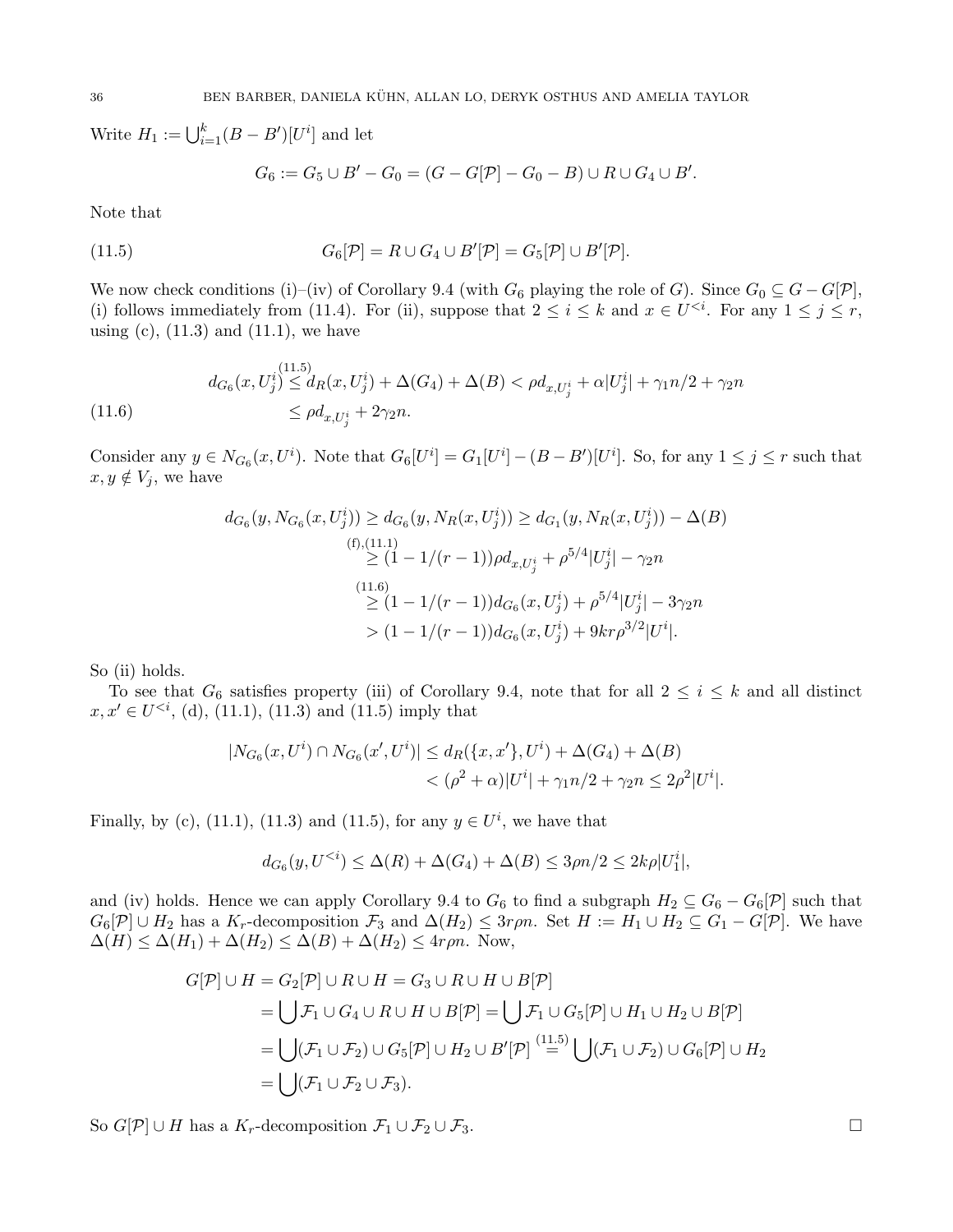We now iterate Lemma 11.1, applying it to each partition  $\mathcal{P}_i$  in a partition sequence  $\mathcal{P}_1, \ldots, \mathcal{P}_\ell$  for G. This allows us to cover all of the edges in  $G[\mathcal{P}_\ell]$  by edge-disjoint copies of  $K_r$ , leaving only a small remainder in  $\bigcup_{U \in \mathcal{P}_{\ell}} G[U]$ .

**Lemma 11.2.** Let  $1/m \ll \alpha \ll \eta \ll \rho \ll 1/k \ll \varepsilon \ll 1/r \leq 1/3$ . Let G be a K<sub>r</sub>-divisible graph on  $(V_1, \ldots, V_r)$  with  $|V_1| = \cdots = |V_r| = n$ . Let  $\mathcal{P}_1, \ldots, \mathcal{P}_\ell$  be a  $(1, k, \hat{\delta}_R^{\eta})$  $\frac{\eta}{K_r} + \varepsilon/2, m$ )-partition sequence for G. For each  $1 \le q \le \ell$ , each  $1 \le j \le r$ , each  $U \in \mathcal{P}_q$  and each  $x \in V(G)$ , let  $0 \le d_{x,U_j} \le |U_j|$  be given. Let  $\mathcal{P}_0 := \{V(G)\}\$ and, for each  $0 \leq q \leq \ell$ , let  $G_q := G[\mathcal{P}_q]$ . Let  $R_1, \ldots, R_\ell$  be a sequence of graphs such that  $R_q \subseteq G_q - G_{q-1}$  for each q. Suppose the following hold for all  $1 \le q \le \ell$ , all  $1 \le j, j_1, j_2 \le r$  such that  $j \neq j_1, j_2, \text{ all } W \in \mathcal{P}_{q-1}, \text{ all distinct } x, y \in W \text{ and all } U, U' \in \mathcal{P}_q[W]$ :

- (i) if  $q \geq 2$ ,  $\mathcal{P}_q[W]$  is  $a(1, k, \hat{\delta}_R^{\eta})$  $K_r^{\eta}+\varepsilon$ )-partition for  $G[W]$ ;
- (ii) if  $x \in U_j$ ,  $|d_G(x, U_{j_1}) d_G(x, U_{j_2})| < \alpha |U_j|$ ;
- (iii)  $d_{R_q}(x, U_j) < \rho d_{x, U_j} + \alpha |U_j|;$
- (iv)  $d_{R_q}(\{x, y\}, U_j) < (\rho^2 + \alpha)|U_j|;$
- (v) if  $x \notin U \cup U' \cup V_{j_1} \cup V_{j_2}$ ,  $|d_{R_q}(x, U_{j_1}) d_{R_q}(x, U'_{j_2})| < 3\alpha |U_{j_1}|$ ;
- (vi) if  $x \notin U$ ,  $y \in U$  and  $x, y \notin V_j$ , then

$$
d_{G'_{q+1}}(y, N_{R_q}(x, U_j)) \ge \rho(1 - 1/(r - 1))d_{x, U_j} + \rho^{5/4}|U_j|
$$

where 
$$
G'_{q+1} := G_{q+1} - R_{q+1}
$$
 if  $q \leq \ell - 1$  and  $G'_{\ell+1} := G$ .

Then there is a subgraph  $H \subseteq \bigcup_{U \in \mathcal{P}_\ell} G[U]$  such that  $G - H$  has a  $K_r$ -decomposition.

**Proof.** We will use induction on  $\ell$ . If  $\ell = 1$ , apply Lemma 11.1 (with  $\epsilon/2$ ,  $\mathcal{P}_1$ ,  $R_1$  and the empty graph playing the roles of  $\varepsilon$ , P, R and  $G_0$ ) to find  $H' \subseteq G - G[P_1]$  such that  $G[P_1] \cup H'$  has a  $K_r$ -decomposition. Letting  $H := G - G[\mathcal{P}_1] - H' \subseteq \bigcup_{U \in \mathcal{P}_\ell} G[U]$ , shows the result holds for  $\ell = 1$ .

Suppose then that  $\ell \geq 2$  and the result holds for all smaller  $\ell$ . Note that for each  $1 \leq j \leq r$ , each  $x \notin V_j$  and each  $U \in \mathcal{P}_1$ ,  $d_{G[\mathcal{P}_2] - R_2}(x, U_j) \geq (\hat{\delta}_R^{\eta})$  $K_r'' + \varepsilon/3$ |U<sub>j</sub>|, since  $R_2$  satisfies (iii) and  $\mathcal{P}_1, \ldots, \mathcal{P}_\ell$  is a  $(1, k, \hat{\delta}_k^{\eta})$  $K_r'' + \varepsilon/2, m$ )-partition sequence for G. So we may apply Lemma 11.1 (with  $\varepsilon/3$ ,  $\mathcal{P}_1$ ,  $R_1$ , G and  $(G - G[\mathcal{P}_2]) \cup R_2$  playing the roles of  $\varepsilon$ ,  $\mathcal{P}$ ,  $R$ ,  $G$  and  $G_0$ ) to find  $H' \subseteq G[\mathcal{P}_2] - (G[\mathcal{P}_1] \cup R_2)$  such that  $G[P_1] \cup H'$  has a  $K_r$ -decomposition  $\mathcal{F}_1$  and  $\Delta(H') \leq 4r\rho n$ . Let  $G^* := G - G[P_1] - H' = G - \bigcup \mathcal{F}_1$ , so  $G^*$  is  $K_r$ -divisible. Observe that  $G^* = \bigcup_{U \in \mathcal{P}_1} G^*[U]$ , so  $G^*[U]$  is  $K_r$ -divisible for each  $U \in \mathcal{P}_1$ .

Consider any  $U \in \mathcal{P}_1$ . We check that

$$
G^*[U], \mathcal{P}_2[U], \ldots, \mathcal{P}_\ell[U], R_2[U], \ldots, R_\ell[U]
$$

satisfy the conditions of Lemma 11.2. Since  $\Delta(H') \leq 4r\rho n \leq \varepsilon n/4k^2$ ,  $\mathcal{P}_2[U]$  is a  $(1, k, \hat{\delta}_K^{\eta})$  $\frac{\eta}{K_r}+\varepsilon/2$ )partition for  $G^*[U]$ . For any  $3 \le q \le \ell$  and any  $W \in \mathcal{P}_{q-1}$ ,  $G^*[W] = G[W]$  since  $H' \subseteq G[\mathcal{P}_2]$ . So (i) holds and  $\mathcal{P}_2[U], \ldots, \mathcal{P}_\ell[U]$  is a  $(1, k, \hat{\delta}_k^{\eta})$  $N_{K_r}^{\eta} + \varepsilon/2, m$ )-partition sequence for  $G^*[U]$ . For (ii), note that for any  $2 \le q \le \ell$ , any  $1 \le j \le r$ , any  $U' \in \mathcal{P}_q[U]$  and any  $x \in U'$ ,  $d_{G^*}(x, U'_j) = d_G(x, U'_j)$ . Conditions (iii)–(v) are automatically satisfied. To see that (vi) holds, note that for any  $2 \le q \le \ell$  and any  $U' \in \mathcal{P}_q[U], G^*_{q+1}[U'] = G_{q+1}[U']$  since  $H' \subseteq G[\mathcal{P}_2]$ . So we can apply the induction hypothesis to  $G^*[U], \mathcal{P}_2[U], \ldots, \mathcal{P}_\ell[U], R_2[U], \ldots, R_\ell[U]$  to obtain a subgraph  $H_U \subseteq \bigcup_{U' \in \mathcal{P}_\ell[U]} G^*[U']$  such that  $G^*[U] H_U$  has a  $K_r$ -decomposition  $\mathcal{F}_U$ . Set  $H := \bigcup_{U \in \mathcal{P}_1} H_U$ . Then,  $H \subseteq \bigcup_{U \in \mathcal{P}_\ell} G[U]$  and  $G - H$  has a  $K_r$ decomposition  $\mathcal{F}_1 \cup \bigcup_{U \in \mathcal{P}_1}$  $\mathcal{F}_U$ .

We are now ready to prove Theorem 1.1.

**Proof of Theorem 1.1.** Let  $n_0 \in \mathbb{N}$  and  $\eta > 0$  be such that  $1/n_0 \ll \eta \ll \varepsilon$  and choose additional constants  $\eta_1$ ,  $m'$ ,  $\alpha$ ,  $\rho$  and k such that

$$
1/n_0 \ll \eta_1 \ll 1/m' \ll \alpha \ll \eta \ll \rho \ll 1/k \ll \varepsilon.
$$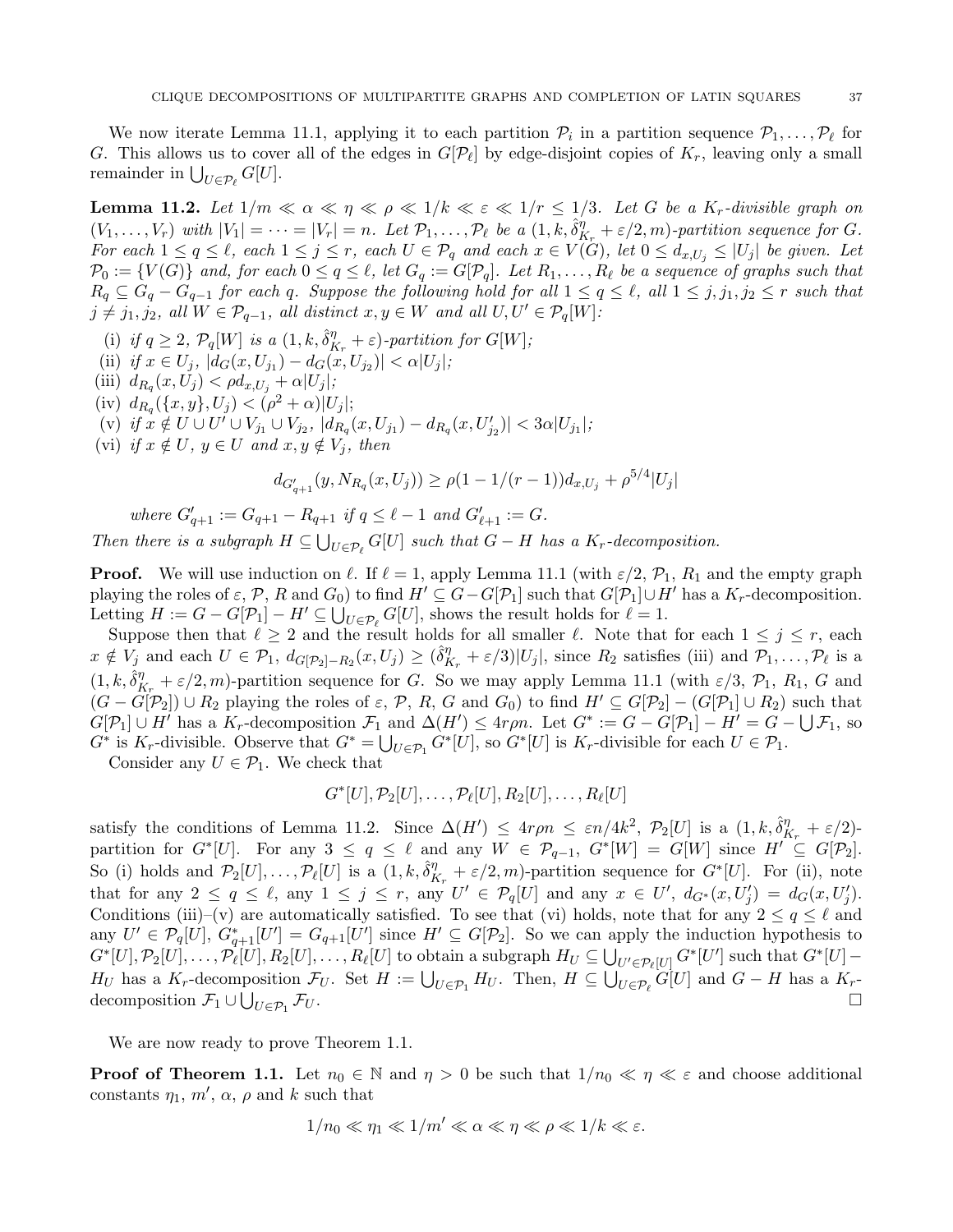Let G be any  $K_r$ -divisible graph on  $(V_1, \ldots, V_r)$  with  $|V_1| = \cdots = |V_r| = n \ge n_0$  and  $\hat{\delta}(G) \ge (\hat{\delta}_K^n)$  $\frac{\eta}{K_r} + \varepsilon \big) n.$ Apply Lemma 7.2 to find an  $(\alpha, k, \hat{\delta}_k^{\eta})$  $N_{K_r}^{\eta} + \varepsilon - \alpha, m$ )-partition sequence  $\mathcal{P}_1, \ldots, \mathcal{P}_\ell$  for G where  $m' \le m \le km'.$ So in particular, by (S3), for each  $1 \le q \le \ell$ , all  $1 \le j_1, j_2, j_3 \le r$  with  $j_1 \ne j_2, j_3$ , each  $U \in \mathcal{P}_q$  and each  $x \in U_{j_1},$ 

(11.7) 
$$
|d_G(x, U_{j_2}) - d_G(x, U_{j_3})| < \alpha |U_{j_1}|.
$$

Let  $\mathcal{P}_0 := \{ V(G) \}$  and  $G_q := G[\mathcal{P}_q]$  for  $0 \le q \le \ell$ . Note that  $\hat{\delta}_F^{\eta}$  $K_r'' + \varepsilon - \alpha \geq 1 - 1/r + \varepsilon$  (with room to spare) by Proposition 3.1. So we can apply Corollary 7.5 to find a sequence of graphs  $R_1, \ldots, R_\ell$  such that  $R_q \subseteq G_q - G_{q-1}$  for each  $1 \le q \le \ell$  and the following holds. For all  $1 \le q \le \ell$ , all  $1 \le j, j' \le r$ , all  $W \in \mathcal{P}_{q-1}$ , all distinct  $x, y \in W$  and all  $U, U' \in \mathcal{P}_q[W]$ ,

(11.8)  
\n
$$
d_{R_q}(x, U_j) < \rho d_{G_q}(x, U_j) + \alpha |U_j|;
$$
\n
$$
d_{R_q}(\{x, y\}, U_j) < (\rho^2 + \alpha) |U_j|;
$$
\n
$$
|d_{R_q}(x, U_j) - d_{R_q}(x, U'_{j'})| < 3\alpha |U_j| \quad \text{if } x \notin U \cup U' \cup V_j \cup V_{j'};
$$

$$
d_{G'_{q+1}}(y, N_{R_q}(x, U_j)) \ge \rho(1 - 1/(r - 1))d_{G_q}(x, U_j) + \rho^{5/4}|U_j| \quad \text{if } x \notin U, y \in U \text{ and } x, y \notin V_j,
$$

where  $G'_{q+1} := G_{q+1} - R_{q+1}$  if  $q \leq \ell - 1$  and  $G'_{\ell+1} := G$ .

Let  $\mathcal{H} := \{G[U] : U \in \mathcal{P}_{\ell}\}.$  Each  $H \in \mathcal{H}$  satisfies  $|H| \leq rm$ . Note that

$$
\hat{\delta}(G[\mathcal{P}_1]-R_1) \geq (\hat{\delta}_{K_r}^{\eta} + \varepsilon)n - \lceil n/k \rceil - 2\rho n > (1 - 1/(r+1) + \varepsilon/2)n.
$$

So we can apply Lemma 6.6 (with  $\eta_1$ ,  $\alpha$ , rm and  $G[\mathcal{P}_1] - R_1$  playing the roles of  $\eta$ ,  $\varepsilon$ , b and G) to find an absorbing set A for H inside  $G[P_1] - R_1$  such that  $A^* := \bigcup A$  satisfies  $\Delta(A^*) \leq \alpha n$ .

Let  $G^* := G - A^*$ . Note that both G and  $A^*$  are  $K_r$ -divisible, so  $G^*$  is  $K_r$ -divisible. Since  $\Delta(A^*) \leq \alpha n$ and  $A^* \subseteq G[\mathcal{P}_1], \mathcal{P}_1, \ldots, \mathcal{P}_\ell$  is an  $(1, k, \hat{\delta}_k^{\eta})$  $N_{K_r}^{\eta} + \varepsilon/2, m$ )-partition sequence for  $G^*$ . For each  $1 \le q \le \ell$ , each  $1 \leq j \leq r$ , each  $U \in \mathcal{P}_q$  and each  $x \in V(G)$ , set  $d_{x,U_j} := d_{G_q}(x, U_j)$ . Using (11.7), (11.8) and that  $A^* \subseteq G[\mathcal{P}_1],$  we see that  $G^*$ , the partition sequence  $\mathcal{P}_1, \ldots, \mathcal{P}_\ell$  and the sequence of graphs  $R_1, \ldots, R_\ell$ satisfy properties (i)–(vi) of Lemma 11.2 (with  $\varepsilon-\alpha$  playing the role of  $\varepsilon$ ). So we may apply Lemma 11.2 to find  $H \subseteq \bigcup_{U \in \mathcal{P}_\ell} G^*[U]$  such that  $G^* - H$  has a  $K_r$ -decomposition  $\mathcal{F}_1$ .

Note that H is a  $K_r$ -divisible subgraph of  $\bigcup_{U \in \mathcal{P}_\ell} G[U]$ , so for each  $U \in \mathcal{P}_\ell$ ,  $H[U] \subseteq G[U]$  is  $K_r$ divisible. Since A is an absorbing set for H, it contains a distinct absorber for each H[U]. So  $H \cup A^*$  has a  $K_r$ -decomposition  $\mathcal{F}_1 \cup \mathcal{F}_2$ . a  $K_r$ -decomposition  $\mathcal{F}_2$ . Thus  $G = (G^* - H) \cup (H \cup A^*)$  has a  $K_r$ -decomposition  $\mathcal{F}_1 \cup \mathcal{F}_2$ .

## **ACKNOWLEDGEMENTS**

We are grateful to Peter Dukes and Richard Montgomery for helpful discussions.

#### **REFERENCES**

- [1] L.D. Anderson and A.J.W. Hilton, Thanks Evans!, Proc. London Math. Soc. 47 (1983) 507–522.
- [2] B. Barber, D. Kühn, A. Lo, R. Montgomery and D. Osthus, Fractional clique decompositions of dense graphs and hypergraphs, arXiv:1507.04985, 2015.
- [3] B. Barber, D. Kühn, A. Lo and D. Osthus, Edge-decompositions of graphs with high minimum degree, Advances in Mathematics 288 (2016), 337–385.
- [4] P. Bartlett, Completions of  $\varepsilon$ -dense partial Latin squares, *J. Combin. Designs* 21 (2013) 447–463.
- [5] A.G. Chetwynd and R. Häggkvist, Completing partial Latin squares where each row, column and symbol is used at most cn times, Reports Dept. Mathematics, Univ. Stockholm (1985).
- [6] S. Chowla, P. Erdős and E. Straus, On the maximal number of pairwise orthogonal Latin squares of a given order, Canadian J. Math. 12 (1960) 204–208.
- [7] S. Glock, D. K¨uhn, A. Lo, R. Montgomery and D. Osthus, On the decomposition threshold of a given graph, in preparation.
- [8] D.E. Daykin and R. Häggkvist, Completion of sparse partial latin squares, Graph theory and combinatorics (Cambridge, 1983), pages 127–132, Academic Press, London, 1984.